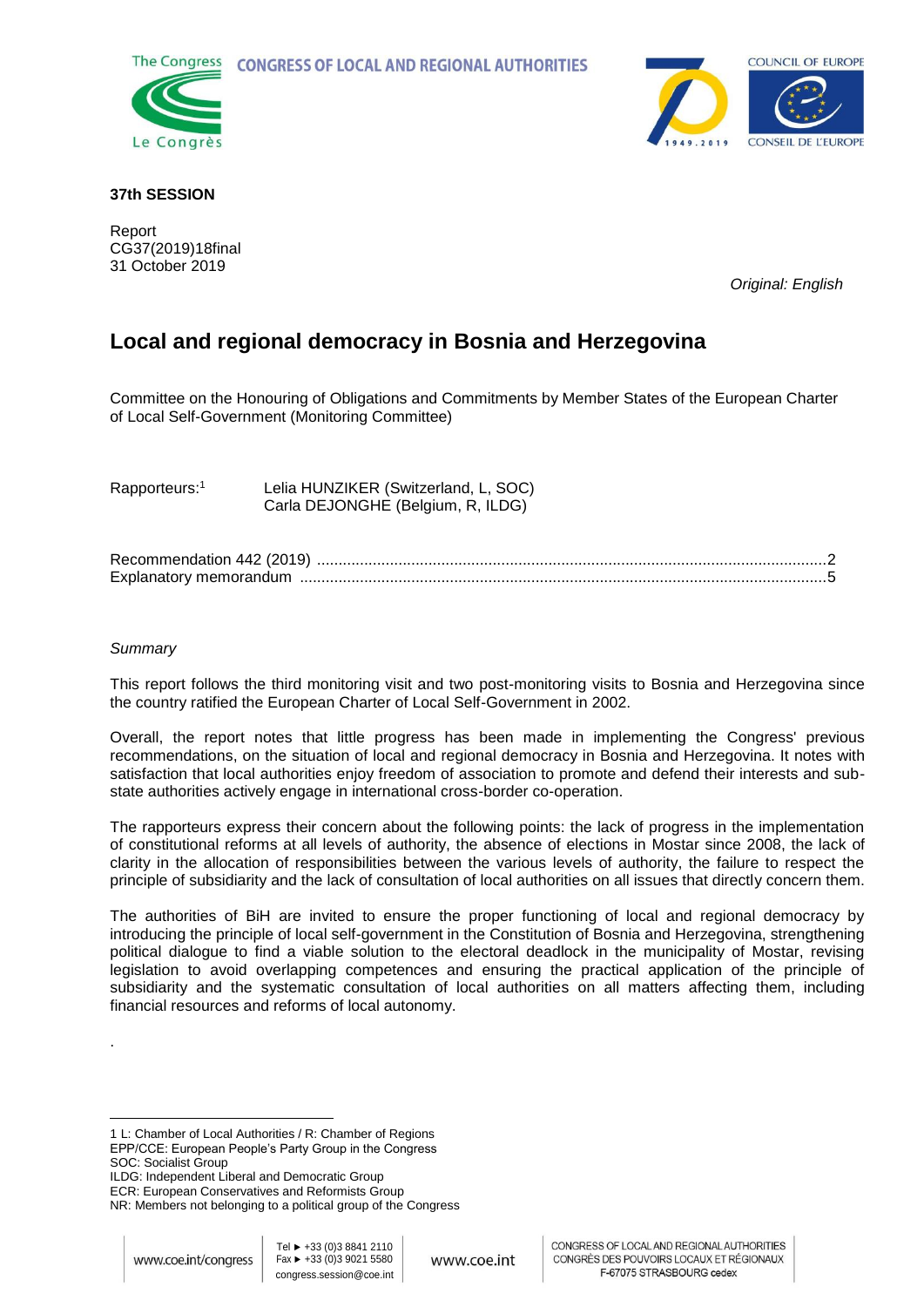## <span id="page-1-0"></span>**RECOMMENDATION 442 (2019)**<sup>2</sup>

1. The Congress of Local and Regional Authorities of the Council of Europe refers to:

*a.* Article 2, paragraph 1.b, of the Statutory Resolution CM/Res(2015)9 relating to the Congress, stipulating that one of the aims of the Congress is "to submit proposals to the Committee of Ministers in order to promote local and regional democracy";

*b.* Article 2, paragraph 3, of the Statutory Resolution CM/Res(2015)9 relating to the Congress, stipulating that "The Congress shall prepare on a regular basis country-by-country reports on the situation of local and regional democracy in all member States and in States which have applied to join the Council of Europe, and shall ensure, in particular, that the principles of the European Charter of Local Self-Government are implemented";

*c.* Chapter XVII of the Rules and Procedures of the Congress on the organisation of monitoring procedures;

*d.* the Guidelines for civil participation in political decision making, adopted by the Committee of Ministers on 27 September 2017;

*e.* Recommendation CM/Rec(2018)4 of the Committee of Ministers to member States on the participation of citizens in local public life, adopted on 21 March 2018;

*f.* Congress Recommendation 324 (2012) on local and regional democracy in Bosnia and Herzegovina, Congress [Recommendation 356 \(2014\) a](https://rm.coe.int/168071b14e#_Toc379816143)nd Congress Resolution 369 (2014) on post-monitoring of local and regional democracy in Bosnia and Herzegovina;

*g.* the explanatory memorandum on local and regional democracy in Bosnia and Herzegovina.

2. The Congress points out that:

*a.* Bosnia and Herzegovina joined the Council of Europe on 24 April 2002 and signed and ratified the European Charter of Local Self-Government (hereinafter "the Charter") in full on 12 July 2002. The Charter entered into force in respect of Bosnia and Herzegovina on 1 November 2002;

*b.* The Committee on the Honouring of Obligations and Commitments by member States of the European Charter of Local Self-Government (hereinafter referred to as the Monitoring Committee) decided to examine the situation of local and regional democracy in Bosnia and Herzegovina. It instructed Ms Lelia HUNZIKER (Switzerland, SOC) and Ms Carla DEJONGHE (Belgium, ILDG), with the task of preparing and submitting to the Congress a report on local and regional democracy in Bosnia and Herzegovina. The delegation was assisted by Prof. Jens WOELK, member of the Group of Independent Experts on the European Charter of Local Self-Government, and the Congress Secretariat;

*c.* The monitoring visit took place in two parts, from 20 to 22 November 2018 and from 19 to 21 February 2019, respectively. During the visit, the Congress delegation met the representatives of various institutions at all levels of government in Bosnia and Herzegovina. The detailed programme of both parts of the visit is appended to the explanatory memorandum;

*d.* The rapporteurs, aware of the specificity of the constitutional structure of Bosnia and Herzegovina, underline that the commitments entered into under the European Charter of Local Self-Government legally bind the State, but it is also and primarily the two Entities' (Federation of Bosnia and Herzegovina and Republika Srpska), and cantons' responsibility to ensure the Charter's implementation according to the distribution of competences regarding local government. The recommendations will therefore be addressed to Bosnia and Herzegovina as a member State of the Council of Europe, but the implementation thereof will also be a matter for the Entities and cantons;

*e.* The rapporteurs wish to thank the Permanent Representation of Bosnia and Herzegovina to the Council of Europe and all those whom they met during the visit.

<sup>2</sup> Debated and adopted by the Congress on 31 October 2019, 1st sitting (see Document CG37(2019)18, explanatory memorandum), co-rapporteurs: Lelia HUNZIKER, Switzerland (L, SOC) and Carla DEJONGHE, Belgium (R, ILDG).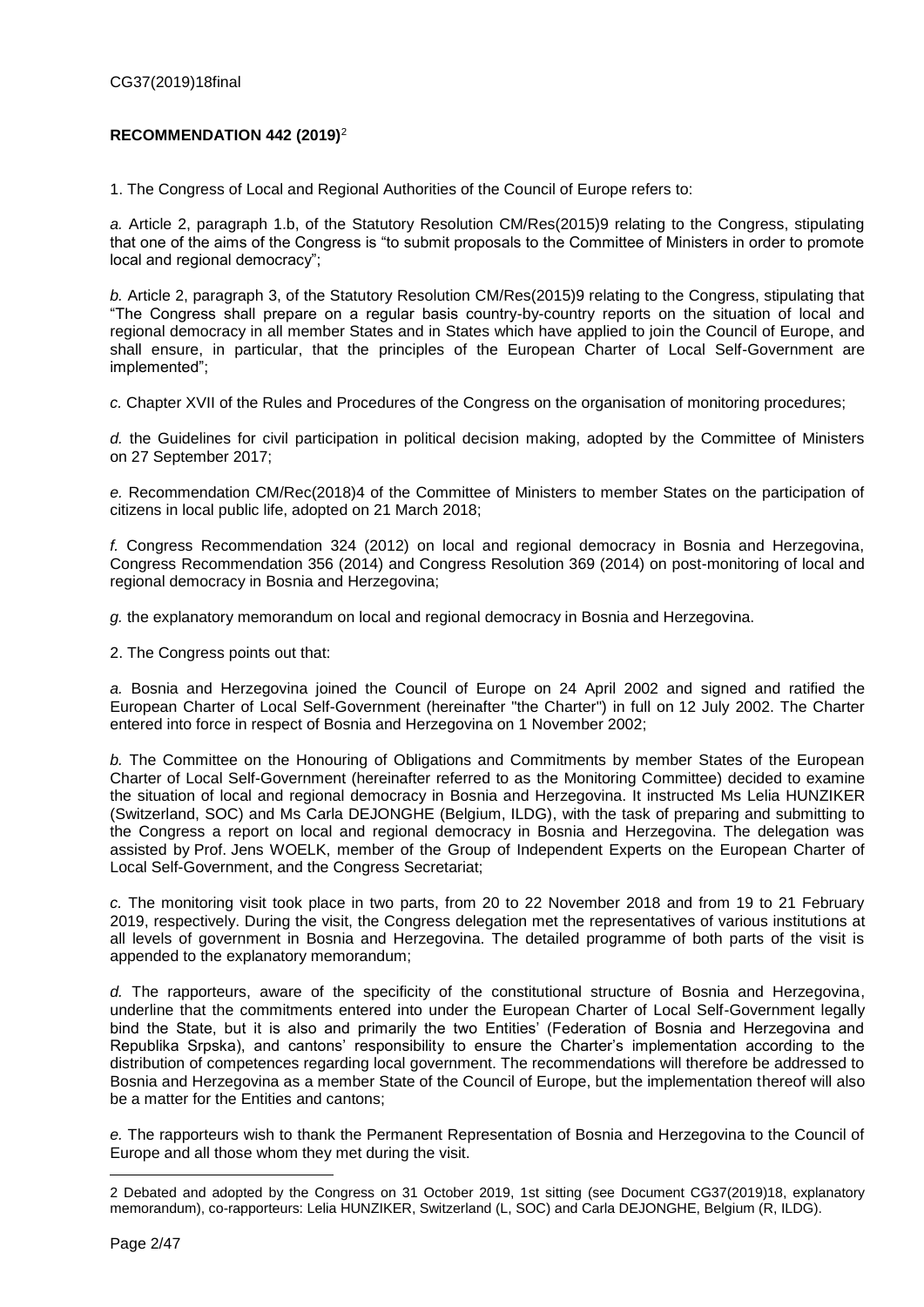3. The Congress notes with satisfaction that in Bosnia and Herzegovina:

*a.* local authorities enjoy freedom of association to promote and defend their interests;

*b.* sub-state authorities actively engage in international cross-border co-operation.

4. The Congress regrets, however, the little progress made in implementing its Recommendation (324) 2012 on local and regional democracy in Bosnia and Herzegovina and Recommendation 356 (2014) on Postmonitoring of local and regional democracy in Bosnia and Herzegovina. It expresses its particular concerns on the following issues:

*a.* the lack of progress in the implementation of the constitutional reforms at all levels of government which would aim to improve the system of local self-government throughout the country, as a consequence of a continuous political deadlock and rigidity of political system divided along ethnic lines;

*b.* the situation with local elections in Mostar which remains an important unresolved issue, depriving city residents of the right to choose their representatives at the local level (Article 3.2);

*c.* the lack of clarity in the assignment of responsibilities among various levels of government, combined with the non-respect of the principle of subsidiarity, notably in the Federation of Bosnia and Herzegovina as regards cantons and municipalities (Articles 4.2 - 4.4) which leads to overlapping of competences and the lack of accountability for task performance;

*d.* the shortcomings in the practice of consultation with local authorities on all matters that concern them directly, including on financial issues and relevant reforms (Article 4.6, 9.6);

*e.* the capping of employment at local level in Republika Srpska which limits local authorities' capacity to take into account local circumstances and administrative efficiency when organising own administrative structures and delivering services (Article 6.1);

*f.* financial resources of local authorities appear inadequate, undiversified and not commensurate with their responsibilities, and the tasks are delegated without concomitant funding (Article 9.1, 9.2, 9.4);

*g.* inefficiency of the equalisation systems which fail to smooth out economic disparities between rural and urban areas (Article 9.5);

*h.* local authorities' powers with respect to local taxes are relatively low to enable them to better balance and plan their budgets (Article 9.3);

*i.* although the local authorities have the right of recourse to judicial remedy, the non-implementation of constitutional court judgements in Bosnia and Herzegovina, including on local issues, undermines the effective enjoyment of this right;

*j.* the legislation does not sufficiently take account of a very specific situation of the city of Sarajevo (being capital of the State, the Federation of Bosnia and Herzegovina and Sarajevo Canton) and of Banja Luka (*de facto* capital of Republika Srpska but without special status) which curtails their authorities' capacity to fulfil the additional functions of capital cities legally and in practice;

*k.* the lack of inter-entity co-ordination and relevant institutional framework which is not conducive to strengthening co-operation between municipalities along the Inter-Entity Boundary Line;

*l.* local authorities in BiH work under a permanent electoral campaign with different kind of elections being held every two years which reduces the efficiency of their actions due to the political system divided along ethnic lines and the inflammatory rhetoric used which detracts from concrete local government issues.

5. In light of the foregoing, the Congress reiterates most of its previous recommendations from 2012 and 2014 and recommends that the Committee of Ministers invite the authorities of Bosnia and Herzegovina to:

*a.* introduce in the BiH Constitution the principle of local self-government to ensure the uniform respect of a minimum standard, at least, of local self-government throughout the country;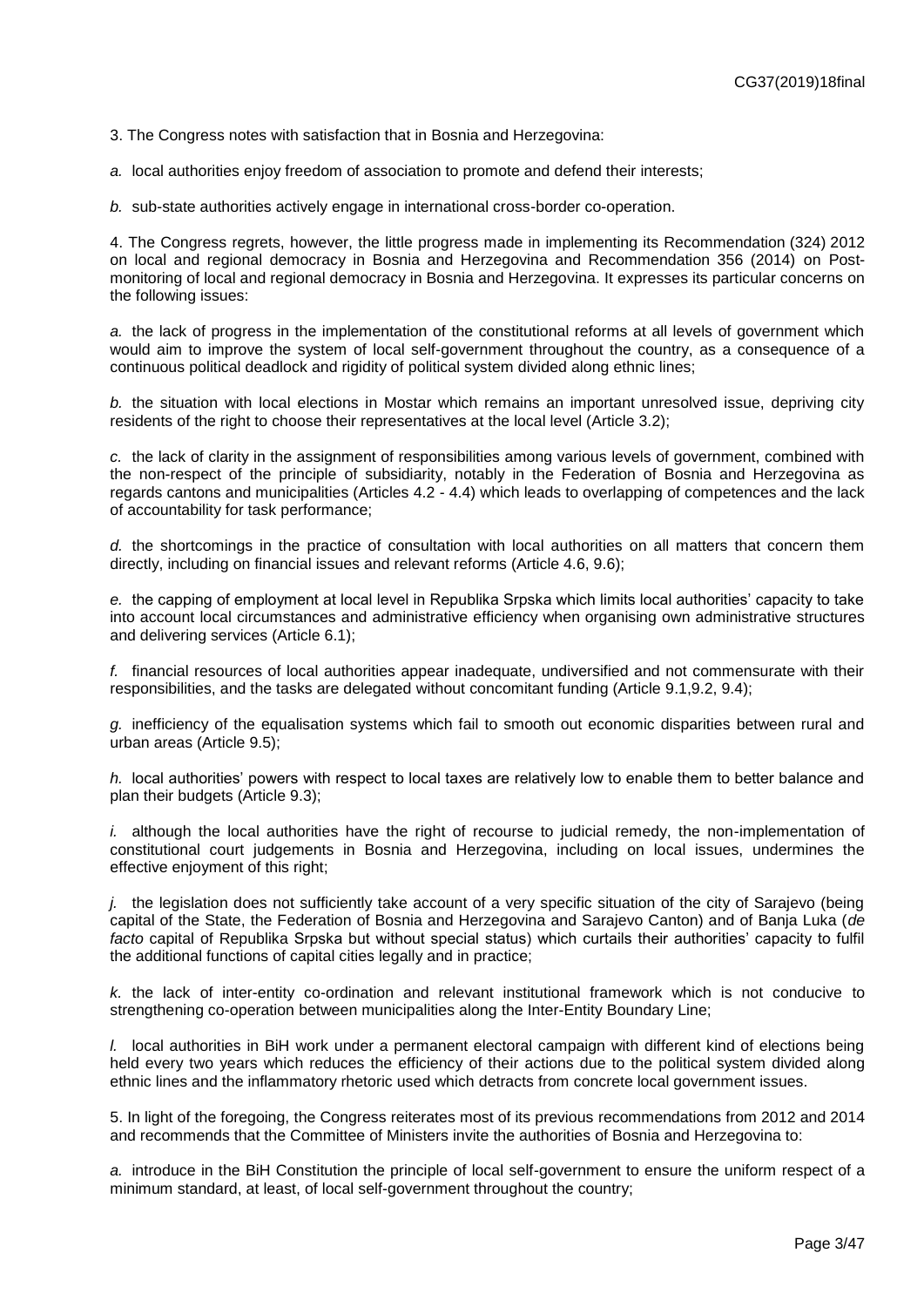### CG37(2019)18final

*b.* enhance the political dialogue with relevant authorities of all levels of governance involved to find a workable solution to resolve the electoral impasse in Mostar so that the city residents could vote in the next local elections, scheduled for October 2020;

*c.* revise the legislation to avoid overlapping of competences and ensure that the subsidiarity principle is applied in practice and, specifically in the Federation of Bosnia and Herzegovina, align the cantonal legislation with the Federal law on principles of local self-government;

*d.* ensure systematic consultation in practice on all matters that concern local authorities, notably financial resources and local self-government reforms, and consider the establishment, in the Federation of Bosnia and Herzegovina, of a Ministry for Local Self-Government as a federal institution and relevant interlocutor for all issues concerning local government;

*e.* revise, in consultation with the RS Association of Local Authorities, the legal prescription of capping the municipal employment in Republika Srpska so that local authorities have more discretion and flexibility to deal with overstaffing and to guarantee cost-efficient municipal administration, without being limited in their organisational autonomy;

*f.* revise the legislation on local finances to ensure that local authorities dispose of adequate and commensurate financial resources and ensure the transfer of delegated competences to lower levels of government are accompanied by concomitant financial resources;

*g.* review the currently used formula and distribution criteria in the equalisation systems to adjust them to a rapidly changing context by taking into consideration current demographic trends;

*h.* increase the local authorities' powers to decide on local sources of revenue to diversify them and strengthen local fiscal autonomy, notably of smaller municipalities (9.3, 9.5);

*i.* introduce necessary constitutional and legislative changes so that the specific situation of Sarajevo and Banja Luka, in terms of their status and competences, is duly taken into account in legislation and ensured in practice, to facilitate fulfilling the additional functions as capitals;

*j.* guarantee the implementation of the constitutional courts' decisions in general and on local selfgovernment specifically, notably in the Federation of Bosnia and Herzegovina, to ensure the effectiveness of legal protection of local autonomy;

*k.* support and promote inter-municipal co-operation and the joint delivery of public services, notably across the Inter-Entity Boundary Line, and ensure that it is based upon legal guarantees;

*l.* consider grouping together the elections of a local nature (local elections and elections to Cantonal Assemblies) in line with Congress Recommendation 432 (2019) on the elections of the Cantonal Assemblies in the Federation of Bosnia and Herzegovina (7 October 2018);

*m.* consider signing and ratifying the Additional Protocol to the European Charter of Local Self-Government on the right to participate in the affairs of a local authority.

6. The Congress calls on the Committee of Ministers to take account of this recommendation on local and regional democracy in Bosnia and Herzegovina and the accompanying explanatory memorandum in its activities relating to this member State.

.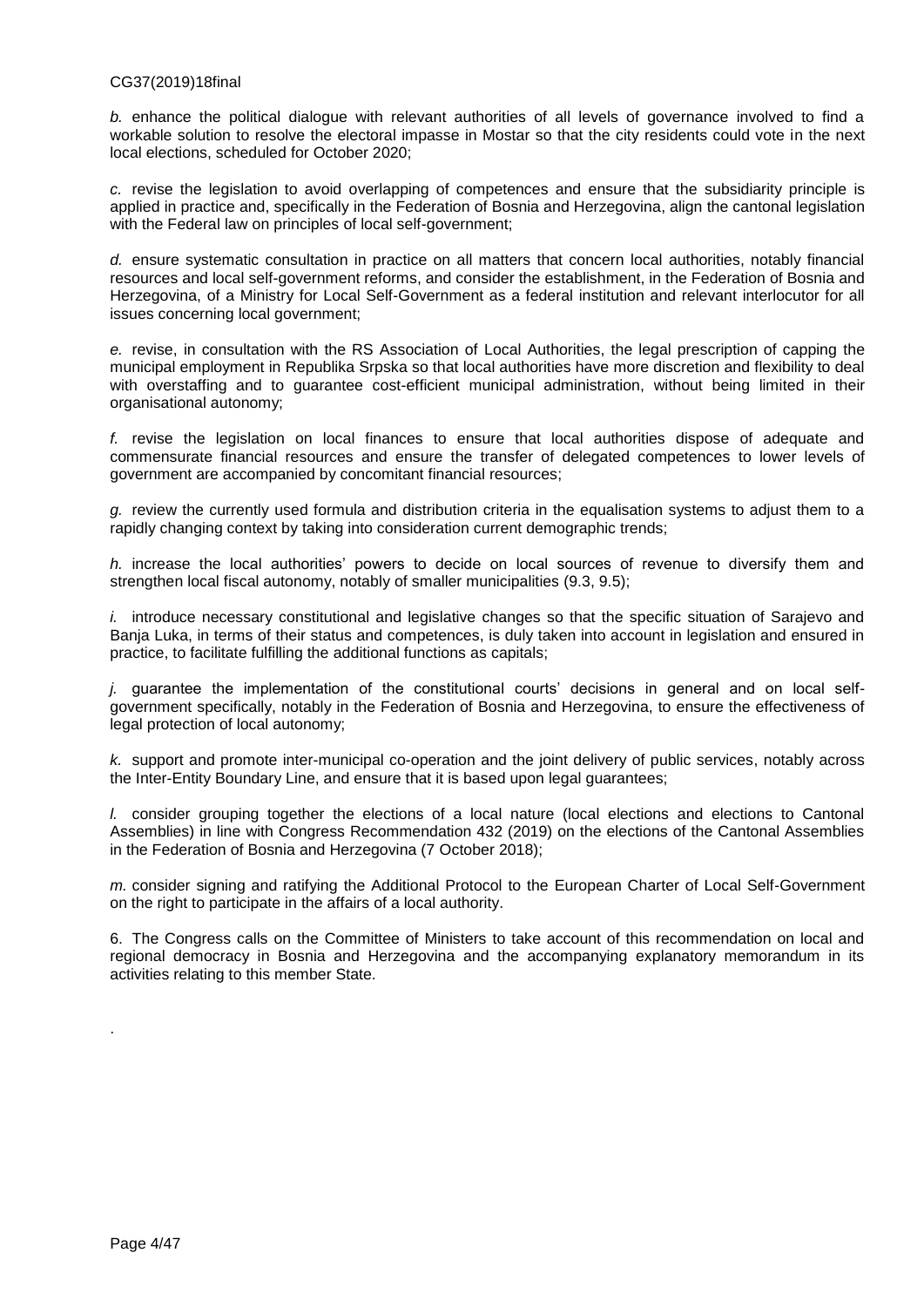# <span id="page-4-0"></span>**EXPLANATORY MEMORANDUM**

## **Table of contents:**

| $\mathbf 1$ .                                                       | INTRODUCTION: AIM AND SCOPE OF THE VISIT, TERMS OF REFERENCE 6                                                                                |  |
|---------------------------------------------------------------------|-----------------------------------------------------------------------------------------------------------------------------------------------|--|
| 2.                                                                  |                                                                                                                                               |  |
| 2.1<br>2.2<br>2.3<br>2.4                                            | Local government system (constitutional and legislative framework, reforms) 7                                                                 |  |
| 3.                                                                  | HONOURING OF OBLIGATIONS AND COMMITMENTS: ANALYSIS OF THE SITUATION OF<br>LOCAL DEMOCRACY ON THE BASIS OF THE CHARTER (ARTICLE BY ARTICLE) 10 |  |
| 3.1<br>3.2<br>3.3<br>3.4<br>3.5<br>3.6<br>3.7<br>3.8<br>3.9<br>3.10 | Article 7 - Conditions under which responsibilities at local level are exercised 19                                                           |  |
| 4.                                                                  | ANALYSIS OF THE SITUATION OF REGIONAL DEMOCRACY IN THE LIGHT OF THE                                                                           |  |
| 5.                                                                  | OTHER MATTERS RELATED TO THE FUNCTIONING OF LOCAL AND REGIONAL                                                                                |  |
| 6.                                                                  |                                                                                                                                               |  |
|                                                                     |                                                                                                                                               |  |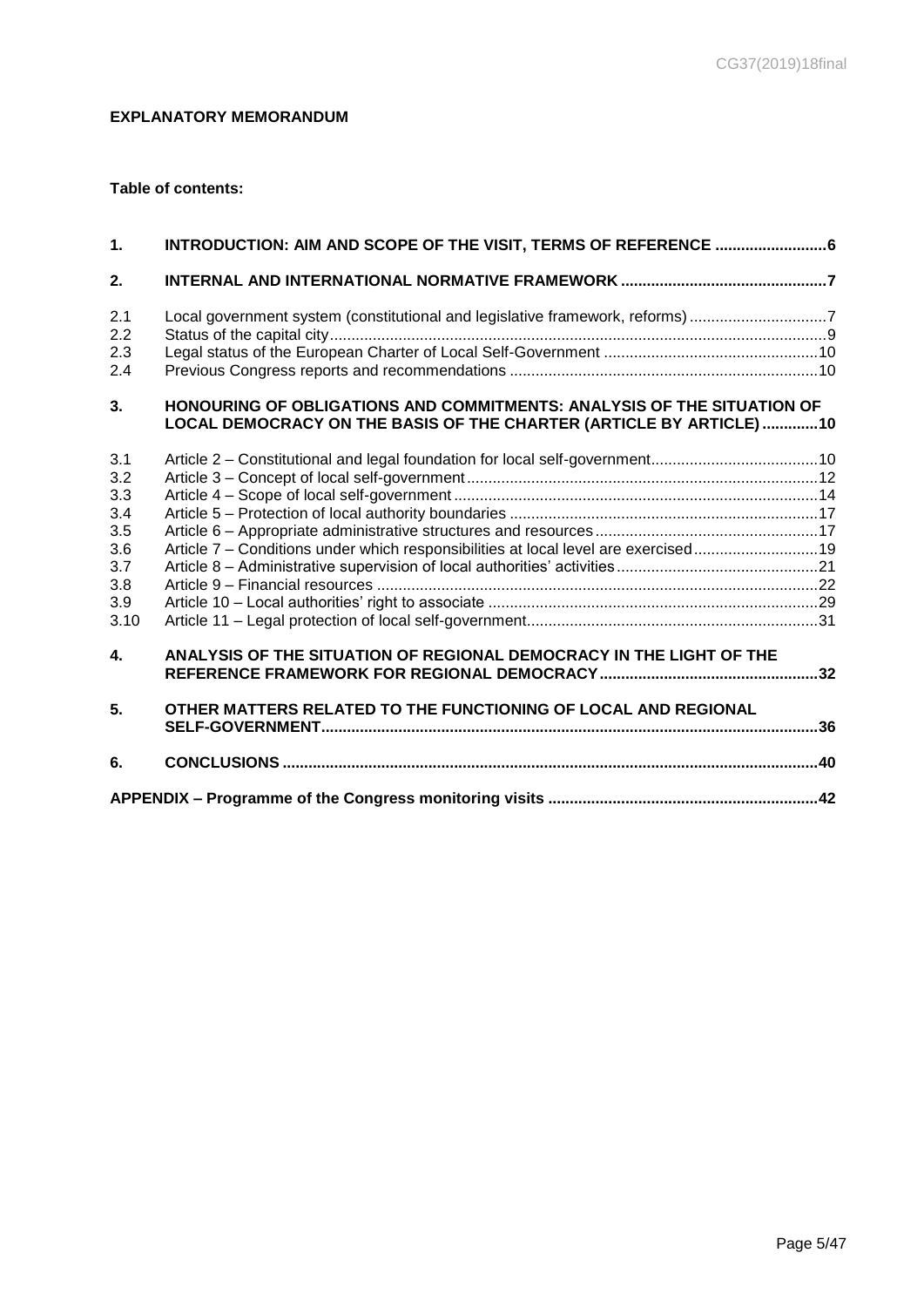## <span id="page-5-0"></span>**1. INTRODUCTION: AIM AND SCOPE OF THE VISIT, TERMS OF REFERENCE**

1. Bosnia and Herzegovina ratified the European Charter of Local Self-Government (hereinafter "the Charter") on 12 July 2002 without reservations or declarations, and the instrument came into force in respect of that country on 1 November 2002. Bosnia and Herzegovina had not signed the Additional Protocol to the European Charter of Local Self-Government on the right to participate in the affairs of a local authority at the time of publication of this report.

2. A delegation from the Congress of Local and Regional Authorities of the Council of Europe carried out a monitoring visit to Bosnia and Herzegovina in two parts, from 20 to 22 November 2018 and from 19 to 21 February 2019. The delegation examined the situation of local and regional democracy in the light of the provisions of the European Charter of Local Self-Government, ratified by the country in 2002.

3. Rapporteurs on local and regional democracy, Ms Lelia HUNZIKER (Switzerland, SOC) and Ms Carla DEJONGHE (Belgium, ILDG), focused on the developments in the field of local and regional selfgovernment occurred in Bosnia and Herzegovina since the adoption of the last Congress monitoring recommendation, in March 2012.

4. During the first visit, from 20 to 22 November 2018, meetings were scheduled in the cities of Sarajevo, East Sarajevo and Banja Luka, in particular, with Mr Safet SOFTIĆ, Speaker of the House of Peoples of the Parliamentary Assembly of Bosnia and Herzegovina, Mr Mato TADIĆ, Vice-President of the Constitutional Court of Bosnia and Herzegovina, Ms Nives JUKIĆ and Ms Jasminka DŽUMHUR, Human Rights Ombudspersons of Bosnia and Herzegovina, Mr Milan TRIVIĆ, Deputy Mayor of Sarajevo, Mr Miroslav LUČIĆ, President of the East Sarajevo City Council, and Mr Esed KADRIĆ, President of the Brčko District Assembly.

5. In Banja Luka the delegation met Ms Lejla RESIC, Minister of Administration and Local Selfgovernment of the Republika Srpska, Mr Dzerard SELMAN, President of the Constitutional Court of the Republika Srpska, Mr Igor RADOJICIC, Mayor of Banja Luka, and Mr Jovo RADUKIĆ, Auditor General of the Supreme Office for the Republika Srpska Public Sector Auditing.

6. The delegation held discussions with the members of the National Delegation of Bosnia and Herzegovina to the Congress, the representatives of the Association of municipalities and cities of the Federation of Bosnia and Herzegovina and the Association of local authorities of Republic of Srpska.

7. The second part of the visit in Bosnia and Herzegovina took place from 19 to 21 February 2019 and meetings were held in Sarajevo with high representatives of the Federation of Bosnia and Herzegovina: in particular with the Minister of Justice, Mr Mato JOZIĆ, the Speaker of the House of Representatives of Parliament, Mr Elvir KARAJBIĆ, the President of the Constitutional Court, Ms Aleksandra MARTINOVIĆ and the Deputy Auditor General of the Audit Office for the institutions in the Federation of Bosnia and Herzegovina.

8. In the Canton of Sarajevo, the delegation had exchanges with Mr Elmedin KONAKOVIĆ, President of the Canton Assembly, Mr Edin FORTO, Prime Minister of the Canton, Mr Amel KOVAĆEVIĆ, Minister of Finance of the Canton.

9. The delegation also met Mr Suad BALIĆ, Minister of Justice, Administration and Local Self-Government of the Government of the Canton of Herzegovina-Neretva, the Head of the Prime Minister Office of the Government of the Canton of Herzegovina-Neretva and the Deputy President of the Herzegovina-Neretva Cantonal Assembly, Mr Serif SPAGO. In the city of Mostar, the delegation visited Mr Ljubo BEŠLIĆ, the acting mayor, and in Jablanica, the mayor of the municipality, Mr Salem DEDIĆ.

10. The delegation would like to thank the Permanent Representation of Bosnia and Herzegovina to the Council of Europe as well as all the interlocutors for the information they provided to the delegation during the visits.

11. In accordance with Article 84 of the Rules and Procedures of the Congress related to the consultation procedure, the preliminary draft report was sent on 24 May 2019 to all interlocutors met during the visits for comments and possible adjustments or corrections. The present report is based on the comments received which have been considered by the rapporteurs before submission to the Monitoring Committee.

12. The programmes of both visits are appended to the present report.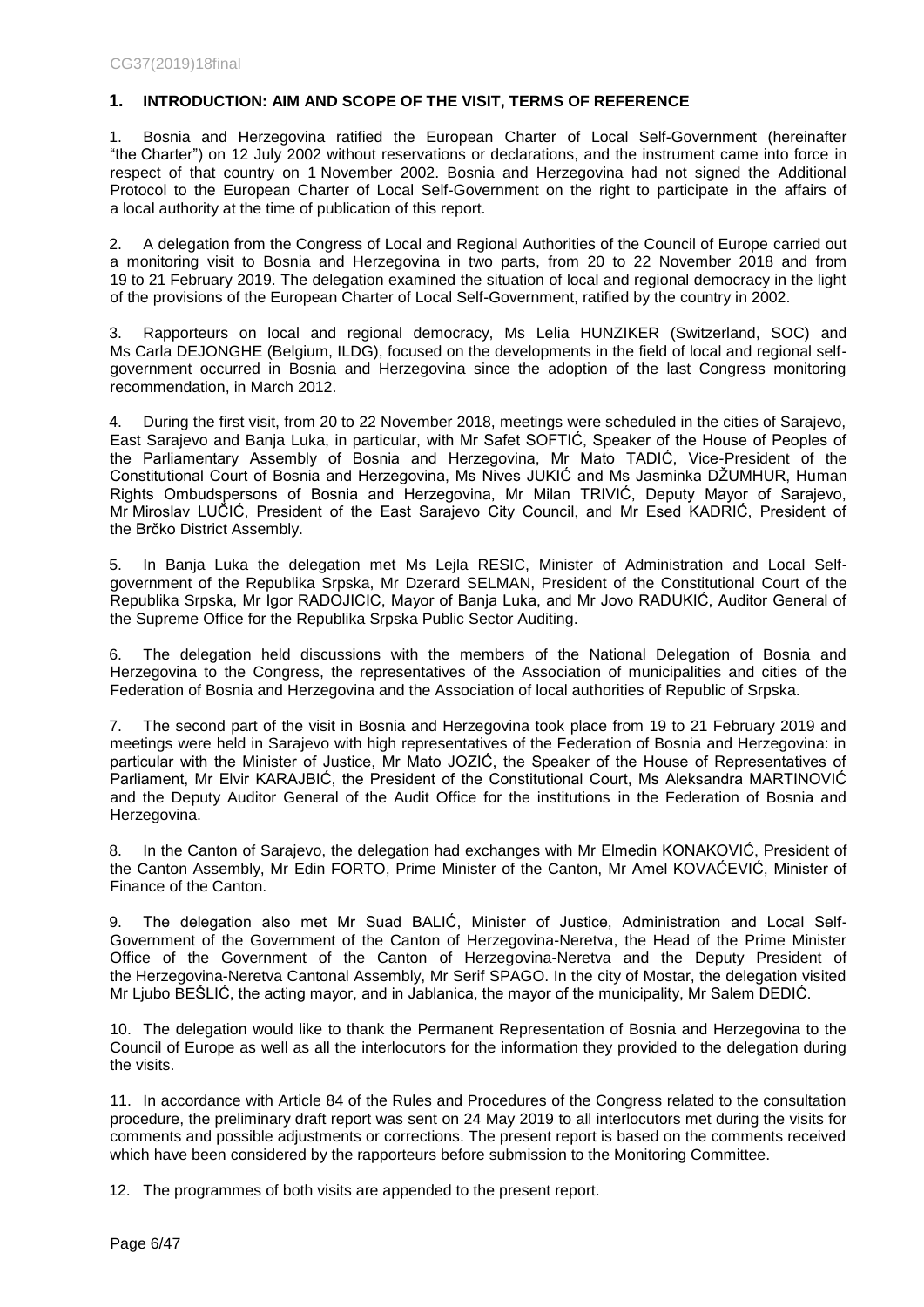### <span id="page-6-0"></span>**2. INTERNAL AND INTERNATIONAL NORMATIVE FRAMEWORK**

#### <span id="page-6-1"></span>**2.1 Local government system (constitutional and legislative framework, reforms)**

13. The administrative and territorial structure of Bosnia and Herzegovina (BiH) has been swept away by the war, town halls and municipal property have been destroyed and the inhabitants as well as the administrative staff in many places have been forced to flee to other parts of the country. The territorial and administrative re-organisation of the country after the war was based on the division into two Entities as established in the Dayton Peace Agreement of November 1995: Republika Srpska and Federation of Bosnia and Herzegovina.

14. The Federation of Bosnia and Herzegovina is itself a federal system consisting of 10 Cantons. After the war, about 30 new municipalities have been added to the 109 pre-existing ones reaching a total of 146 municipalities and 24 cities; after the re-unification of Mostar, the number of municipalities has been reduced to 140. As in the Yugoslav system, the municipalities continue to be of rather big size also in the post-war period: in the Federation of Bosnia and Herzegovina, only 6 municipalities have fewer than 10.000 inhabitants, in the Republika Srpska 21, out of which 3 have less than 1.000 inhabitants. (Gadjanova 2006, 63) An exception are some municipalities situated at the Inter-Entity Boundary Line, which have simply been cut into two halves after the war and are thus fairly small. (Pejanovic 2006, 212).

15. The system introduced by the Constitution (annex 4 of the Dayton Peace Agreement) guarantees a maximum of autonomy to the two Entities (as part of the compromise for ending the war, while formally maintaining unity and continuity of the country). Therefore, the Constitution does not even mention local self-government (except for the Brčko District, see below), as all related competencies are vested entirely with the Entities, which have both adopted constitutional provisions as well as ordinary legislation regulating the matter.

16. Thus, the State level does not have direct relations with municipalities, which are instead within the powers of the two Entities. The two Entities are characterized by very different structures affecting the relations with municipalities (or local self-government units): The Federation of Bosnia and Herzegovina forms a three-tier system with municipalities, Cantons and the Federal level, while Republika Srpska is organized as a unitary, two-tier system, with municipalities and the Ministry of Local Self-Government.

17. Given this asymmetry of two systems, in some cases partial compliance may be concluded in the situations where the state of implementation of the Charter's provisions in the entities is different.

18. The City of Brčko is a case of its own. It completes the territorial bipartition of the country by adding a special District which connects – or separates – the two parts of Republika Srpska. It is for this very geostrategical importance of the city that it vests a special territorial status as a local authority directly under the sovereignty of the State. The city had been under direct international administration and its status had been provisional, before it has been decided by international arbitration. In March 2009, its status has been confirmed by the first amendment to the Dayton Constitution (article IV.4) which places the Brčko District under the sovereignty of the State regarding the competencies of its institutions, while it constitutes common property of both Entities.

19. Until 2017, the territory of Republika Srpska was subdivided into 64 municipalities and two cities (Eastern Sarajevo and Banja Luka): while Banja Luka constitutes a single local authority, Eastern Sarajevo is an agglomeration of various municipalities without a true urban centre of its own (which, in view of the rapporteurs, raises issues regarding the delimitation of its boundaries and its powers). After the reform of 2017, Republika Srpska now consists of 57 municipalities and 7 cities (in 2015, the municipality Zvornik acquired the status of a city); both new laws – on local self-government and on Civil Servants and Employees – have introduced significant changes. While the cities of Banja Luka, Bijeljina, Doboj, Zvornik, Prijedor and Trebinje have no municipalities in their composition, and they are treated as any other unit of local self-government (municipalities), the territory of the City of Istočno Sarajevo consists of the territories of six municipalities (Istočna Ilidža, Istočni Stari Grad, Istočno Novo Sarajevo, Pale, Sokolac and Trnovo).

20. In the Federation of Bosnia and Herzegovina, there exist 74 municipalities and 6 cities, 2 of which with special status (Sarajevo and Mostar). In the Federation, most powers related to local government are vested with the Cantons, which is why the Federation of Bosnia and Herzegovina Constitution does not contain other than a few and generic provisions on the matter, which provide for some fundamental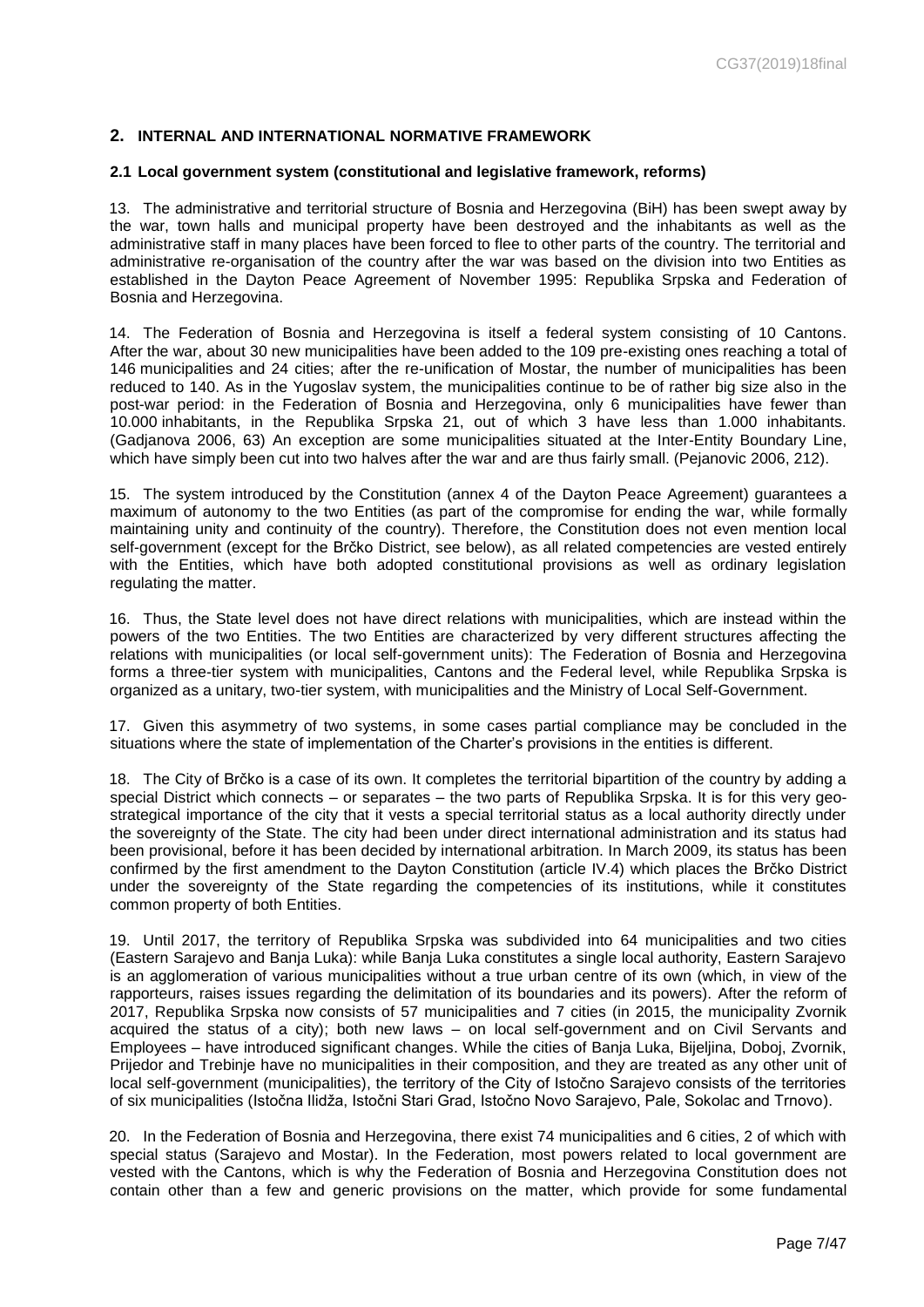### CG37(2019)18final

principles of local self-government to be respected by the cantonal Constitutions (art. VI.A.1.-6., in the version amended as of 2004). In 2004, further amendments were proposed by the Federation of Bosnia and Herzegovina constitutional commission, which would have conferred the regulatory powers related to local government to Federation of Bosnia and Herzegovina level (see the Opinions CDL-AD(2004)014 and CDL(2004)073); however these proposals have not been adopted by the Federation of Bosnia and Herzegovina Parliament. However, a Federation of Bosnia and Herzegovina Law on "the foundations of local self-government" of 1995, adopted before the end of the war in occasion of the ratification of the Charter, defines local autonomy and determines some fundamental principles. This set of principles has been further regulated in a detailed manner by the Cantons. All cantonal Constitutions do, in fact, contain specific provisions in separate sections dedicated to "local authorities". The Constitution of Sarajevo Canton has often been mentioned as a positive example of such a regulation. All Cantons have adopted their own laws on local self-government, introducing sometimes different solutions regarding powers and functions, taxes and resources. And among the functions of the Federation of Bosnia and Herzegovina Constitutional Court, a specific guarantee for the right to local self-government is foreseen (art. IV.C.10. Constitution of the Federation of Bosnia and Herzegovina).

21. In the Federation, the normative framework is therefore varied and complex. Apart from potential controversies, also the enormous costs of such a system must be mentioned, as in average each Canton comprises only 10 municipalities and some Cantons consist of only three municipalities. This adds to the disadvantages resulting from fragmentation on ethnic grounds, which has created serious difficulties in the past and continues, although to a lesser extent, to adversely impact today's local politics in some cantons.

22. As a consequence of the constitutional amendments to the Entity Constitutions imposed by the High Representative in 2002, proportional representation at all levels in the public administration is guaranteed to all members of the three "constituent peoples". This includes also the local level. However, reference was made to the census of 1991 (e.g. art. 3 Republika Srpska Law on local self-government, 2004), which often did not reflect the current demographic situation (and the resulting needs). By consequence, all citizens applying for a job in the public and municipal administration are forced to declare their affiliation with one group or declare to be part of the "Others" in order to be considered for a position, which discriminates against other groups, such as Jews and Roma, which are not represented as a separate category. It also poses difficult questions regarding the precedence of merit-based criteria in the selection for filling the posts, as the these are often disregarded in order to hire the candidate with the right ethnic-national background for respecting the "national quota" and the ethnic balances in the institution or municipality.

23. Already in 2006, the Congress concluded in its monitoring report with a recommendation to reduce as much as possible the ethnic elements in the electoral system and to assign the power to the State of Bosnia and Herzegovina to provide for the implementation of all international obligations, including those resulting from the Charter, at all levels of territorial government<sup>3</sup>.

24. "Cities" are defined as units of local self-government which constitute among a number of municipalities, "with reference to the daily needs of citizens, one urban, cultural, economic and administrative territorial entity", a functional centre of gravity. However, the competencies are practically identical compared to those of municipalities and overall the concept of "city" has been emptied: a "City" has legal personality and can represent itself in court proceedings and has own tax revenues (in Republika Srpska, implementation measures regarding tax revenues still have to be taken).

25. A peculiar case is the Brčko District, with its ca. 70.000 inhabitants: after an international arbitration had ended the controversies regarding its status, since 2000, it constitutes a special district (under direct international administration). In March 2009, the Brčko District has received constitutional foundation (article VI.4) through the first and only amendment of the Dayton Constitution.<sup>4</sup> It is at the same time municipality and special district with its own assembly (31 delegates) and distinct legislation (which has to be in conformity with State legislation, but not with Entity-legislation). Elections take place together with general elections, and minorities can be elected, not only members of constituent peoples. The Mayor is not directly elected but appointed by the assembly among its members.

<sup>3</sup> Paragraph 4.c. Recommendation 202(2006) "Local and regional democracy in Bosnia and Herzegovina" Debated and adopted by the Standing Committee of the Congress on 4 November 2006<https://rm.coe.int/168071a20d> . 4 See for the text of the amendment on Brčko District of March 2019:

<sup>(</sup>http://www.ccbh.ba/public/down/Amendment I to the Constitution of BiH (OHR and CC).pdf).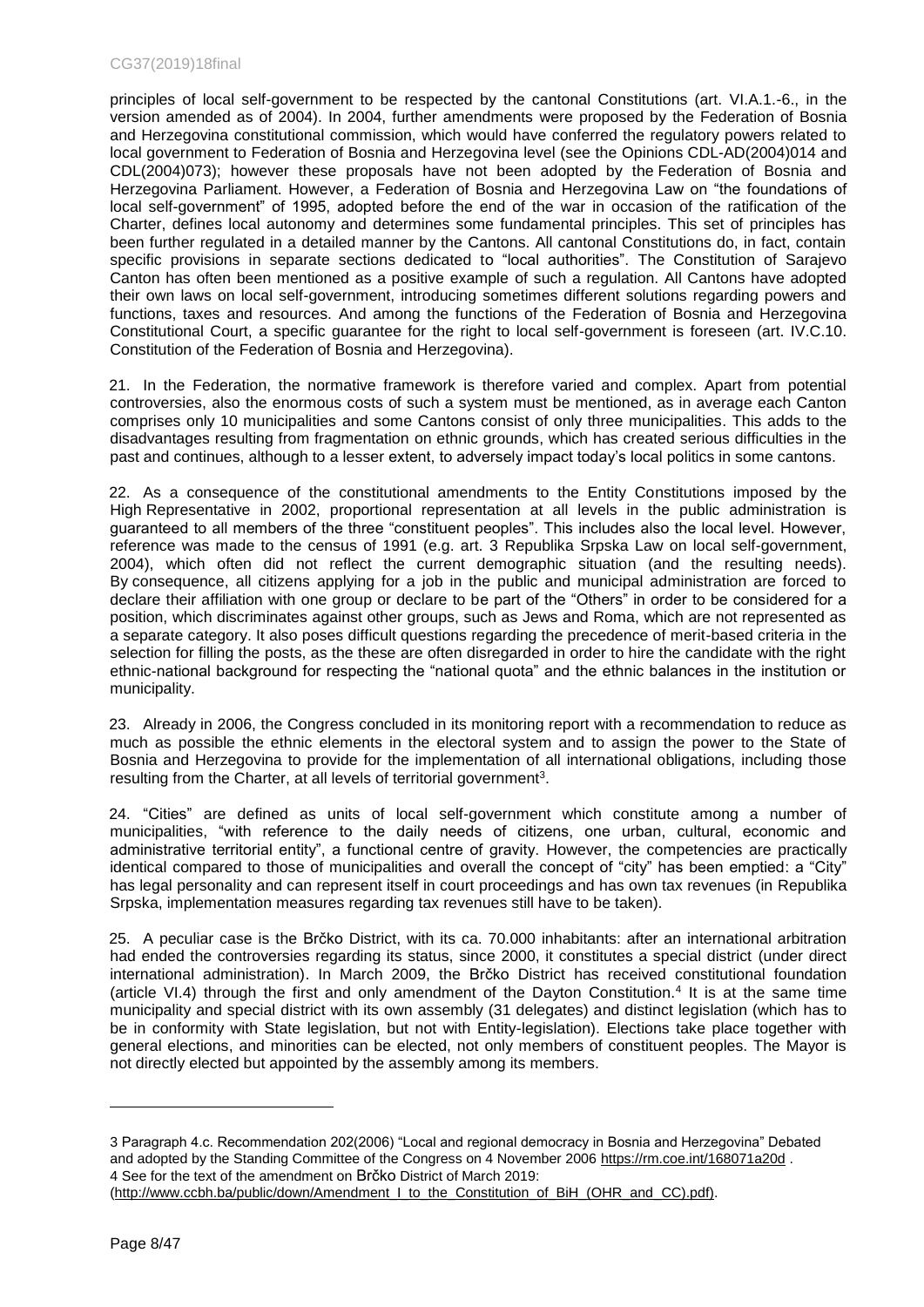#### <span id="page-8-0"></span>**2.2 Status of the capital city**

26. The Dayton Peace Agreement determines that "Sarajevo is the capital city of BiH" (article I.5 Constitution BiH); the same is true for the Constitution of the Federation of Bosnia and Herzegovina (article I.4, which also defines that the City of Sarajevo is established within the Canton Sarajevo). Thus, it is, at the same time, the capital of the State and of the Federation of Bosnia and Herzegovina as well as of the Sarajevo Canton. But there is neither a law on the capital city, nor a definition on the role, powers and resources of a capital city in other legislation. The territory was much wider before the war. Sarajevo today corresponds to the territory under siege between 1992 and 1995, with the resulting division along the front lines; after the war, administrative reforms based on ethno-political criteria have further deepened those divisions. Today, there are only four municipalities (Stari Grad, Centar, Novo Sarajevo and Novi Grad); in addition, the Canton Sarajevo exists as a higher level of territorial authority, a second tier. The other six municipalities of Sarajevo, in the territory of Republika Srpska, also enjoy "city" status ("Eastern Sarajevo"), even without having a true centre; according to the Republika Srpska Constitution (article 9), "Sarajevo" is still the capital city of Republika Srpska (although in practice it is Banja Luka where all Republika Srpska institutions are concentrated).

27. The idea of a special status or of a metropolitan region has not been taken up by a serious reform initiative. Thus, the "City" of Sarajevo is "frozen" in stagnation, according to the Deputy Mayor, because there is "neither city-infrastructure, nor has the status issue been resolved in the last 20 years". Proposals to elevate Sarajevo to a special district re-unifying the 10 historical municipalities were not and are not politically feasible, as these municipalities are now situated in different entities. The new cantonal government of Sarajevo, a coalition of former opposition parties, has the political objective of adopting a Law on the Capital City at the Federation of Bosnia and Herzegovina and BiH levels and to strive for an amendment of the Federation of Bosnia and Herzegovina Constitution which would merge the Canton and the City of Sarajevo creating a metropolitan area such as, for instance, in Zagreb.

28. The institutional complexity affects the status and work in Sarajevo. Article 60 Local Self-Government Law of Canton Sarajevo assigns the decision on division between Canton, City and Municipalities to the Cantonal Assembly. While there is a law on local self-government, there is also direct interference with local in practice (through resources). And while the City lacks competences for the river bed of the Miljacka running through the city as well as for zoning plans (taken away from the city and transferred to its 4 municipalities), the powers for pre-war public enterprises have been taken over by the Canton. The following numbers on the budgets of the three layers of government provided by the City administration explain the situation quite well: the municipality Centar has an annual budget of 13-14 mio KM (ca. 6.5-7 mio Euro), the City of Sarajevo 18 mio KM (ca. 9 mio Euro) and the Canton Sarajevo, which comprises 5 more municipalities in addition to Sarajevo's 4 municipalities, has a budget of 900 mio KM (450 mio Euro).

29. Reform plans for comprehensive constitutional amendments to the Sarajevo Canton Constitution, which should have implemented the Charter fully, have not been realized. Amendments only listed competencies, identical for municipalities and the City; thus, there is not sufficient differentiation between the tasks of the municipalities and those of the City. In practice, co-ordination is the central problem: municipalities have relatively wide competencies and do not see the need for co-operation with the City, the Canton does not implement decisions of the City Council. Other reforms have changed above all the electoral legislation: the 4 municipal councils now elect the Sarajevo City Council which elects the Mayor, all offices having the same mandate.

30. There are no institutional provisions on the co-operation with Eastern Sarajevo, across the Inter-Entity Boundary Line. Informally, there are some joint projects, such as the organisation of Youth Winter Olympics in February 2019. But despite the great number of commuters, the public transport systems are totally divided, parallel and not coordinated. This means that buses only run on their respective side of the Inter-Entity Boundary Line and that taxis regularly stop before crossing it in order to make their taxi sign disappear as otherwise they risk a fine, because they are not registered in the other Entity and there is no legal recognition of the license issued in one Entity by the other one (despite the common-market clause in the Dayton Constitution, art. I.6). The physical separation is worsened by the fact that political parties in Eastern Sarajevo and Banja Luka are different, which leads to lesser comprehension for local needs and fewer resources.

31. Despite the fact that Banja Luka is the *de-facto* capital of Republika Srpska, the Republika Srpska Constitution of 1992 provides for Sarajevo as capital and no change has been made to this provision (article 6), so far. In 2009, 29 amendments to the Republika Srpska Constitution had been proposed, including the change from (Eastern) Sarajevo to Banja Luka as capital city of the Entity, but after a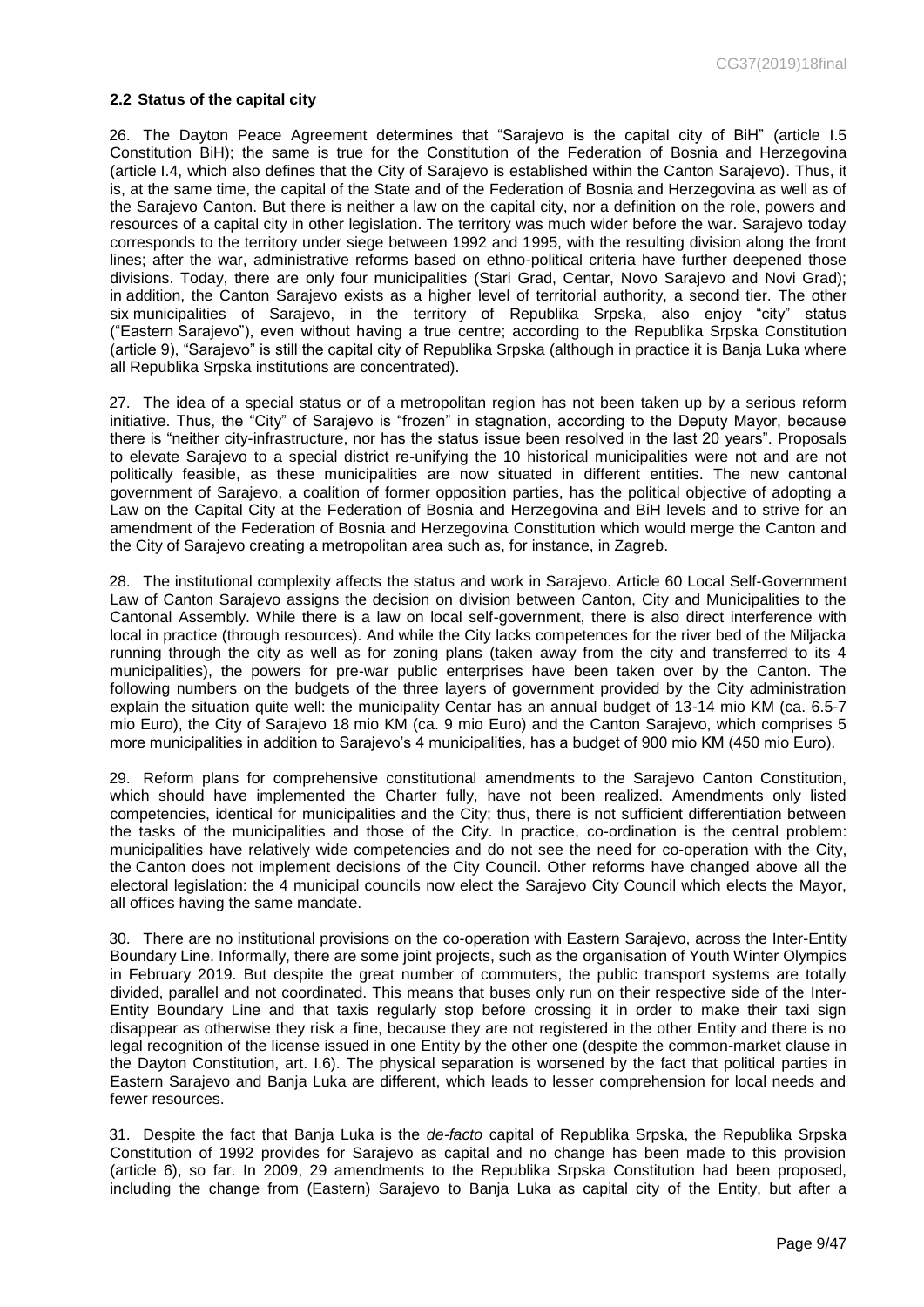2/3 majority in the Republika Srpska National Assembly, the Bosniak caucus in the House of Peoples voted against the amendments, thus blocking the reform.

## <span id="page-9-0"></span>**2.3 Legal status of the European Charter of Local Self-Government**

32. Bosnia and Herzegovina ratified the Charter on 12 July 2002 without any declarations or reservations which under Article 13 of the Charter means that it applies to all levels of local self-government in Bosnia and Herzegovina, including cantons. However, to present a more detailed overview of cantonal selfgovernment, the situation of cantonal democracy will be additionally analysed in a separate part of the present report in the light of both the Charter and the Reference Framework for Regional Democracy.

33. The Charter entered into force in respect of Bosnia and Herzegovina on 1 November 2002. The country thereby committed itself to embedding the principle of local self-government in its domestic law in order to guarantee its effective implementation, to transferring competences to local communities with concomitant financial resources and to ensuring a full implementation of the principle of subsidiarity to guarantee the establishment of local self-government as provided by the Charter. Due to the State structures and the competencies of the entities, at State level, the Charter is not specifically recognised in the BiH Constitution. However, the Entities protect the principle of local self-government in their Constitutions and legislation.

## <span id="page-9-1"></span>**2.4 Previous Congress reports and recommendations**

34. The Congress has been following the developments in Bosnia and Herzegovina since 2000. The situation of local and regional democracy in Bosnia and Herzegovina had been the subject of two Congress reports, in 2000<sup>5</sup> and 2001,<sup>6</sup> already before the country's accession to the Council of Europe and the Charter, and of a monitoring report in 2006<sup>7</sup>. The Congress adopted its Recommendation 202 (2006)<sup>8</sup> on 14 November 2006.

35. The most recent monitoring visit concerning the situation of local and regional democracy resulted in Congress Recommendation 324 (2012) on local and regional democracy in Bosnia and Herzegovina. In 2012 and 2013, two post-monitoring visits were carried out in the country leading to the adoption by the Congress of [Recommendation 356 \(2014\)](https://rm.coe.int/168071b14e#_Toc379816143) and Resolution 369 (2014) on post-monitoring of local and regional democracy in Bosnia and Herzegovina.

36. However, since then, the situation of local democracy in Bosnia and Herzegovina has unfortunately become an almost recurrent point of attention for the Congress, due, among other things, to the situation in Mostar, where no local elections have been held since 2008. Thus, after the first mission in 2017, the Congress decided, during its session in October 2017, to put in place a "Reflection Group on Mostar" in the framework of the post-electoral dialogue with the authorities in Bosnia and Herzegovina; as a follow-up, another fact-finding mission took place in June 2018. Again, it was noted with concern that no progress towards holding local elections in Mostar had been made.<sup>9</sup>

## <span id="page-9-2"></span>**3. HONOURING OF OBLIGATIONS AND COMMITMENTS: ANALYSIS OF THE SITUATION OF LOCAL DEMOCRACY ON THE BASIS OF THE CHARTER (ARTICLE BY ARTICLE)**

## <span id="page-9-3"></span>**3.1 Article 2 – Constitutional and legal foundation for local self-government**

### **Article 2 – Constitutional and legal foundation for local self-government**

The principle of local self-government shall be recognised in domestic legislation, and where practicable in the constitution.

<sup>5</sup> Report on local and regional democracy in Bosnia and Herzegovina (candidate country for accession to the Council of Europe) (Doc. CG/CP(6)29 rev, 2 March 2000). Rapporteurs: Claude Haegi (Switzerland) & Gianfranco Martini (Italy) 6 Report on local and regional democracy in Bosnia and Herzegovina (Doc. CG(8)23 Part II, 8 November 2001). Rapporteurs: Christopher Newbury (United Kingdom) and Peter Kittelmann (Germany).

<sup>7</sup> Local and regional democracy in Bosnia and Herzegovina (Doc. CG(13)30 Part II, 23 October 2006). Rapporteurs: Christopher Newbury (United Kingdom) and Karsten Behr (Germany).

<sup>8</sup> Recommendation 202(2006) on local and regional democracy in Bosnia and Herzegovina.

<sup>9</sup> See report CPL(2017)03, adopted on 6 September 2017, See also the website on the Congress Reflection Group on Mostar [\(https://www.coe.int/en/web/congress/reflection-group-on-mostar\)](https://www.coe.int/en/web/congress/reflection-group-on-mostar).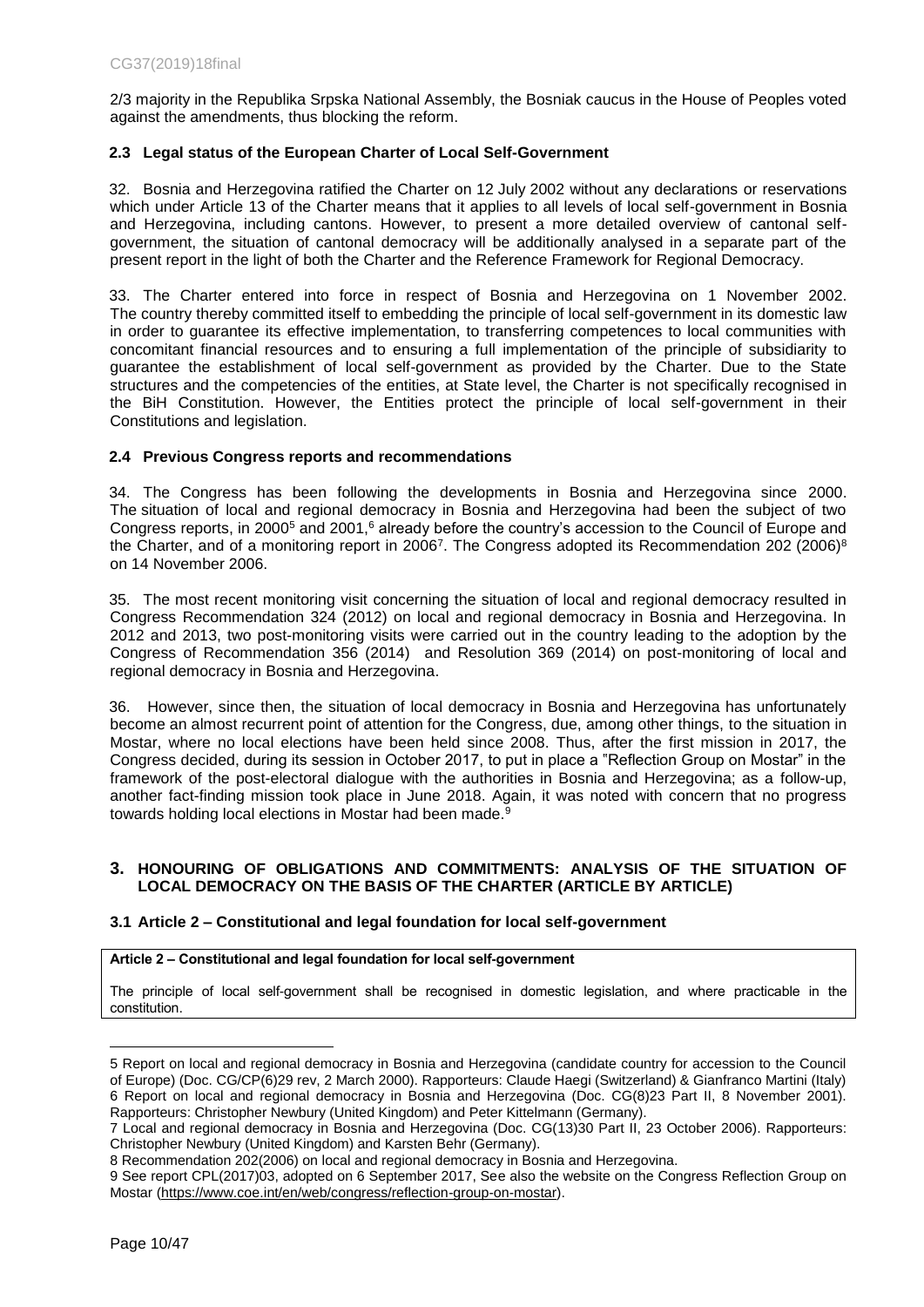37. At State level, the BiH Constitution does not contain the concept of Local Self-Government. Thus neither constitutional guarantees for the relations between municipalities and different levels of government are established in the State Constitution, nor does (framework) legislation for local self-government exist at State level. The relations with local self-government are therefore exclusive relations between the two Entities (and, in the Federation of Bosnia and Herzegovina, also the Cantons) and local authorities. As a result, three parallel systems of local self-government exist: Federation of Bosnia and Herzegovina (and Cantons), Republika Srpska and Brčko District. The single situations of local self-government thus differ considerably one from each other, according to the respective legislative framework and in practice.

38. Legislation in the Federation of Bosnia and Herzegovina**:** The Law on Principles of Local Self-Government of the Federation, adopted in 2006, has been fully harmonized with the Charter; the basic principles and definitions of local government and local authorities can be found in articles 2 to 7. At the time, the Federation of Bosnia and Herzegovina legislator intensely cooperated with the Council of Europe (and UNDP), and cities and municipalities had been involved in consultations during the legislative process. The competencies have been regulated, as well as the relations between Mayors and Councils and the (stronger) role of local communities within the municipalities, *mjesne zajednice*. An attempt to amend the Law on Principles of Local Self-Government (2013/14) in order to strengthen the latter bodies further, in a perspective of strengthening citizens' participation, has met local authorities' resistance.

39. As there is no Ministry for Local Self-Government at the Federation of Bosnia and Herzegovina level, the Federal Ministry of Justice comprises a Department for Public Administration which also deals with local self-government issues. The establishment of a Ministry of its own would only be possible by constitutional amendment.

40. When it comes to the cantonal laws on local self-government, so far only three cantons have harmonised their laws with the Federation of Bosnia and Herzegovina Law on Local Self-Government, while Canton Tuzla has taken over the federal law in its entirety. This is the situation 12 years after passing of the deadline for the harmonisation of cantonal laws with Federal law, which had been established six months after the adoption of the Federation of Bosnia and Herzegovina Law, in 2006. A positive example is the Constitution of Sarajevo Canton which was amended in 2017. It now contains clear definitions of Canton, City of Sarajevo and municipalities and their respective powers. A two year-deadline has been foreseen for the implementation of these amendments regarding the harmonisation of competencies and resources. This process is still ongoing.

41. In Republika Srpska, a new Law on local self-government was adopted in November 2016. After comprehensive consultation for months and expression of full support by the Republika Srpska Association of local authorities, the new law, which is supposed to respect the guidelines provided by the Charter, entered in force on 1 January 2017.

42. Overall, Bosnia and Herzegovina's legislative situation can be considered in compliance with Article 2 of the Charter, as the principle of local self‑government is expressly recognised in applicable domestic legislation.

43. However, the problem remains that the overall constitutional structure does not consider local selfgovernment sufficiently and as part of a comprehensive system. Therefore, the introduction in the Constitution of Bosnia and Herzegovina of at least a definition of local self-government, such as the level of government closest to the citizens, and of the right to local self-government of local authorities, would be desirable and useful in order to guarantee a minimum standard throughout the country.

44. Some years ago, the Associations of municipalities and cities of the Federation of Bosnia and Herzegovina and of Republika Srpska organized public debates throughout the country (with assistance from Swiss Development Agency) and, based on the conclusions of those public debates, presented a proposal to include the concept of "local self-government" in the BiH Constitution to the then President of the BiH Constitutional Amendments Committee, Mr Sefik DZAFEROVIC (now a member of the Presidency of BiH). However, no change has ever been adopted.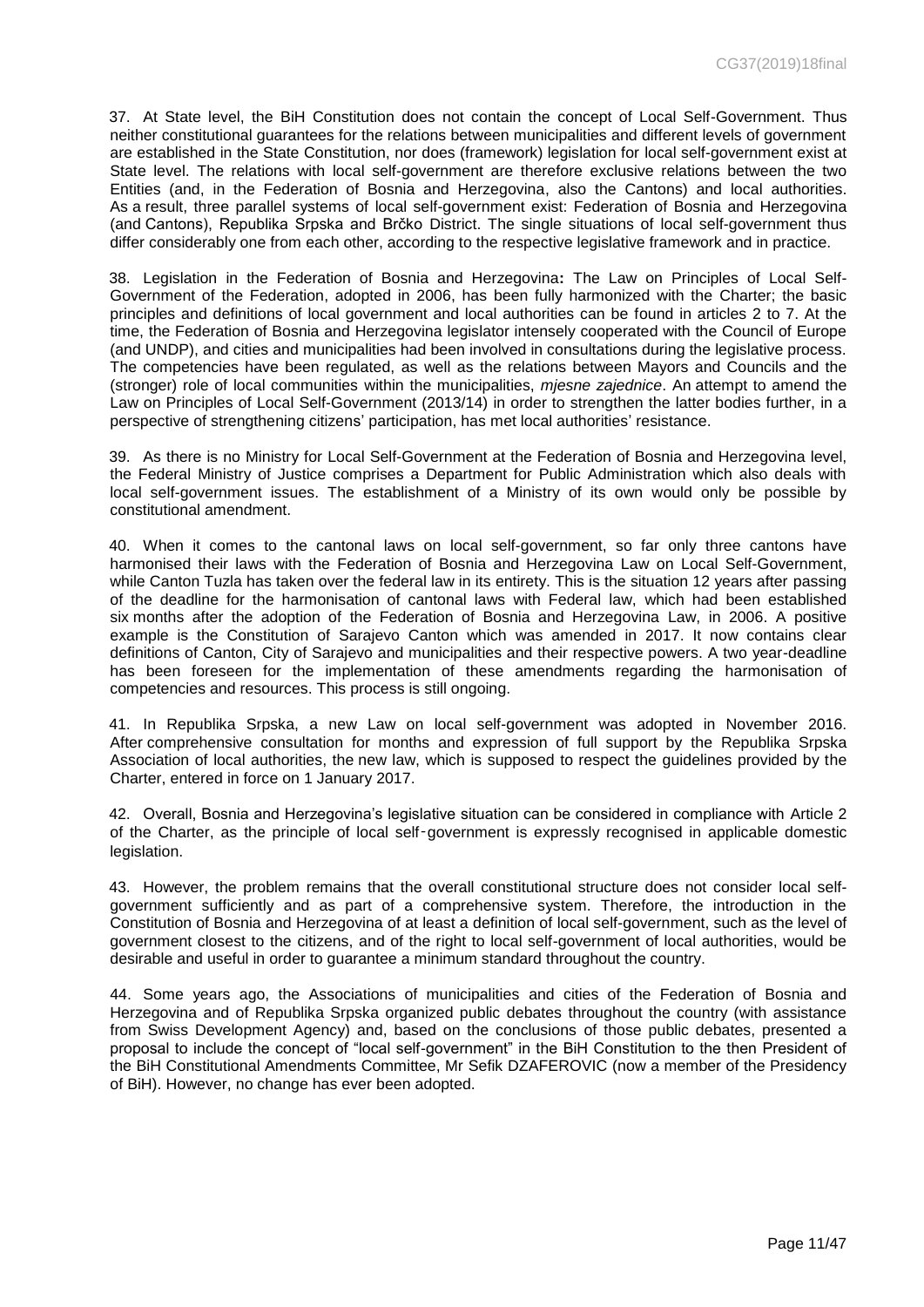## <span id="page-11-0"></span>**3.2 Article 3 – Concept of local self-government**

#### **Article 3 – Concept of local self-government**

- 1. Local self-government denotes the right and the ability of local authorities, within the limits of the law, to regulate and manage a substantial share of public affairs under their own responsibility and in the interests of the local population.
- 2. This right shall be exercised by councils or assemblies composed of members freely elected by secret ballot on the basis of direct, equal, universal suffrage, and which may possess executive organs responsible to them. This provision shall in no way affect recourse to assemblies of citizens, referendums or any other form of direct citizen participation where it is permitted by statute.

## 3.2.1 **Article 3.1** (substantial share of public affairs)

45. The main question is whether, in the present situation, municipalities in Bosnia and Herzegovina regulate and manage a "substantial share of public affairs under their own responsibility".

46. In assessing compliance, both legislative and factual aspects have to be considered. Under the current legislation in the two Entities and 10 Cantons, there is a considerable number of competencies to be exercised and managed by municipalities (see article 8 of the Federation of Bosnia and Herzegovina Law on Local Self-Government, and Republika Srpska Local Self-Government Law). <sup>10</sup> The related

- ensuring and protecting human rights and basic freedoms in accordance with the Constitution ;

- establishing and implementation of spatial planning and environmental protection policies;
- adoption of regional, urban and implementation plans, including zoning;
- establishing and implementation of a housing policy and adoption of programs for housing development and other types of property development;
- establishing a policy and setting the level of reimbursement for the use of public goods;

- establishing and implementation of a policy for control, management and use of construction land;

- establishing a policy for control and management of property of the local unit of self-government;

- establishing a policy for managing natural resources of the local unit of self-government and distribution of revenue collected as compensation for the use of those resources;
- management, financing and improvement of the operations and facilities of the local public infrastructure:

· Water supply, wastewater disposal and treatment,

· Solid waste collection and disposal,

- · Public sanitation,
- · City cemeteries,
- · Local roads and bridges,
- · Street lights,
- · Public car parks,
- · Parks;

 $\overline{a}$ 

- organisation and improvement of local public transport;

- establishing a preschool education policy, improvement of the preschool institutional network, and management and funding of public institutions for preschool education;

- establishment, management, funding and improvement of institutions for primary education;

- establishment, management, funding and improvement of institutions and building facilities to satisfy the needs of citizens in the areas of culture and sport;

- assessing the work of institutions and quality of services in the areas of health care, social welfare, education, culture and sport, and ensuring funds required for the improvement of their work and quality of services in accordance with the needs of citizens and capabilities of the local unit of self-government;

- analyses of public order and peace and level of safety of people and property, and making recommendations to relevant authorities;

- organising, implementation and responsibilities for measures of protection and rescue of people and material goods from elements and natural disasters;

- establishment and conduct of compliance inspections with regard to the regulations from within the competencies of the local unit of self-governance;

- rendering regulations on taxes, reimbursements, contributions and fees within the competencies of the local unit of self-governance;

- holding referendums in the territory of a local unit of self-governance;

- floatation of bonds and decisions on debt incurrence by local units of self-governance;

<sup>10</sup> Article 8 of the Federation of Bosnia and Herzegovina Law on principles of local self-government (2007) lists the following competencies (unofficial English translation):

<sup>&</sup>quot;The competences of a local unit of self-government shall include specifically:

<sup>-</sup> adoption of the budget of the local unit of self-government ;

<sup>-</sup> adoption of programs and plans for the development of the local unit of self-government and providing conditions for its economic growth and job creation;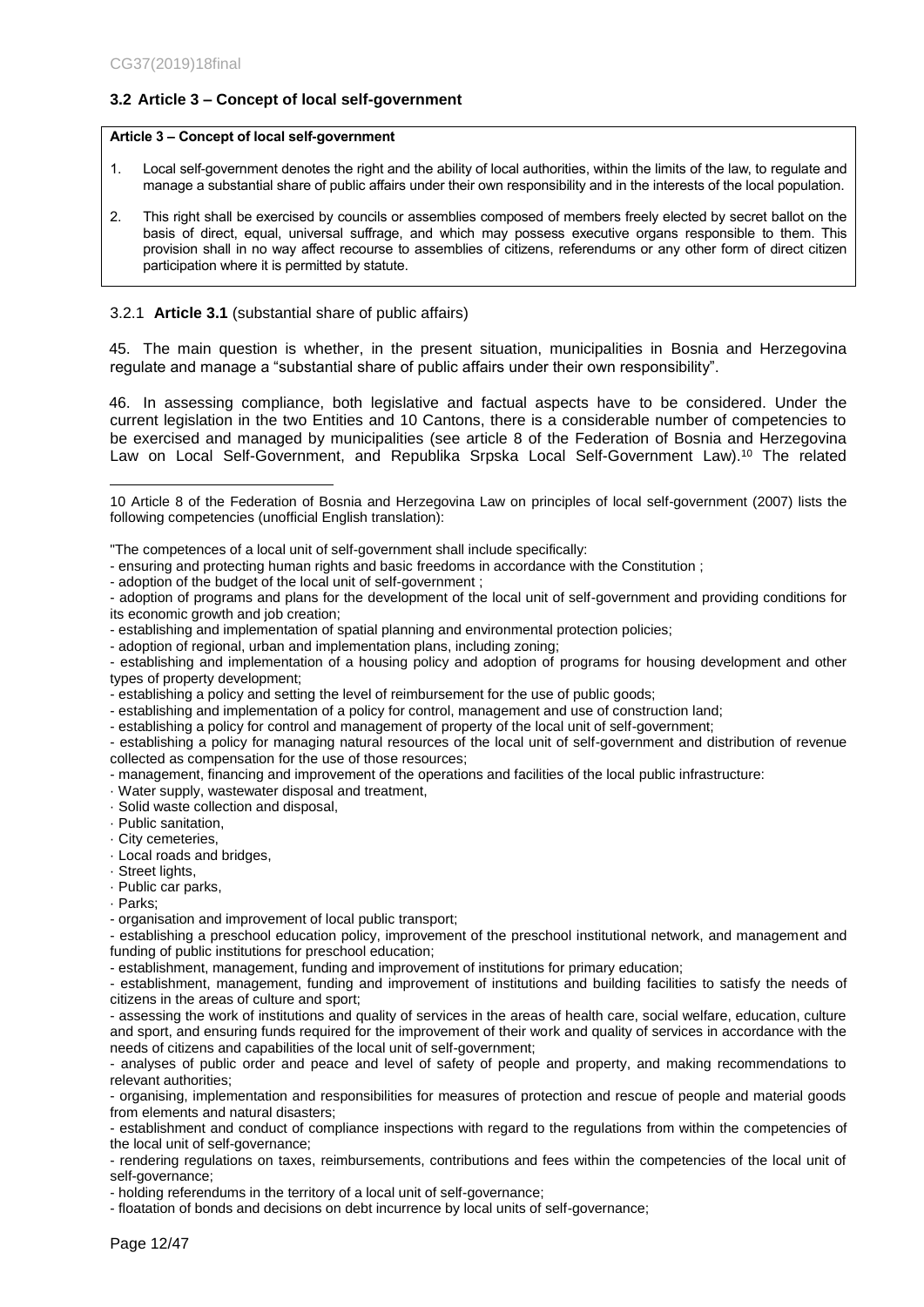problems will be discussed below under Article 4 and mainly concern the lack of clarity in the assignment of functions and the generation of unfunded mandates for municipalities through the delegation of tasks.

47. Another important indicator for assessing the role of local government, and its practical operation, is local government's share in revenue and expenditure. In the Federation of Bosnia and Herzegovina, municipalities and cities share some 10 percent of revenues, vis-à-vis a relatively small share for central government (some 20 percent) and the 10 Cantons (some 25 percent); the rest is divided between pension and disability funds at the Federation of Bosnia and Herzegovina level (around 25 percent) and separate health and employment funds in each Canton (almost 20 percent of total revenues). In Republika Srpska, cities and municipalities share some 14 percent of revenues, vis-à-vis 44 percent of central government revenues and 42 percent dominated by pensions, disabilities, health, road and employment funds.<sup>11</sup> This share may be substantial considering the political and economic situation of the country, but not so when compared to the most general standards across Europe.

48. In the light of the above, it may be concluded that Article 3.1 of the Charter is generally respected, but there is certainly room for substantial improvement.

3.2.2 **Article 3.2** (elected assemblies, executive organs, participation of citizens)

49. The structure of municipalities is similar to other European countries: there is an elected council and a mayor, elected through different electoral processes. Elections are held every four years, and the last local elections were held on 2 October 2016. Elections are regulated by the constitution and by the Electoral Code. Every person who is a citizen, has reached the age of 18 and has been registered has the right to vote in local elections. Local elections have been subject to observation by the Congress and other international organisations and bodies. The general appraisal was that they were fair and regular.

50. Specific ethnic, or "national" representation: According to the Constitution of the State and of the Entities, the public authorities have to be "generally representative" of the population, i.e. the three constituent peoples and "Others". While in the Brčko District this is guaranteed by quotas (see below), in Banja Luka and Republika Srpska municipalities, there are no quotas for the direct election of the City Council. However, if "Others" count for more than 3% of the local population, one seat in the assembly is quaranteed for them through a special ballot (currently:  $30 + 1$ ).

51. A problem is the reference data for proportional representation, as for decades the last census before the war (1991) was the basis and the new census (2013) has been declared illegal by the Republika Srpska National Assembly. This has created considerable uncertainty. Banja Luka has around 190.000 inhabitants, but over 200.000 registered voters (actually, this is the number of issued ID cards) which is a difference of 30-40.000 persons (considering the voting age).

52. In the Brčko District, collective rights are protected differently compared to the rest of the country. The Brčko District had been directly governed by the (Deputy) OHR. "National interests" are protected by affirmative action in government and a guaranteed minimum number of votes (quorum), but the statute determines which specific issues are considered "vital interests" of the groups, such as educational issues, culture, language, spatial and town-planning. In practice, the veto-power has never been used so far, but the (political) threat makes agreement necessary on practically all important issues.

53. Participation of citizens in local affairs in between local elections is guaranteed in both Entities (and Cantons), in particular through provisions on local referenda.

54. However, the rapporteurs would like to stress the urgent need to redress the situation in Mostar, where no local elections have been held since 2008. This situation is in violation of Article 3.2 of the Charter which requires that the right to local self-government shall be exercised by councils or assemblies composed of members freely elected by secret ballot on the basis of direct, equal, universal suffrage. Given the importance of the Mostar issue for the general functioning of local democracy in Bosnia and

<sup>-</sup> Conduct of activities for ensuring proper sanitation and health conditions;

<sup>-</sup> ensuring proper work conditions for local radio and TV stations in accordance with the law;

<sup>-</sup> ensuring and maintaining records of personal status of citizens and electoral rolls;

<sup>-</sup> activities from the domain of land survey and land cadastre, and property records;

<sup>-</sup> organisation of efficient local government in accordance with local needs;

<sup>-</sup> establishment of the organisation of local self-government;

<sup>-</sup> animal protection."

<sup>11</sup> LGI Report 2018, p. 31 and p. 65.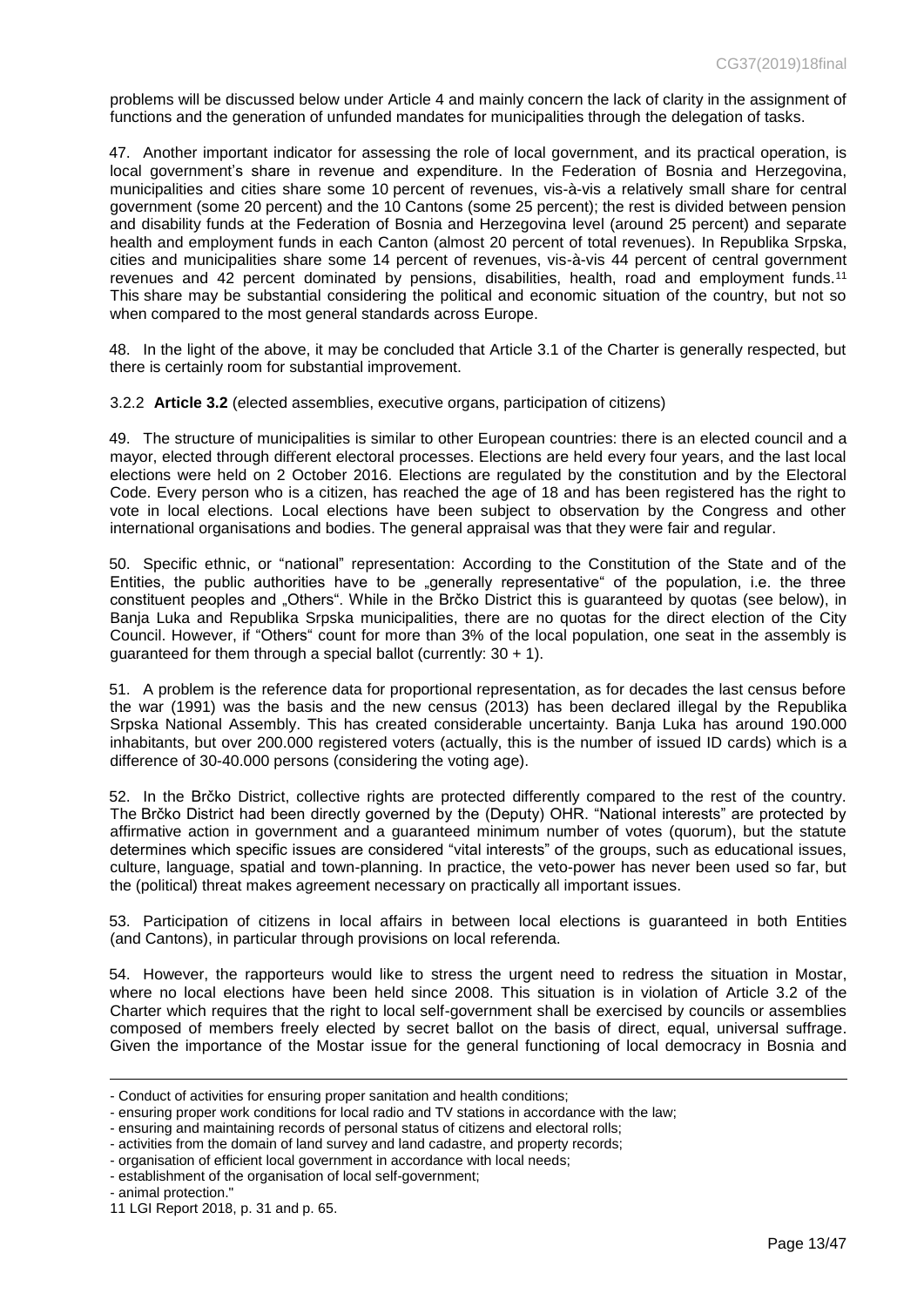Herzegovina, the detailed analysis of the situation in Mostar is given separately at the end of the present report.

55. The rapporteurs consider that the requirements of Article 3.2 cannot be met in Bosnia and Herzegovina until the workable solution to the situation in Mostar has been found and the city residents can enjoy their right to choose their representatives at the local level. In the opinion of the rapporteurs, attention should also be given to the implementation of the 2013 census with the objective of creating certainty by reference to clear and accepted data.

## <span id="page-13-0"></span>**3.3 Article 4 – Scope of local self-government**

#### **Article 4 – Scope of local self-government**

- 1. The basic powers and responsibilities of local authorities shall be prescribed by the constitution or by statute. However, this provision shall not prevent the attribution to local authorities of powers and responsibilities for specific purposes in accordance with the law.
- 2. Local authorities shall, within the limits of the law, have full discretion to exercise their initiative with regard to any matter which is not excluded from their competence nor assigned to any other authority.
- 3. Public responsibilities shall generally be exercised, in preference, by those authorities who are closest to the citizen. Allocation of responsibility to another authority should weigh up the extent and nature of the task and requirements of efficiency and economy.
- 4. Powers given to local authorities shall normally be full and exclusive. They may not be undermined or limited by another, central or regional, authority except as provided for by the law.
- 5. Where powers are delegated to them by a central or regional authority, local authorities shall, insofar as possible, be allowed discretion in adapting their exercise to local conditions.
- 6. Local authorities shall be consulted, insofar as possible, in due time and in an appropriate way in the planning and decision-making processes for all matters which concern them directly.
- 3.3.1 **Article 4.1** (competencies, in legislation)<sup>12</sup>; **Article 4.2** (full discretion in exercise); **Article 4.4** (full and exclusive powers)

56. The three headings on competencies, their exercise in full discretion and on their exclusive character are treated together due to the situation in practice, in particular in the Federation of Bosnia and Herzegovina.

57. The competencies of municipalities are regulated in legislation of both Entities (and Cantons).

58. In the Federation of Bosnia and Herzegovina, Article 8 of the Law on Principles of Local Self-Government provides for a huge number of powers, listing 29 different competencies. However, not all of these have been fully respected or correctly implemented (yet; since adoption of the Federation of Bosnia and Herzegovina Law on Principles of Local Self-Government in 2007). Also, Cantons can transfer competencies to municipalities without the allocation of appropriate funds and so, despite Article 11 of the Federation of Bosnia and Herzegovina Law on Local Self-Government principles establishing the contrary: according to estimations by the Association of municipalities and cities of the Federation of Bosnia and Herzegovina, in practice, only 20% of the necessary funds are allocated. Thus, the system is characterized by "significant confusion and frustration due to joint and overlapping competences between the two layers of government (and) by a municipal perception that unfunded mandates are handed down to them (as well as by) a failure to overcome latent inefficiencies in the assignment of responsibilities".<sup>13</sup> In the Federation of Bosnia and Herzegovina, interlocutors expressed the opinion that local self-government competencies should include matters such as social and health care, pre-school and primary schools as well as public order as original competencies (and not as delegated ones), for which sufficient funds should be provided. This was labelled by most interlocutors as wishful thinking, as every level of government would try to "highjack" and keep as many competencies as possible.

<sup>12</sup> Local Government Initiative, Local Government in Bosnia and Herzegovina. Report on Consultations of a Joint Commission on Local Government, June 2018, p.12 (see overview: Table II. Selected Competences of Local Government in BiH, on p. 14).

<sup>13</sup> Local Government Initiative, Local Government in Bosnia and Herzegovina. Report on Consultations of a Joint Commission on Local Government, June 2018, p.12 (see Table I. Revenue allocation to Local Governments in BiH, on p. 13)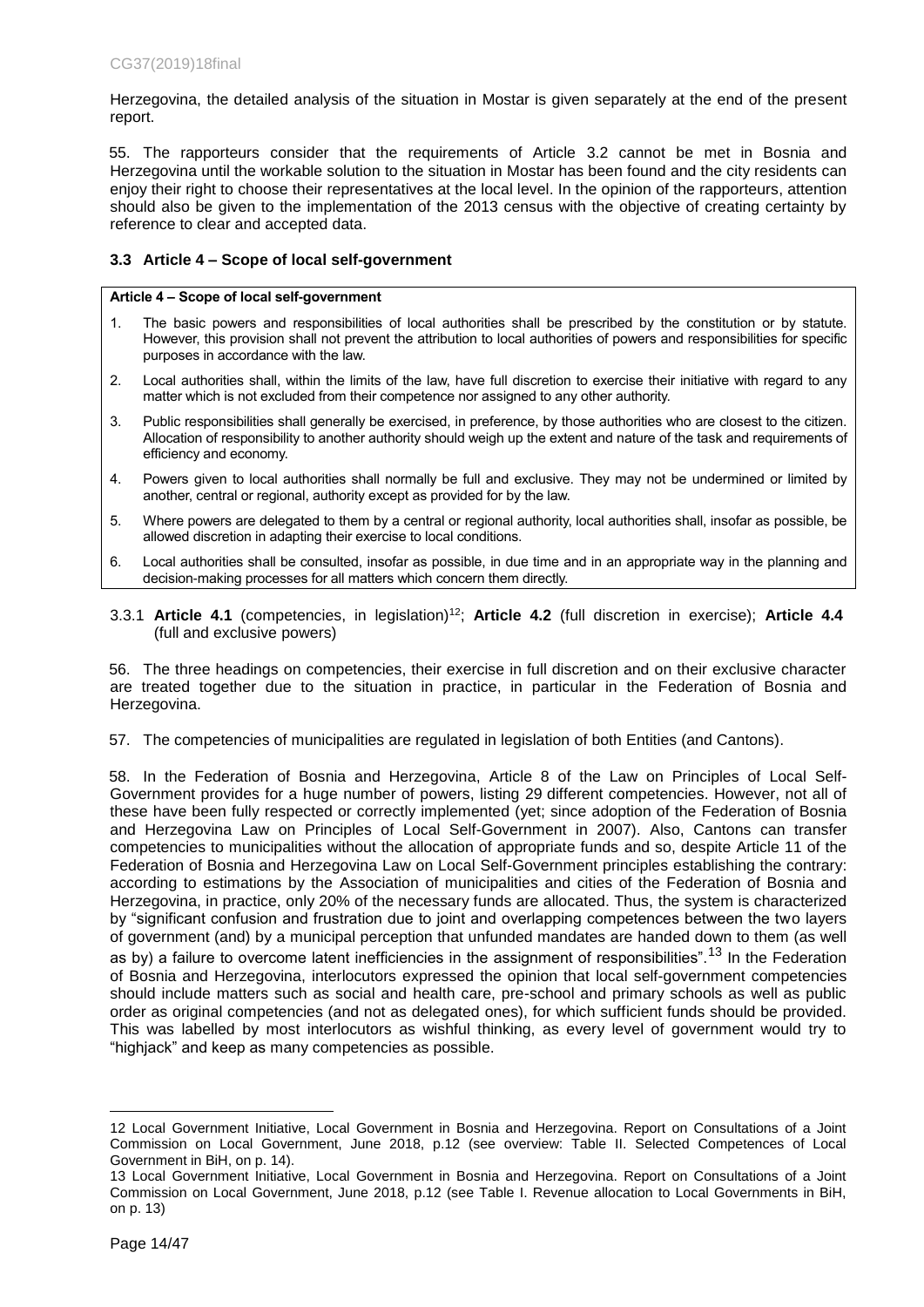59. Within the Federation of Bosnia and Herzegovina, it appears that Cantons do not implement decisions of the Constitutional Court. The rapporteurs were informed that there are no (sufficient) enforcement mechanisms or sanction in place to ensure the implementation of judgements.

60. In Republika Srpska, the allocation of competencies between only two levels of government is much more clear, due to the two-tier structure. The case of the "City of Eastern Sarajevo" (Republika Srpska), consisting of 6 "joint" municipalities, is special: it can also exercise competencies regarding the following subjects: public transport (subsidized), fire brigade, secondary school education, (promotion of) tourism, traffic signalization.

61. The Brčko District can exercise all competencies of the Entities, except for pension funds (see Article 9 of Brčko District statute). Its competencies seem clearly delimited from those of the State, e.g. health care, social protection and police are independent and under the supervision of the Brčko District Assembly. The same is true for the judiciary which forms a system of its own.

62. Although some progress has been made since 2012, in particular in the economic sector, recently municipalities have to cope with a number of additional problems, in particular providing care and housing for migrants, which exposes systemic problems: it appears that all levels of government can add (and add) obligations to municipalities' tasks and cut their finances. It also seems that every level of government tries to keep competencies rather than transferring or delegating them in a subsidiarity logic. A particular problem is the divided competencies in the Federation of Bosnia and Herzegovina between Entity and Cantons as well as the lack of harmonisation of their legislation.

63. Therefore, the rapporteurs consider the requirements of Article 4.1 are generally respected while systemic problems persist regarding Articles 4.2. and 4.4 due to the lack of clarity and certainty of assignment of tasks and functions in practice, in particular in the Federation of Bosnia and Herzegovina (given the role of Cantons).

## 3.3.2 **Article 4.3** (subsidiarity)

64. The principle of subsidiarity is not expressly enshrined in neither of the three Constitutions (of the State, Federation of Bosnia and Herzegovina and Republika Srpska). It is expressly mentioned only in Article 10 of the Federation of Bosnia and Herzegovina Law on Principles of local self-government regarding the transfer of competencies. However, in practice, in the Federation of Bosnia and Herzegovina, Cantons often absorb the competencies of municipalities, in particular with regard to utility services (water supply, sewage and heating; in the case of Canton Sarajevo also education and public transport), but central organisation at cantonal level is rarely more efficient. The new Cantonal Government of Sarajevo has announced to change the centralization policy of the past and to transfer competencies to municipalities. Interlocutors not rarely stressed that municipalities often do not even want additional powers, as these come with considerable costs (e.g. regarding elementary schools, the transfer of which already foreseen in Articles II.A.4 (b), of the Federation of Bosnia and Herzegovina Constitution and in Articles 8 and 10 of the Federation of Bosnia and Herzegovina Law on Local Self-Government Principles).

65. In a number of meetings in the Federation of Bosnia and Herzegovina, the rapporteurs heard about the importance of *mjesne zajednice*, i.e. local communities as sub-structures within municipalities. These are regulated at the Federation of Bosnia and Herzegovina level, in Articles 24 to 32 of the Federation of Bosnia and Herzegovina Law on Local Self-Government Principles, but also part of cantonal competencies on local self-government. Their Councils are established through direct election (in addition to local elections) and comprise a certain percentage of elected councillors. *Mjesne zajednice* are financed through the local budgets and apply for projects through the municipal level. Since 2013/14, there have been several attempts to amend the Federation of Bosnia and Herzegovina Law on Principles of Local Self-Government, not least for strengthening the *mjesne zajednice* and better involving citizens in a process of bottom-up development. However, local authorities resisted in order to keep their competencies.

66. In Republika Srpska, the principle of subsidiarity is not expressly anchored in constitution or legislation, but the nature of tasks as well as requirements of efficiency and economy have been considered in the reform of 2017. During the visit, the rapporteurs heard no complaints about the nonrespect of the principle of subsidiarity in practice in Republika Srpska. The rapporteurs had the impression that although not expressly mentioned in the legislation, the rationale of subsidiarity in Republika Srpska seems to be mostly implemented in practice.

67. In the Federation of Bosnia and Herzegovina, a systemic approach guaranteeing the principle of subsidiarity seems hampered by the autonomous role of Cantons which tend to interfere with municipal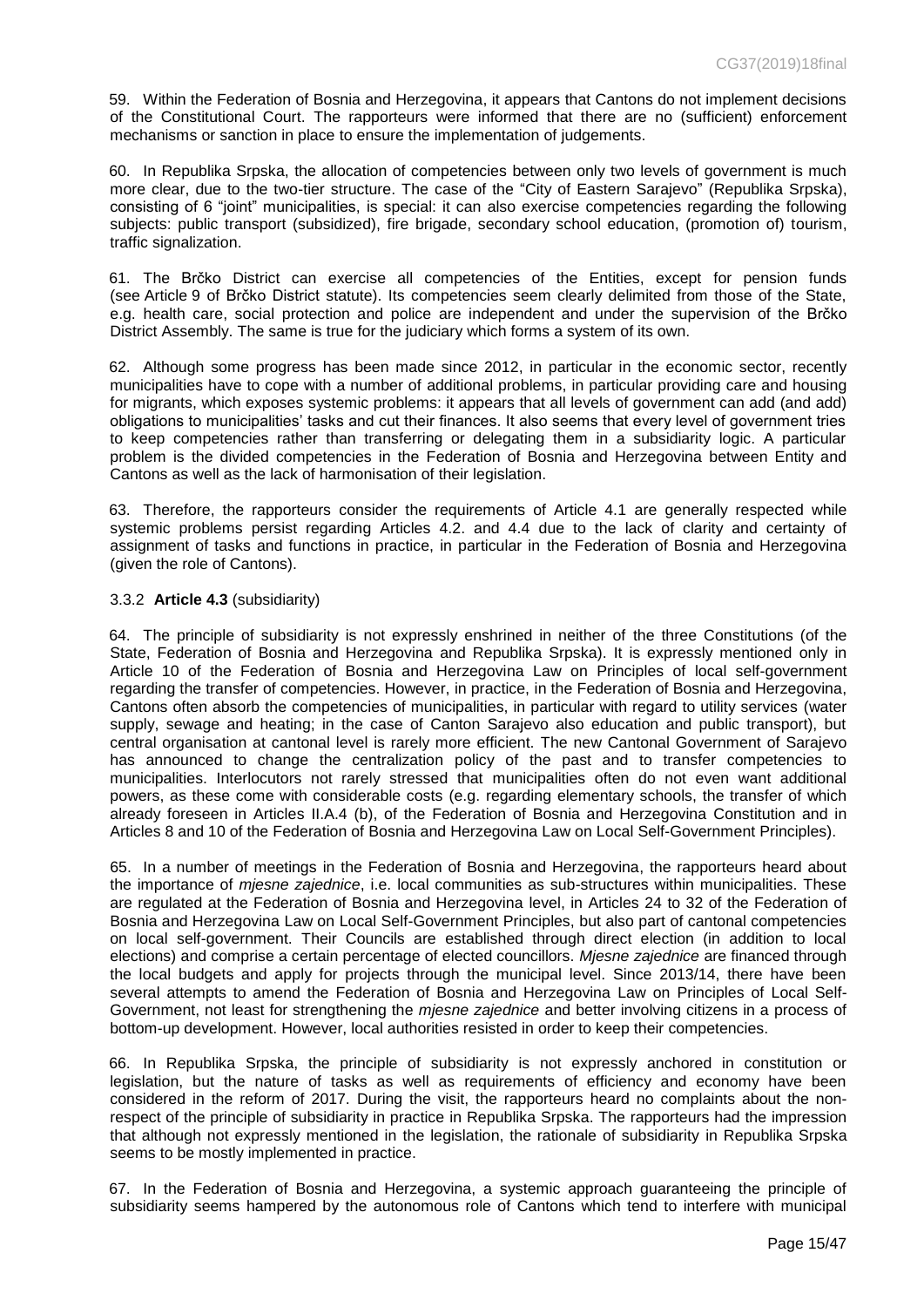competencies. The role of *mjesne zajednice* should also be included in a comprehensive system based on the logic of subsidiarity.

68. Thus, overall the rapporteurs consider the requirements of Article 4.3 only partially respected in Bosnia and Herzegovina.

3.3.3 **Article 4.5** (delegated powers - full discretion in adaptation)

69. Cantonal Constitutions provide for the possible delegation of competencies to lower levels as well as for the transfer to higher levels. Following consultations with the municipality concerned, this delegation shall take into account the subsidiarity principle and the capability of the municipality, according to the Law on Principles of Local Self-Government (Article 10); it shall be accompanied by the allocation of the necessary funds for fulfilling new tasks (Article 9). While various interlocutors stressed that in practice obligations and responsibilities transferred to local authorities are often not accompanied by the transfer of financial assets for the fulfilment of those obligations, in contrast with Article 9 of the Charter, no complaints have been expressed with regard to undue interferences with the exercise of delegated powers.

70. Therefore, it appears that Article 4.5. on delegated powers is respected with regard to the discretion of local authorities in the adaptation of those powers to local needs. The rapporteurs however identified more problems in the conditions of the delegation of powers such as their insufficient funding which will be further developed under the analysis of Article 9.

## 3.3.4 **Article 4.6** (consultation)

71. In the Federation of Bosnia and Herzegovina, municipalities appear to be quite vocal in public debate and their consultation on legislative proposals is foreseen as part of mandatory public consultation by the Law on Principles of Local Self-Government (Articles 53 and 56) as well as by the Federation of Bosnia and Herzegovina Parliament's Rules of Procedures on Legislative Drafting. Among the 25 working bodies and committees within the Federation of Bosnia and Herzegovina Parliament, there is also one dedicated to local self-government issues. However, in practice, the consultation requirement by higher authorities does not seem to be systematically respected, in particular when new legislation imposes fees on local authorities (e.g. fire-brigades and electric energy supply). Currently, there are already 8 decisions by the Constitutional Court of the Federation of Bosnia and Herzegovina stating violations, including the annulment of the Federation of Bosnia and Herzegovina Law on Fire-Protection which imposed fees on local authorities without prior consultation. Another important area covers spatial plans and infrastructure. For example, Jablanica, situated on the current main North-South route to Mostar has not been consulted on the new highway (corridor 5C), which will – according to current plans – allow for an access in 40 km distance only, with probable negative consequences for the whole economic system of the municipality. Also, at Cantonal level consultation is not always respected: a law on transportation of pupils (2002) had been adopted by Canton West-Herzegovina without providing funds for municipalities to cover the new task and without approval by the Association of municipalities. Challenged by the association, in 2012, the Constitutional Court of the Federation of Bosnia and Herzegovina ruled in their favour. The issue of non-implementation of the relative Constitutional Court decisions will be mentioned under the analysis of Article 11.

72. The new Republika Srpska Law on local self-government (2016) provides for mandatory consultation with the Republika Srpska National Assembly through the Republika Srpska Association of local authorities, as an NGO representing all cities and municipalities. The rapporteurs have been informed that a strategy for the development of local self-government shall be elaborated and a working group for the follow-up on implementation has been established to this end. Already during the preparation of the new Law, for which the Charter has been used as a "guiding line" (according to the information from the Republika Srpska Ministry of Local Self-Government), comprehensive consultation has been organized for more than one year (starting in October 2015). The law has been supported by the Republika Srpska Association of local authorities and consultation has led to some changes in the draft. Some interlocutors stressed however the importance of informal, political channels for representing local interests, which could be an indicator that the official, formal channels are less used in practice.

73. The Brčko District participates via a representation office in the Council of Ministers BiH as well as in the co-ordination mechanism. The powers of the international supervisor are frozen for some years. The delegation was told by the representative of Brčko District that co-operation and compromise are part of Brčko's peculiar political culture. The delegation heard no complaints on consultation with higher level authorities.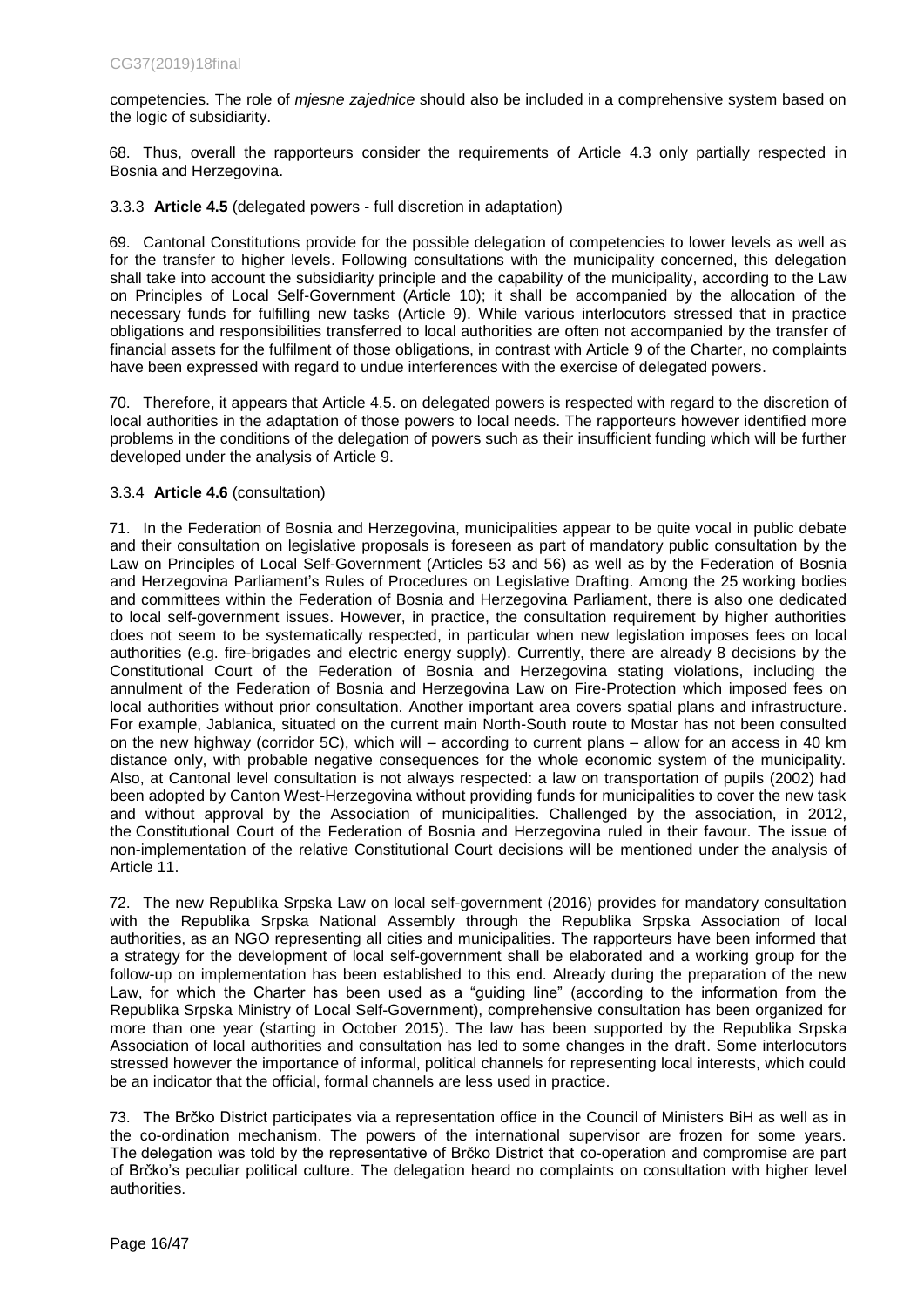74. The rapporteurs consider that Article 4.6. is respected only in legislation, but not in practice. The practice of consultation needs to be developed and improved, in particular in the Federation of Bosnia and Herzegovina. The establishment of a Federation of Bosnia and Herzegovina Ministry for Local Self-Government as a central institution and interlocutor for all issues concerning local government, as recommended by the Association of the municipalities and cities of the Federation of Bosnia and Herzegovina, could be an important step to improve consultation process.

## <span id="page-16-0"></span>**3.4 Article 5 – Protection of local authority boundaries**

#### **Article 5 – Protection of local authority boundaries**

Changes in local authority boundaries shall not be made without prior consultation of the local communities concerned, possibly by means of a referendum where this is permitted by statute.

75. This article requires that local communities should be consulted in case of changes of local authorities' boundaries. Due to the territorial compromise at the end of the war, with 51% of the territory assigned to the Federation of Bosnia and Herzegovina and 49% to Republika Srpska, many municipal boundaries had changed, and most new municipal boundaries reflect changes in ethnic composition. Before the war, there were 109 municipalities; after the war, their number increased, as municipalities were divided between the Federation of Bosnia and Herzegovina and Republika Srpska, and *mjesne zajednice* with ethnic minorities became new municipalities.<sup>14</sup> Some municipalities that maintained pre-war boundaries changed ethnic composition.<sup>15</sup> Due to the fragmentation of the country into two Entities and 10 Cantons with constitutional status, no change of municipal boundaries has occurred across the formers` boundaries.

76. Apart from the debate over the status of Sarajevo (see above), there is a debate about the (economic) sustainability of some smaller Cantons which receive transfers from the Federation of Bosnia and Herzegovina budget. However, as the Cantons are politically determined structures and established by the international Washington Agreement of 1994 and, subsequently, in the Federation of Bosnia and Herzegovina Constitution, it is difficult to imagine that any merger will have success.

77. The previous monitoring reports of the Congress did not identify a definite problem with regard to change of municipal boundaries and prior consultation of the communities concerned. During this visit, the delegation did not hear any complaints from political leaders or associations on the possible nonrecognition of Article 5 in the current situation. In the absence of the recent practice and complaints on changes of local authority boundaries, the rapporteurs cannot but follow the letter of law and proceed from the principle that the provisions of the legislation on consultation in both Entities shall apply to the situation of potential changes of local authority boundaries in line with Article 5 of the Charter.

78. Thus, the rapporteurs consider the present situation in Bosnia and Herzegovina compliant with Article 5.

### <span id="page-16-1"></span>**3.5 Article 6 – Appropriate administrative structures and resources**

 $\overline{a}$ 

#### **Article 6 – Appropriate administrative structures and resources for the tasks of local authorities**

- 1. Without prejudice to more general statutory provisions, local authorities shall be able to determine their own internal administrative structures in order to adapt them to local needs and ensure effective management.
- 2. The conditions of service of local government employees shall be such as to permit the recruitment of high-quality staff on the basis of merit and competence; to this end adequate training opportunities, remuneration and career prospects shall be provided.

<sup>14</sup> For example, Zvornik was majority Bosniak and is now majority Bosnian-Serb. Pre-war Doboj was approximately 55 percent Bosniak, the Bosnian-Croat population joined the municipality of Usora, and now the municipality is nearly all Bosniak.See World Bank (ECSSD), From Stability to Performance. Local Governance and Service Delivery in Bosnia and Herzegovina, January 2009, p. 6.

<sup>15</sup> Eight municipalities have maintained the same borders: Banja Luka, Breza, Jablanica, Ljubinje, Novo Sarajevo, Š[iroki Brijeg, Tuzla, Visegrad. Of these, Visegrad was Bosniak and Bosnian-Serb prior to the war and is now majority Bosnian-Serb. The Bosnian-Serb majority in Banja Luka increased from approximately half the population to over 90 percent. Mostar was initially divided into six municipalities (three Bosniak and three Bosnian-Croat) after the war, but subsequently OHR cancelled this division and established Mostar as a city with six areas (for the case of Mostar, see separate section below). See World Bank (ECSSD), From Stability to Performance …, p.6.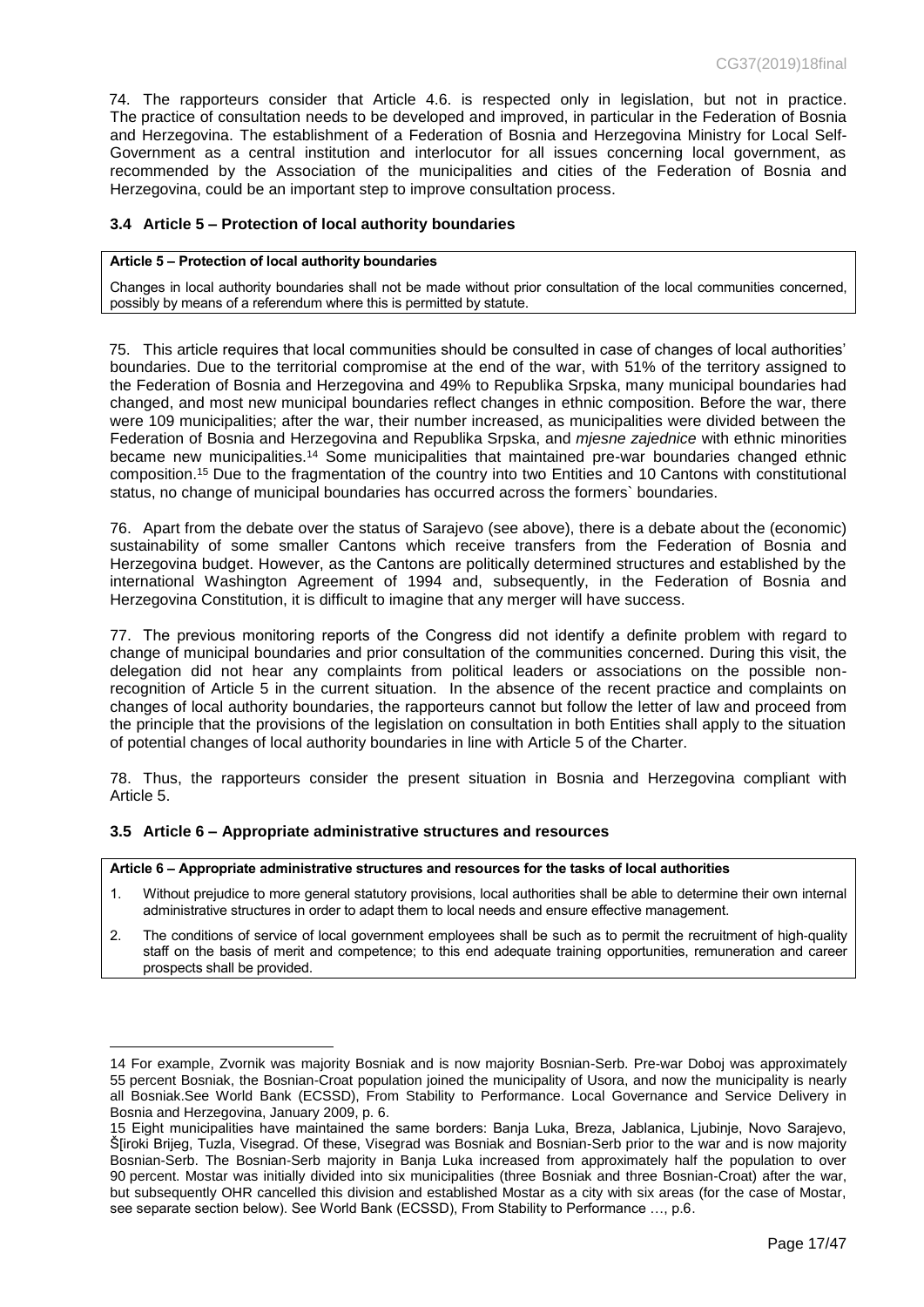## 3.5.1 **Article 6.1** (ability to determine own internal administrative structures)

79. As a rule, municipalities have the power to determine their own internal administrative structures, respecting statutory provisions and limitations. This usually requires a proposal by the mayor and decisions by the local council. The mayor, as head of the executive and of the administrative staff, also has moderate powers to introduce changes and adaptations in the administration of the municipality. However, in the large majority of local authorities, the administrative and human resources are so reduced that in reality only very few things can be determined or adapted in order to ensure "effective management".

80. More specifically, the Federation of Bosnia and Herzegovina Law on Administrative Bodies provides for limits to the municipal autonomy introducing a proportion between the establishment of new bodies and the population numbers of the area of competences.

81. A positive example for organisation of services and interaction with citizens is the GIZ-sponsored initiative "Sistem 48" in the municipality of Jablanica. Answers to citizens' questions on any matter related to local services are given within 48 hours. Service priorities are discussed and decided in monthly meetings with Mayor and all service providers.

82. In Republika Srpska, the new law on civil servants has introduced a set of new criteria regarding standards of employment of civil servants and employees, in particular providing for a ratio of 3 employees for every 1.000 inhabitants (in Cities 1/1.000), thus determining the size of the administration; this ratio has to be achieved by 30 June 2019. Eastern Sarajevo, for example, will have to adapt its staffing levels to 65 employees within that deadline, through retirements and dismissals. In Banja Luka, staff numbers have to be reduced from currently 750 to 570. Interlocutors expressed concern and estimated that most of the local self-government units will not be able to respect the new ratio; they asked the Association to become active in order to change the quota. Also, for the collection of a new real estate-tax introduced on 1 January 2019 for Cities (only) difficulties are expected. The Republika Srpska local self-government Ministry pointed out that the adoption of the new law has been prepared through comprehensive consultation. It also commented that the cap for staff was necessary for containing the high share of wages and salaries in local budgets, as its continuous increase risks to make the provision of some basic local services impossible. Although in some municipalities people will have to be dismissed, due to overstaffing in the past, the long period for adaptation should make a management of redundancy possible by internal re-organisation and retirement; also, emergency services, such as fire fighters or similar are not concerned. Monitoring of the implementation and the re-examination of the cap in 2020 are foreseen as well as an extension of the deadline in some well-motivated cases.

83. The privatization of public property and companies, 20 years ago, deprived local self-government units of their own companies for public services, with some exceptions. In Banja Luka, 65% of the water supply is owned by the City, 35% by others; 49% of the district heating system are also owned by the City. However, basically all public services are run by private companies, e.g. road-construction and maintenance, transportation, cleaning and gardeners. This has consequences for procurement considered as complex, slow and prone to corruption. Not rarely, complex procedures have to be repeated after complaints by competitors which causes huge delays in the implementation of important projects. In Banja Luka a new social housing-project has been launched with three buildings owned and managed by the City (59 apartments).

84. The Brčko District has a peculiar administrative and institutional structure adapted to its specific situation. There are 11 Departments which correspond to small ministries. With 93.000 inhabitants (census figure, estimated 75.000 permanent residents) it has ca. 3.000 staff in the administration. Strong international presence (US) and frequent removals of office-holders have created a particular political culture which is much more open to compromise and agreement compared to the rest of the country. Thus, by contrast with the Entities, the school system in the Brčko District is not divided, but integrated and even history lessons are taught for all pupils together (the compromise being that the period 1992-95 is not treated). Only language classes are taught in different groups.

85. Municipalities have broad liberties in law, but there are also certain important restrictions, which make the rapporteurs conclude that Article 6.1 is only partially respected. The cap for local staff introduced by Republika Srpska is a matter of concern for the rapporteurs. Although the provisional application of this measure could be justified due to overstaffing in the past and the need to guarantee cost-efficient municipal administrations, it limits the organisation autonomy of local authorities in violation of Article 6 as it precisely prescribes the size of the administration (and not only a maximum threshold) without leaving room for discretion.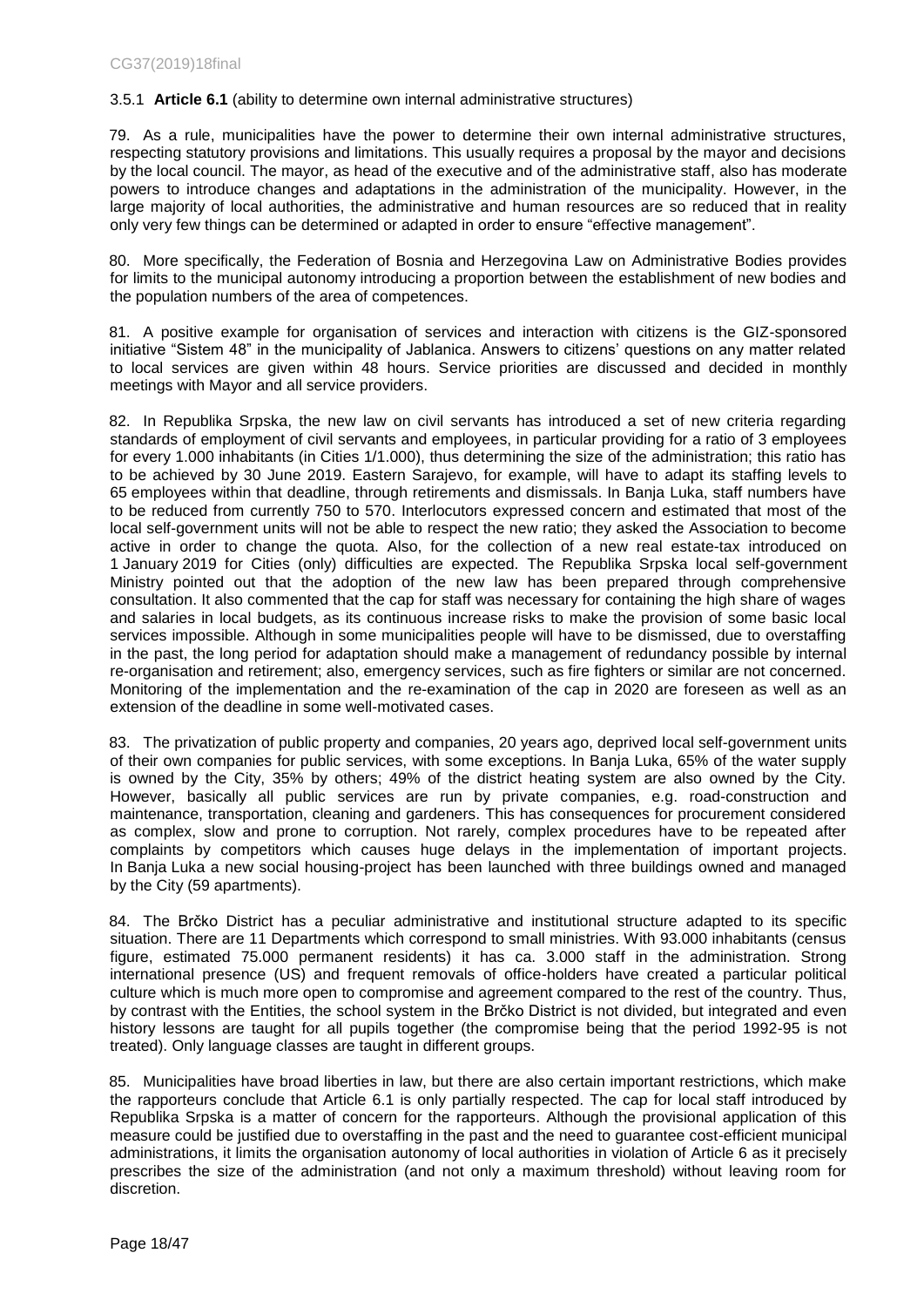### 3.5.2 **Article 6.2** (conditions of service - recruitment)

86. The Congress delegation did not hear any complaint from representatives of municipalities regarding the conditions of service or particular difficulties in recruitment. However, in general, the emigration of skilled workers to other European countries, notably Germany, affects the chances of smaller municipalities of finding trained and qualified staff, in particular for specialised tasks.

87. The Federation of Bosnia and Herzegovina framework law regulates the principles for salaries at municipal level, but it is allegedly not well respected and many municipalities seem to decide themselves on the salaries for their staff, which is bad for the comprehensive budgetary system, but does not constitute a violation of Article 6.

88. Problems have been signalled with the recruitment of civil servants, as the higher education system is not adequate, the number of inspectors too low for guaranteeing effective supervision (in Sarajevo Canton there are only 4 labour inspectors), and a Book of Rules on Professional Qualification has not yet been adopted. A particular problem affecting the local level is the lack of building-inspectors, which results in a lack of enforcement of decisions and, more generally, in a lack of respect of rules.

89. As municipalities have broad liberties in law regarding recruitment and conditions of service, although less so in practice, the rapporteurs conclude that Article 6.2 is generally respected.

## <span id="page-18-0"></span>**3.6 Article 7 – Conditions under which responsibilities at local level are exercised**

#### **Article 7 – Conditions under which responsibilities at local level are exercised**

- 1. The conditions of office of local elected representatives shall provide for free exercise of their functions.
- 2. They shall allow for appropriate financial compensation for expenses incurred in the exercise of the office in question as well as, where appropriate, compensation for loss of earnings or remuneration for work done and corresponding social welfare protection.
- 3. Any functions and activities which are deemed incompatible with the holding of local elective office shall be determined by statute or fundamental legal principles.

### 3.6.1 **Article 7.1** (free exercise by local elected representatives)

90. The legal basis can be found in Article 1.1 of the Election Law of BiH which stipulates that the principles which shall be in force at all levels of government in BiH shall be determined by the Election Law of BiH. Accordingly, the Law on the Election, Termination of Mandate, Revocation and Replacement of Heads of Municipalities in the Federation of Bosnia and Herzegovina regulates all issues relating to the directly elected Mayors in the Federation of Bosnia and Herzegovina, while the election of municipal councillors is regulated by the Election Law of BiH. The Election Law of Republika Srpska stipulates that the election of local bodies (councillors in the Municipal Assemblies) shall be conducted pursuant to the Election Law of BiH, while an Entity law regulates the election and revocation of the Mayor's mandate. The Election Law of the Brčko District regulates the election of councillors of the Assembly of the Brčko District, and its Article 1.1.(2) stipulates that provisions of the Election Law of BiH shall be directly applied in case of any issues not expressly regulated by the Election Law of the Brčko District.

91. Mayors are elected directly by a first past the post system. Elections in BiH are held under an open-list proportional representation electoral system with a 3% threshold. The Sainte-Laguë method is used for distributing seats among parties that pass the threshold, giving preference to smaller parties.

92. Since 2017, the new Law on local self-government (2016) is in force in Republika Srpska as well as the new Law on Civil Servants and Employees introducing significant changes, in particular for Assemblies which shall overcome frequent blockades: in the past, a recall of the Mayor was possible, but not for Councillors. However, it has been often tried (ca. 5-6 times), even only few months after elections, upon the initiative of a minority of Councillors or those who had left the majority. The new recall procedure provides for the Council being dissolved as a sanction, if the referendum fails. Under the new procedure, no recall referendum has been held, so far. Also, at least once every two months regular Council sessions have to be held.

93. In view of the rapporteurs, in general, local recall election may pose threats to the exercise of local self-government in view of all risks that may be caused by the abuse of this practice, such as abovementioned blockades. The rapporteurs understand the need to establish effective safeguards to limit the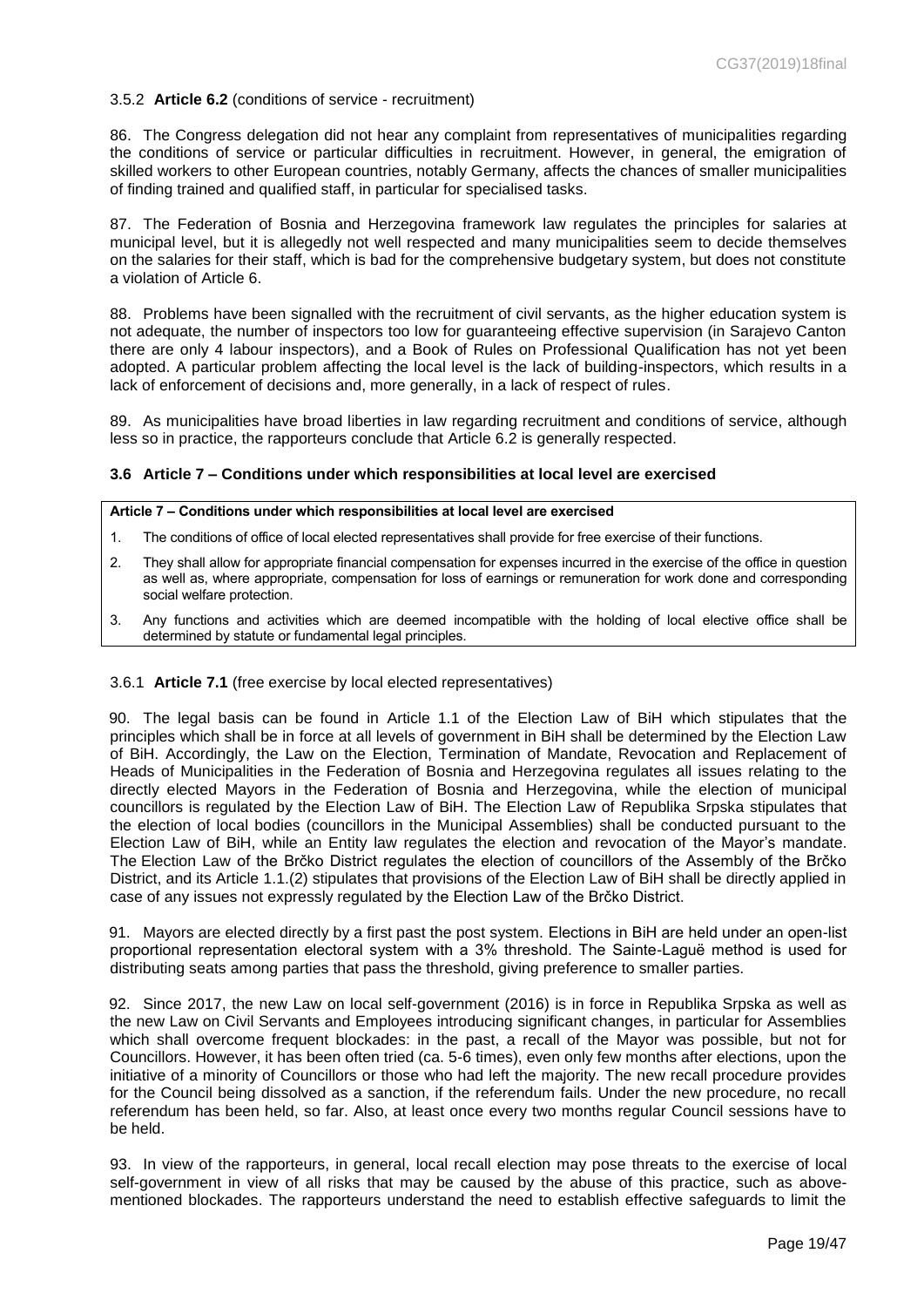possibility of misuse of local recall election that motivated the Republika Srpska legislative efforts. However, they have doubts whether councils' dissolution can serve as an adequate safeguarding measure from the perspective of the right of local elected representatives to freely exercise their functions in the light of Article 7.1 of the Charter. The rapporteurs believe that simply rescinding the provision on a local recall election in the 2016 Law on local self-government could prove to be the most adequate solution.

94. Specific rules for ethnic or national representation apply: the Chairpersons of the Council have to be from a different ethnic group in municipalities where more than 80% of the population belong to one constituent people. Members of national minorities are entitled to representation in the Council in proportion to the percentage of their share in the total population according to the last census in BiH. The number of the members of national minorities who are elected directly to the Council is defined by the Statute of the particular Municipality or City as appropriate; national minorities which make up more than 3% in the total number of population of the particular constituency according to the last census, shall be guaranteed the minimum of one seat (article 13.14 BiH Electoral Law).

95. Various interlocutors have pointed to the problem of working under a permanent electoral campaign with different kind of elections being held every two years in BiH. In this regard, the rapporteurs would like to reiterate the previous Congress recommendation<sup>16</sup> to consider grouping together the elections of a local nature (local elections and elections to Cantonal Assemblies).

96. The rapporteurs consider Article 7.1. generally respected in Bosnia and Herzegovina.

3.6.2 **Article 7.2** (appropriate financial compensation)

97. The Federation of Bosnia and Herzegovina laws on salaries regulate principles for staff and councillors establishing principles and setting ceilings (through co-efficients); however, 10 different laws exist in the 10 Cantons. All Mayors are professionals (no other activity is permitted), their income is calculated on the basis of a minimum salary multiplied by a co-efficient. Overall, salaries are relatively low (850 KM, on average). Councillors receive a provisional fee decided by the municipal council. In Jablanica, this fee is quite low and amounts to 300 KM per month and covers the sessions, participation in committees, travel expenses (within municipality) and office hours (once a week); reportedly, in other municipalities it may go up to 800 KM.

98. In Republika Srpska, the compensation of local self-government unit officials, i.e. mayor, chief municipality executive, their deputies, as well as the president and vice-president of the assembly, is to be decided in accordance with the Law on Officials' Status in the Local-Self Governing Units. Compared with the Federation of Bosnia and Herzegovina, the situation is similar: all Mayors are employed professionals, but the basis for the Mayor's salary is the average salary in the municipality multiplied by a Council decision (1.100 KM, on average; range from 750 KM to 2.500 KM in Banja Luka and Bijelina). Article 41 of the Republika Srpska Law on Local Self-Government states that local councillors may receive an allowance, which is determined by the decision made by the local assembly (amount of up to 50% of the average net wage paid by local authority).

99. In conclusion, currently the requirements of Article 7.2 appear to be satisfied.

3.6.3 **Article 7.3** (incompatible functions or activities)

100. Specific Laws on Conflict of Interest in the Federation of Bosnia and Herzegovina, Republika Srpska and Brčko District determine which functions or activities are incompatible with the mandate of a mayor or council member. No specific issues regarding an excessive limitation have been raised during the visit of the delegation.

101. The situation in Bosnia and Herzegovina appears to be in conformity with Article 7.3.

<sup>16</sup> Report CPR36(2019)02final on the elections of the Cantonal Assemblies in the Federation of Bosnia and Herzegovina (7 October 2018) adopted by Congress on 3 April 2019 at:

[https://search.coe.int/congress/pages/result\\_details.aspx?objectid=0900001680937716](https://search.coe.int/congress/pages/result_details.aspx?objectid=0900001680937716)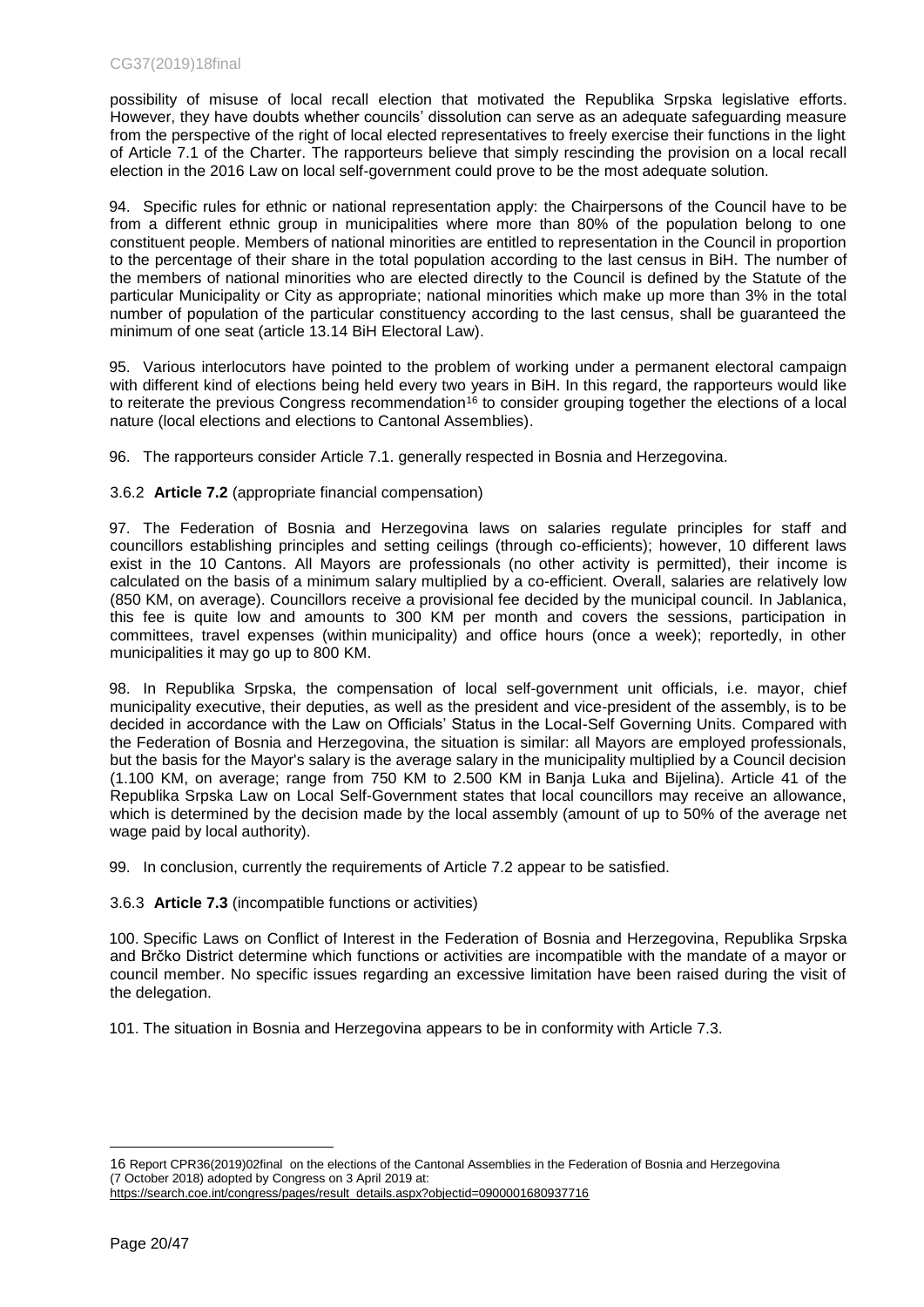## <span id="page-20-0"></span>**3.7 Article 8 – Administrative supervision of local authorities' activities**

#### **Article 8 – Administrative supervision of local authorities' activities**

- 1. Any administrative supervision of local authorities may only be exercised according to such procedures and in such cases as are provided for by the constitution or by statute.
- 2. Any administrative supervision of the activities of the local authorities shall normally aim only at ensuring compliance with the law and with constitutional principles. Administrative supervision may however be exercised with regard to expediency by higher-level authorities in respect of tasks the execution of which is delegated to local authorities.
- 3. Administrative supervision of local authorities shall be exercised in such a way as to ensure that the intervention of the controlling authority is kept in proportion to the importance of the interests which it is intended to protect.

#### **3.7.1 Article 8.1 and 8.2**

102. According to Article 8, paragraphs 1 and 2, any administrative supervision of the activities of local authorities has to be carried out according to pre-established procedures and can only aim at ensuring compliance with the law and constitutional principles.

103. In the Federation of Bosnia and Herzegovina, the Ministry of Justice carries out supervision over administrative procedures and employment issues of civil servants (of Cantons and municipalities). Although already the Congress Recommendation 2012 had called the Federation of Bosnia and Herzegovina authorities to consider the institution of a separate Ministry for Local Self-Government (similar to the one in Republika Srpska), as an interlocutor for both, Cantons and municipalities, such a Ministry has not been established so far. Up to date, the municipalities have to approach different Ministries (at Federation of Bosnia and Herzegovina level and in the Cantons) for every issue; the same is true for supervision of municipalities. The Federation of Bosnia and Herzegovina Ministry of Justice, Department for Public Administration continues to act as interlocutor for local government affairs.

104. Cantonal authorities perform administrative control over municipalities by supervising the legality of administrative and other acts adopted under cantonal legislation or for implementing this legislation (in case of non-implementation, as an extreme measure, substitutive action by the Cantonal government is possible). Detailed cantonal inspections concern every aspect of administrative action, such as construction permits and utility services and a strict and frequent supervision over the keeping of civil registry books (every 6 months). These inspections include control over expenditure by budget users, including how local authorities manage allocated grants.

105. In the Federation of Bosnia and Herzegovina, administrative control of activities of municipalities by cantonal authorities is limited, regarding the sphere of execution of their own responsibilities, to control of legal compliance of performed activities; in case of delegated competencies, also expediency may be subject to control.

106. In 2018, the Federation of Bosnia and Herzegovina Audit Office audited 3 cities and 5 municipalities (with a total budget of 96.7 mil BAM) and 5 cantons. Due to many auditees within the jurisdiction of the Audit office of the Institutions in the Federation of Bosnia and Herzegovina (over 2000), when the total number of audits is planned each year, the main factor considered is the availability of human resources. Then, based on a risk assessment, the remaining audits are selected, with the main focus of the last couple of years being on auditees which have never been audited before.

107. The Republika Srpska Ministry of Administration and Local Self-Government has an inspection department which conducts supervision of legality regarding activities of municipalities. Specialist inspections may be conducted in specific fields by the departments of the relevant ministries (public contracts, health, etc). Until 2016, courts in Republika Srpska had been flooded by requests and complaints, as supervision and controversies regarding all acts of local self-government units necessarily had to be resolved by courts. The new Republika Srpska Law (2017) provides for supervision through courts over general acts and debts (over 10.000 BAM) as well as a competence for citizens' complaints.

108. The Republika Srpska Auditor General exercises a supervision regarding financial management and performance over Republika Srpska local self-government units; 5 years are needed to cover all 64 local self-government units. All audit reports with negative findings relate to municipalities or to their enterprises. As a consequence, these municipalities are revisited in order to check whether compliance has improved according to recommendations given. Typical problems comprise the accounting treatment of property, the execution of the budget, borrowing, the consolidation of financial reports of enterprises owned by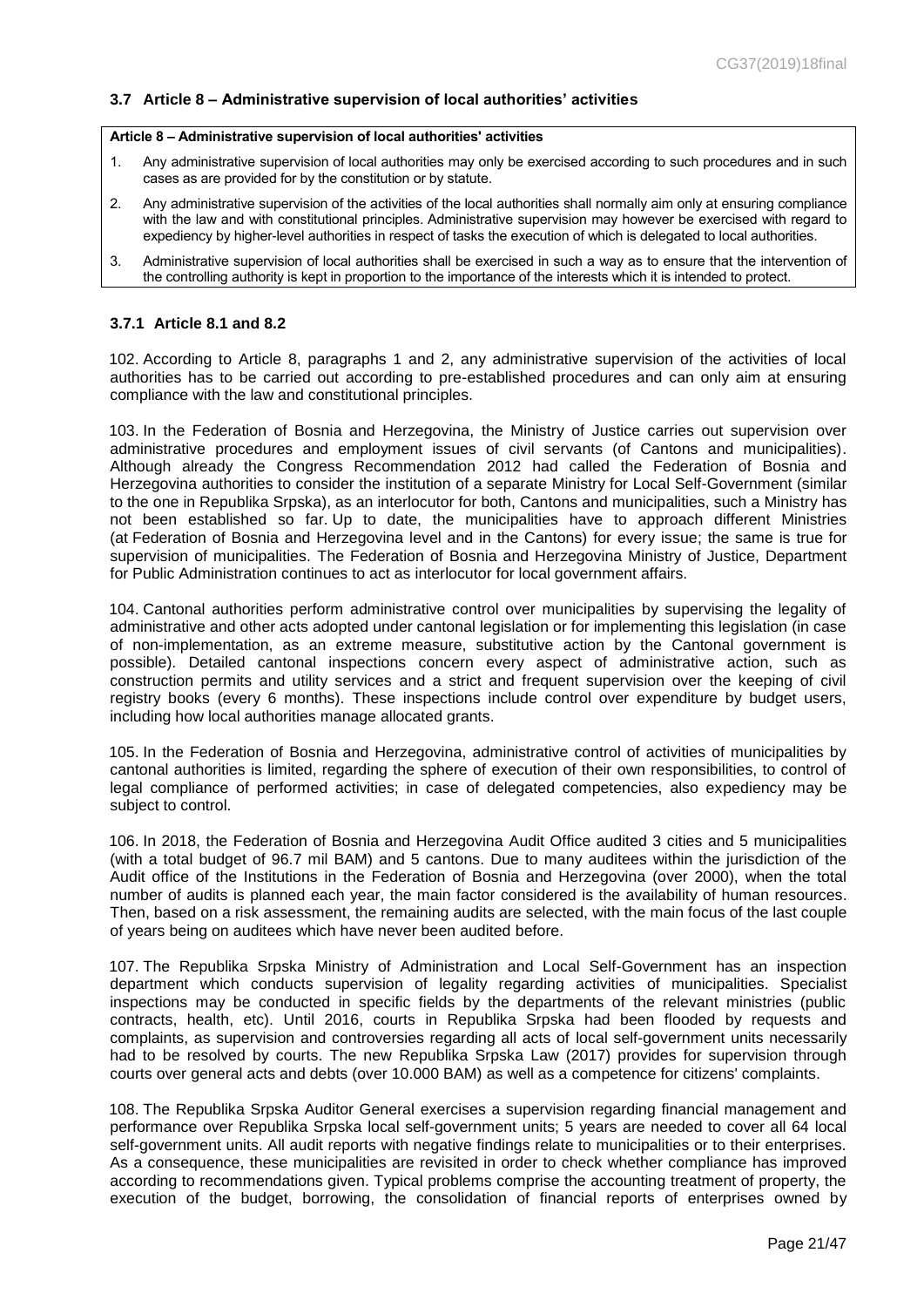municipalities. The main reason, according to the auditors, is the lack of qualification and of training of municipal staff. In reaction, the Republika Srpska Ministry of Finance has developed an Accounting Framework for Municipalities.

109. The rapporteurs consider the supervision framework to be in conformity with the principles enshrined in Article 8, paragraphs 1 and 2.

### **3.7.2 Article 8.3**

110. Regarding the way in which supervision is exercised in practice, and in particular with reference to the requirement of compliance with the principle of proportionality, not much information could be obtained from interlocutors; there were no complaints.

111. Article 47 of the Federation of Bosnia and Herzegovina Law on Principles of local self-government expressly provides for proportionality in the exercise of inspection powers. All final decisions regarding annulment or amendment of municipal acts, adopted within the scope of their own responsibilities, shall be rendered by a competent court (Article 47, the Federation of Bosnia and Herzegovina Law on Principles of Local Self-Government).

112. Under Republika Srpska legislation true sanctions do not seem to be applied; in severe cases, the Public Prosecutor may become active. Usually, the report is sent to the respective municipal assembly which has to present a plan for remedies within 60 days, the implementation of which is examined with the next audit or in occasion of a special verification audit. The execution of budgets is under legality and compliance control. This is also the case in the Federation of Bosnia and Herzegovina.

113. In conclusion, the requirements of Article 8.3 regarding the proportionality of supervision appear to be satisfied.

### <span id="page-21-0"></span>**3.8 Article 9 – Financial resources**

#### **Article 9 – Financial resources of local authorities**

- 1. Local authorities shall be entitled, within national economic policy, to adequate financial resources of their own, of which they may dispose freely within the framework of their powers.
- 2. Local authorities' financial resources shall be commensurate with the responsibilities provided for by the constitution and the law.
- 3. Part at least of the financial resources of local authorities shall derive from local taxes and charges of which, within the limits of statute, they have the power to determine the rate.
- 4. The financial systems on which resources available to local authorities are based shall be of a sufficiently diversified and buoyant nature to enable them to keep pace as far as practically possible with the real evolution of the cost of carrying out their tasks.
- 5. The protection of financially weaker local authorities calls for the institution of financial equalisation procedures or equivalent measures which are designed to correct the effects of the unequal distribution of potential sources of finance and of the financial burden they must support. Such procedures or measures shall not diminish the discretion local authorities may exercise within their own sphere of responsibility.
- 6. Local authorities shall be consulted, in an appropriate manner, on the way in which redistributed resources are to be allocated to them.
- 7. As far as possible, grants to local authorities shall not be earmarked for the financing of specific projects. The provision of grants shall not remove the basic freedom of local authorities to exercise policy discretion within their own jurisdiction.
- 8. For the purpose of borrowing for capital investment, local authorities shall have access to the national capital market within the limits of the law.
- 3.8.1 **Article 9.1** (adequate financial resources free disposal); **Article 9.2** (commensurate with responsibilities) and **Article 9.4** (diversification)

114. Adequate, commensurate and sufficiently diversified financial resources are analysed jointly, as they altogether shall guarantee financial means for local authorities appropriate for fulfilling their tasks.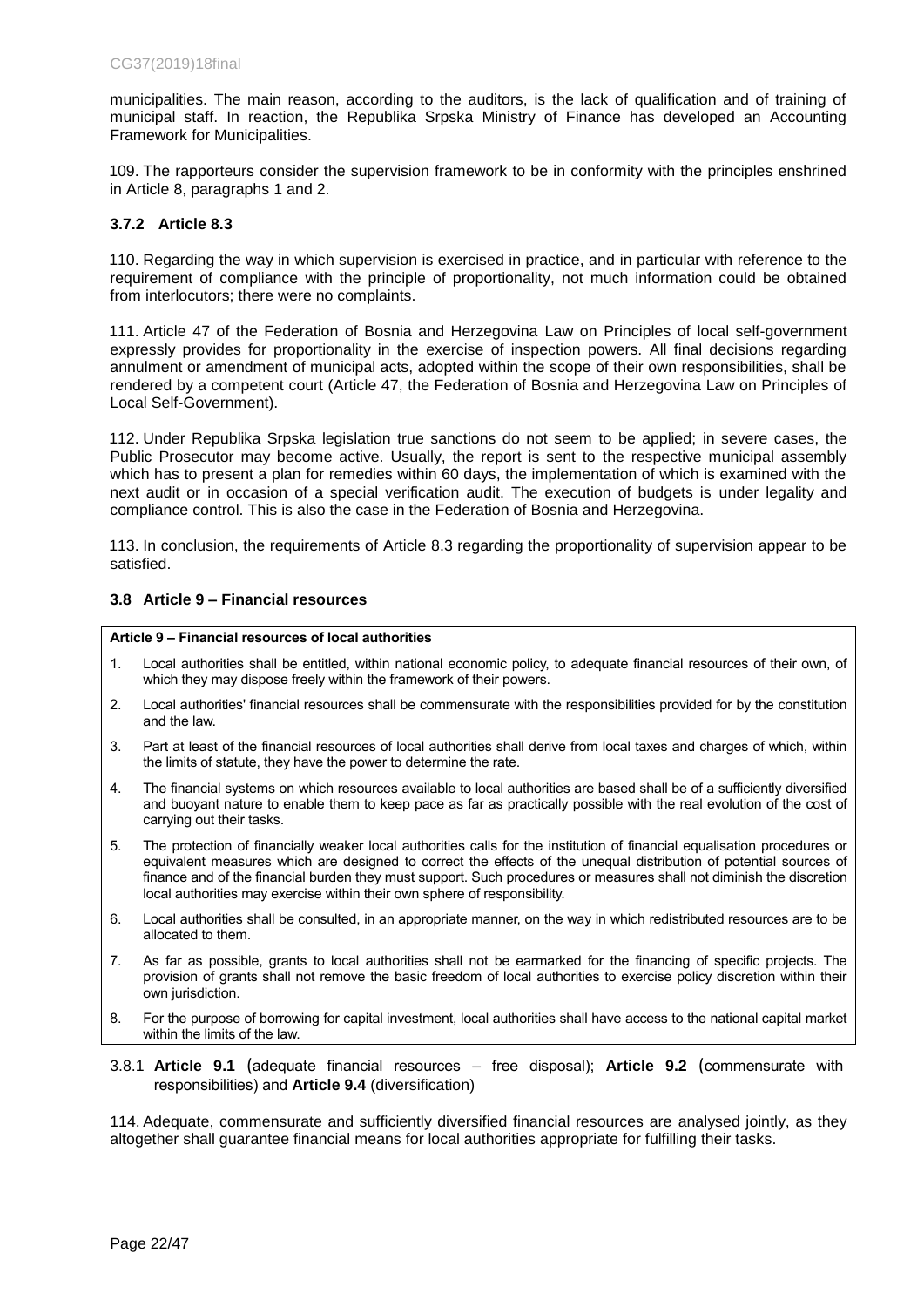#### **Public finances in Bosnia and Herzegovina**

 $\overline{a}$ 

115. There are four systems of public finances in Bosnia and Herzegovina, i.e. the budget of BiH institutions, the budget of Republika Srpska, the budget of the Federation of Bosnia and Herzegovina, and the budget of the Brčko District. Given the size of the country, the share of subnational government in overall government is unusually high: "the State institutions absorb just 15 percent of public revenue, while the Federation of Bosnia and Herzegovina and Republika Srpska absorb about 52 percent and 30 percent respectively (the District of Brčko makes up the rest)". <sup>17</sup> A Global Framework of fiscal balance and policies in BiH provides for co-ordination of fiscal policies in Bosnia and Herzegovina for the next three years; it is adopted in the form of an agreement between the governments of the Federation of Bosnia and Herzegovina, Republika Srpska and BiH and issued by the Fiscal Council of BiH composed of the respective heads of government and the three ministers of finance (the governor of the Central bank and the mayor of the Brčko District have observer status).

116. While direct taxation is exclusively in the competence of the Entities and raised at Entity level, indirect tax revenues are raised by the State (Indirect Tax Authority) and devolved to the two Entities which distribute to local self-government units according to different methodologies after the following steps: after the commitment of resources to the reserve account, for the return on indirect income, pre-determined resources are allocated for financing the institutions of BiH, followed by the amount of 3.55 % or at least 124 million BAM annually for financing the Brčko District. The residual resources are shared between the Entities. Municipalities receive the smallest share in resources compared to the other levels of government. Municipalities (and Cantons) rely heavily on indirect taxes: "VAT revenues make up: 30 percent of municipal budgets in the Federation of Bosnia and Herzegovina; almost 65 percent of cantonal revenues; and 50 percent of municipal budgets in Republika Srpska".<sup>18</sup>

117. Before the amount of indirect tax-resources within the Entities is divided between Entity-budget and municipalities (and Cantons, in the Federation of Bosnia and Herzegovina), each entity first pays its own external debts from the VAT revenues creating considerable variations in the revenues of municipalities (and Cantons, in the Federation of Bosnia and Herzegovina), due to the changing level of debt service every year.<sup>19</sup>

118. In accordance with the Republika Srpska Law on Budgetary System, from the indirect tax-resources belonging to Republika Srpska, after the commitment of resources for serving external debt, 72% belong to the Republika Srpska budget, 24 % to the budgets of local self-government units, and 4% to the Public Enterprise 'Putevi Republike Srpske' (road infrastructure).

119. The share of municipalities in indirect tax revenues is then distributed according to the following formula: 75% for population size, 15% for surface area, 10% for students in secondary schools. This formula (from 2005) does not differentiate between Banja Luka, the cities and municipalities, which has given rise to complaints by municipalities situated on borders or the Inter-Entity Boundary Line due to higher costs through commuters.

120. Their share in indirect taxes makes up for about 30 percent of the revenue of Republika Srpska municipalities. The Republika Srpska Law determines how local self-government units' own revenues are structured: real property tax, fines (contraventions), administrative fees, utility tax, water supply tax, fortune games. Free expenditure of own revenues is guaranteed. The ratio between indirect and own revenues is 70% to 30%. Among the shared taxes are business tax (70% Republika Srpska – 25% municipalities), indirect VAT (72% Republika Srpska – 24% municipalities), tax on transformation of land (70% municipalities); concessions (75% municipalities), income from rental of land owned by Republika Srpska (50% Republika Srpska – 50% municipalities), water (surface and under-surface, 30% municipalities), hydroenergy (30% municipalities).

121. In Republika Srpska, the overall financial situation of local communities is considered satisfactory by the relevant Ministries (Finance, Local Self-Government). In 2017, the 64 local communities in Republika Srpska (57 municipalities, and 7 towns) achieved a surplus of 40.43 million BAM (ca. 20 mio. Euro),

<sup>17</sup> Local Government Initiative, Local Government in Bosnia and Herzegovina. Report on Consultations of a Joint Commission on Local Government, June 2018, p.12 (see Table I. Revenue allocation to Local Governments in BiH, on p. 13)

<sup>18</sup> Numbers according to Local Government Initiative, Local Government in Bosnia and Herzegovina. Report on Consultations of a Joint Commission on Local Government, June 2018, p.18.

<sup>19</sup> Local Government Initiative, Local Government in Bosnia and Herzegovina. Report on Consultations of a Joint Commission on Local Government, June 2018, p.18.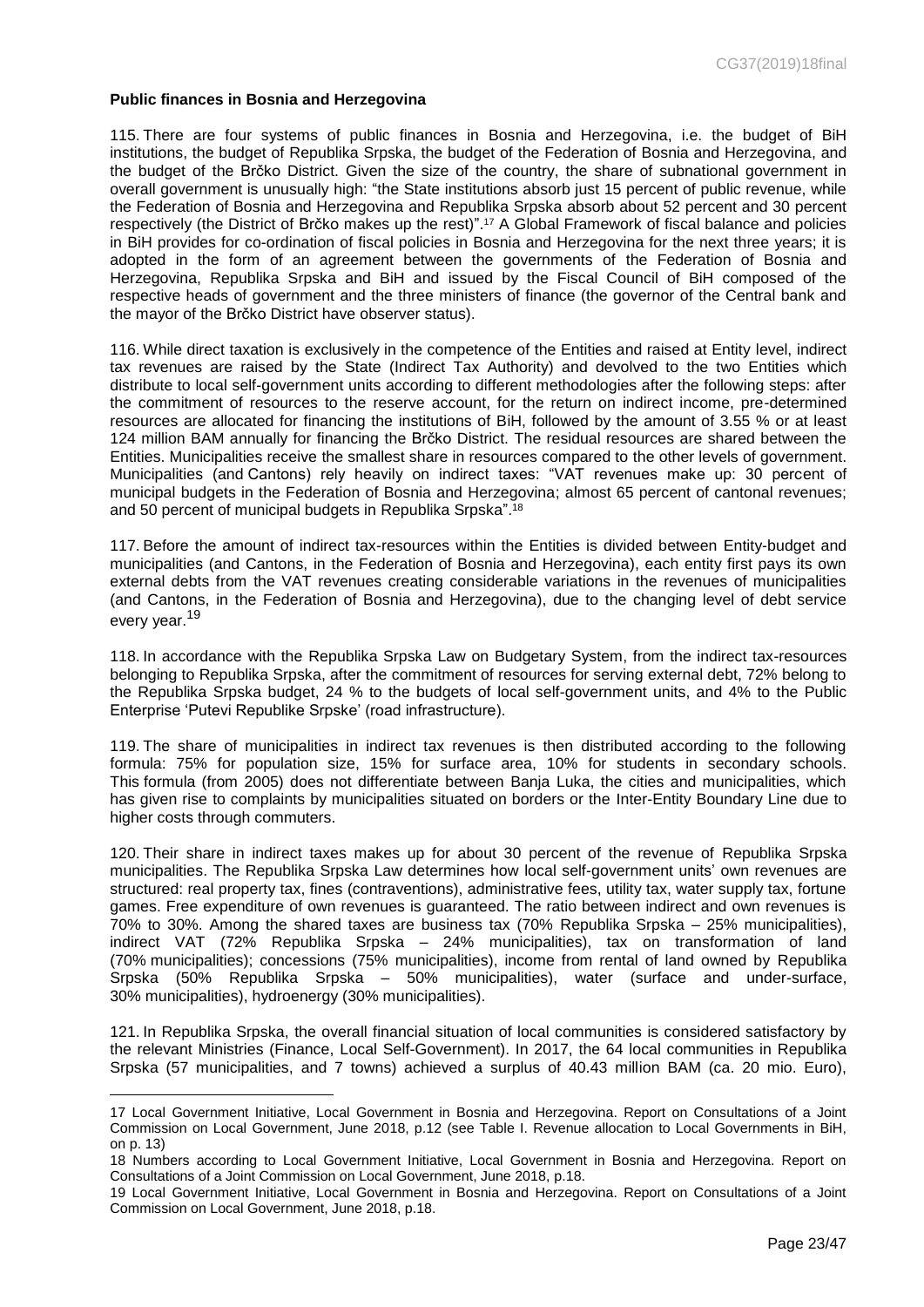and the unallocated surplus (i.e. unspent assigned funds) amounts to 16.96 million BAM (ca. 8 mio Euro). For 2018, as of 30 September 2018, a surplus of 53.7 million BAM has been achieved, and the unallocated surplus, that is, unspent assigned funds amount to 44.78 million BAM.

122. However, Mayors in Republika Srpska comment that despite some improvements the consequences of the enormous suffering for local budgets due to the economic and financial crisis are only gradually and slowly overcome and that budgets still have not returned to pre-crisis levels. In addition, the Mayor of Banja Luka specified that two changes in the electoral year 2018 have created major reductions in the City budget: changes of the accise-policy at State level and changes regarding the income tax at Entity-level. This significant reduction in the local budget (2018: -1.4 mio BAM, 2019: - 1 mio BAM expected) will have negative effects on projects and procurement. Reportedly, those changes have been pushed through via the urgency procedure, thus not allowing for any consultation. Within the next four years, the promised Republika Srpska Law on funding of local self-government shall provide certain and stable structures.

123. 3 categories of municipalities in Republika Srpska can be distinguished according to their budgetary situation:

*a.* Cities and large local self-government units have stable budgets, but sometimes problems with overinvestments;

*b.* Smaller local self-government units have much smaller budgets and often problems on the revenue side. Generally, these secondary towns and cities are in decline and "perform worse than rural areas on almost every economic indicator";<sup>20</sup>

*c.* Smaller local self-government units (5.000-20.000 inh.) are not necessarily poor, in particular, if they have the possibility to exploit natural resources (mining, water, forest), which permits budgetary stability, together with other resources. A high share of population still resides in these rural areas (around 60 percent).

124. Two examples illustrate the situation: Eastern Sarajevo as a – *de facto* – secondary city (despite being legally the capital of Republika Srpska) and the – *de facto* – the capital city of Republika Srpska, Banja Luka.

*a.* Eastern Sarajevo's budget is composed of 26% direct and indirect taxes and of 74% own revenue, i.e. generated in or by local self-government, e.g. licensing, sale of land. Most money (2/3) comes from indirect taxation, while local taxes and fees (on real estate, utilities and tourism) make up for ca. one third. The municipal budget is stable, with a current debt level of 8% (the maximum possible is 18%). A limited budget surplus every year is used for services. In 2004, the budget amounted to the total of 15 Mio BAM (7.5 mio Euro), in 2012 to 50 Mio BAM (25 mio Euro). However, according to the Mayor, almost three times as much were needed to fulfil all tasks.

*b.* The annual budget of Banja Luka amounts to 132 mio BAM (60 mio Euro), one third of which comes from indirect taxes (40 mio BAM / 20 mio Euro) and 50% from local taxes. Expenditure covers salaries (27%), the city administration, kindergardens, sport facilities, water supply and local enterprises; 1/3 (ca. 50 mio BAM) is spent for capital investments.

125. The structure of financial resources in the Federation of Bosnia and Herzegovina is complex, too. Revenue mainly comes from indirect taxation (around 60-70%), while direct taxes, most of them paid to Cantons and municipalities, only make up for a small portion of the Federation of Bosnia and Herzegovina budget. In addition, borrowing makes up for additional funds (see below). For municipalities in the Federation of Bosnia and Herzegovina, 30 percent of their budgets comes from indirect taxes, 9 percent (on average) from direct taxes, over 11 percent from property taxes, the rest are grants and transfers by the governments and other sources of income. A Federation of Bosnia and Herzegovina Law on financing of local self-government units has been a demand by associations; in the meantime, a draft has already been prepared, but a working group needs to be established (after the Federation of Bosnia and Herzegovina government is formed).

126. The Brčko District raises local taxes (ca. 60 mio. Euro) and receives a share of VAT and indirect taxation (which is distributed on a monthly basis). It is considered a stable situation, in which 3,55% are guaranteed, for the first 5 years by legislation and an OHR decision, now through a gentlemen's

<sup>20</sup> Local Government Initiative, Local Government in Bosnia and Herzegovina. Report on Consultations of a Joint Commission on Local Government, June 2018, p.18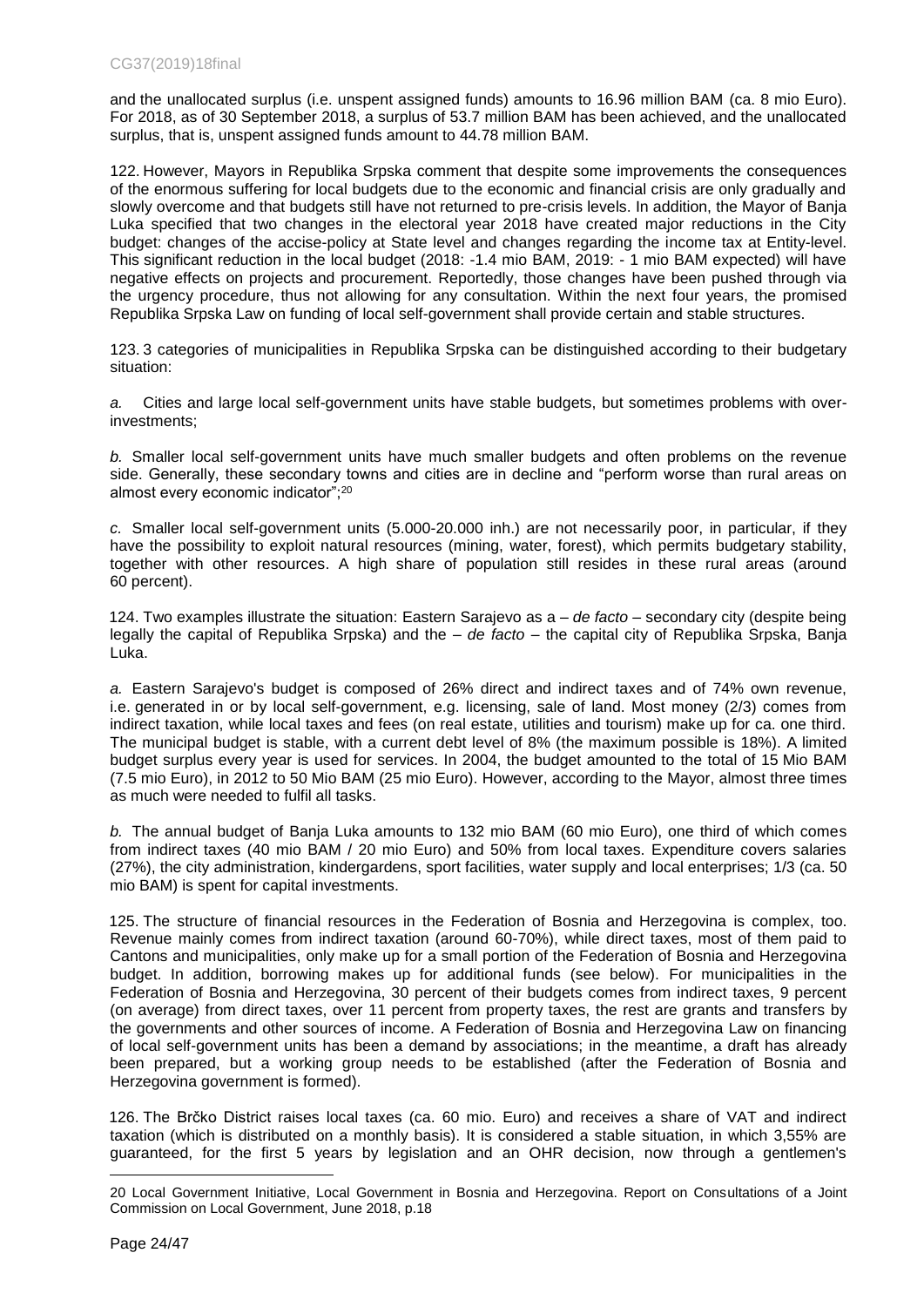agreement. Almost no credits or debts. 35 mio Euro (1/3 of budget) are spent on salaries, including judiciary and the education sector.

### **Budget procedures**

127. The competences of the Republika Srpska Ministry of Finance are prescribed by the Law on Republic Administration (Articles 18 and 34) and Article 7 of Republika Srpska Law on Tax Procedure. The process of drawing up the Republika Srpska budget shall be based on the Document of Framework Budget presented by the Republika Srpska Government for a three-year period, which defines policies and priorities (regulated by Republika Srpska Law on Budget System). It represents a preliminary draft budget for the following year and contains mandatory expenditure ceilings for any budget user.

128. In recent years, the Republika Srpska has conducted a series of budget reforms in co-operation with international institutions, with the purpose of strengthening administration and planning in the field of public finance. Budgeting in Republika Srpska moved from a traditional budget planning process towards the principles of program planning based on programs defined according to policy goals and intended results.

129. According to the Republika Srpska government, the Republika Srpska Minister of Finance does not provide local authorities with budgeting guidelines on prioritization, programs, policies etc. Instead, those guidelines are already determined by legislation: the Republika Srpska Law on Budget System (OG RS, numbers 121/12, 52/14, 103/15 and 15/16), the Document of Framework Budget, the Republika Srpska Law on Borrowing, Debt and Guarantees (OG RS, numbers 71/12, 52/14 and 114/17), the RS Law on Local Self-Government (OG RS, 97/16), the Law on Fiscal Responsibility (OG RS, numbers 94/15 and 62/18), and by the Decisions on Local Communities' Budget Execution.

130. After preparation by the municipalities, the Republika Srpska Ministry of Finance (MoF) adopts recommendations on the draft budget, e.g. on the salary bill, on (shared) indirect revenues or on allocation of sufficient resources for debt-serving (if the ceiling for borrowing is exceeded). Municipalities are bound by these, but Councils adopt the budget and the accountability rests with the Mayor (who takes the final decision). Quarterly reports on the implementation of the budgets have to be submitted to the Ministry of Finance. Only 1% of the recommendations are not followed, according to the MoF; in those cases, the Ministry of Finance activates the budgetary inspectorate to examine the reasons.

131. The budgetary procedure in the Federation of Bosnia and Herzegovina is similar: the Federation of Bosnia and Herzegovina Ministry of Finance has to give an opinion on the revenue-side of Cantons prior to the adoption of their respective budgets, the same is the procedure vis-à-vis local authorities. These opinions are not binding and comment on whether ministerial guidelines and projections have been respected by the local authority in adopting a draft-budget. A Fiscal Co-ordination Body, composed of the Federation of Bosnia and Herzegovina Ministries of Finance and of the Ministries of Finances from the 10 Cantons meets at least 2-3 times per year; it also includes a representative from the Association of local authorities of the Federation.

### **Municipal property**

132. Each municipality has its own property. There have been problems with military property (formerly JNA) and surrounding territory, which was not registered in the land registry. Another problem is related to construction land, as urban planning is often a shared power between a local self-government unit, Canton and Entity, while in 2003, the High Representative has imposed a spatial plan on construction land at State level, for which the municipality is responsible. Cantons oppose this.

133. The land registry is an Entity institution; however, it is quite peculiar that a local self-government unit has to pay for information it needs for its own, public purposes (such as planning). A decentralisation of the registry might be considered.

134. Bosnia and Herzegovina is rich in natural resources, in particular water, forests, mining. In both Entities, property rights are vested with the Entities, whose ministries are tasked with the management of natural resources (in the Federation of Bosnia and Herzegovina also the cantonal ministries which are accused of strongly interfering and impeding the use of benefits). Municipalities benefit from a share of the revenues arising from the exploitation by public companies or concessions. The local self-government Associations argue that local self-government units should be allowed to issue concessions in 14 areas.

135. In the opinion of the rapporteurs, natural resources should belong to municipalities. In 2002, the Federation of Bosnia and Herzegovina adopted a Law on Forestry transferring the managements of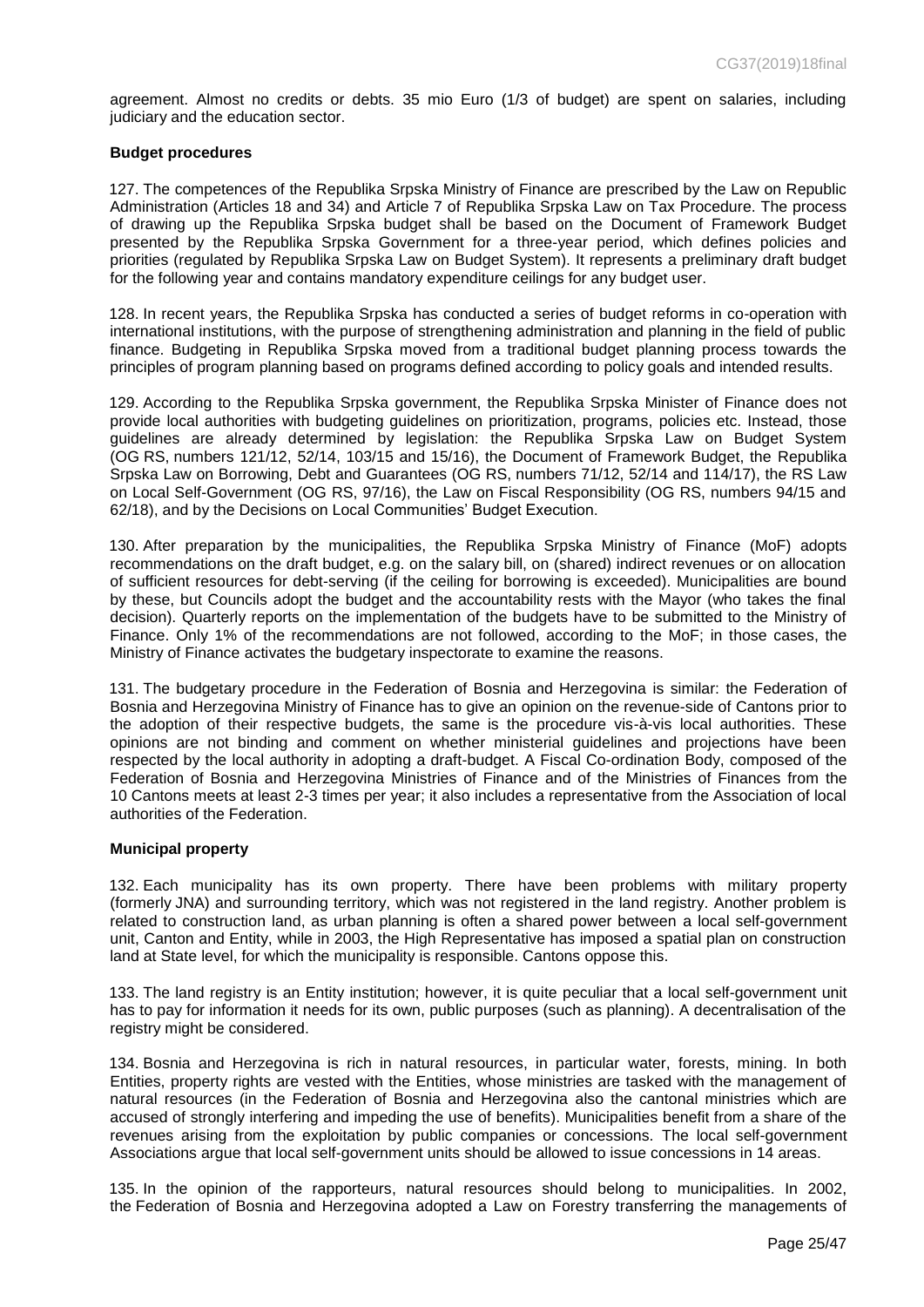### CG37(2019)18final

forests to the cantonal ministries (in Republika Srpska, there is a special Forestry Department within the Ministry of Agriculture, Forestry and Water Management). However, in 2009, the Federation of Bosnia and Herzegovina Constitutional Court annulled the law because of violation of the Charter and of the Federation of Bosnia and Herzegovina Law on Principles of Local Self-Government. So far, no new law has been adopted at the Federation of Bosnia and Herzegovina level; thus, 8 Cantons have adopted their own legislation. In view of the rapporteurs, the legislation regarding Forestry should be adopted in order to implement the Constitutional Court decision.

136. In Republika Srpska, Ministries consider the financial resources at disposal of local authorities to be in accordance with the responsibilities the latter are obliged to fulfil. In case financial resources are not sufficient, the local authorities conduct a due-diligence, which aims to identify ways for overcoming the lack of financial resources. However, 70% of property is held by 6 cities, which explains that the latter are not indebted. Controversies regarding property are quite frequent. Municipalities are in conflict with schools and other institutions as well as with cooperatives (who managed huge areas of farmland) regarding the ownership of formerly public property.

137. The rapporteurs consider that the requirements of Article 9, paragraphs 1 and 2, are not respected. They are concerned about the lack of adequate financial resources which are commensurate to the tasks local authorities have to fulfil.

138. The rapporteurs further suggest following up the legislative situation in both Entities: while a Republika Srpska Law on funding of local self-government shall be adopted within the next years providing certain and stable structures, in the Federation of Bosnia and Herzegovina, a working group needs to be established to discuss the draft Federation of Bosnia and Herzegovina Law on financing of local selfgovernment units. The rapporteurs call upon the competent authorities to provide for this necessary legislation as soon as possible to improve the financial situation of local self-government in both Entities and ensure compliance with Articles 9.1 and 9.2 of the Charter.

139. Besides, more diversification in the sources of revenue of local authorities in Bosnia and Herzegovina, in particular for smaller municipalities, appears fundamental to bring the situation in line with Article 9.4.

## 3.8.2 **Article 9.3** (local taxes and charges)

140. Since 2017, the municipalities in Republika Srpska are responsible for the collection of its taxes and fees. In Republika Srpska, there have been plans (and consultations) for new types of revenues, e.g. real estate or property tax. However, the consulted local representatives seem to have been more interested in exceptions and exemptions rather than in legislative change permitting greater discretion for local selfgovernment units, e.g. through the power to set rates by means of local decisions.

141. In the Federation of Bosnia and Herzegovina, there are different opinions regarding the adequacy of municipal finances. It has been stated that this is above all a problem for smaller and underdeveloped municipalities, which are hardly self-sustainable. Celic in North Bosnia, with 10.000 inhabitants, mainly farmers, has been mentioned as example, where the budget only covers a basic minimum (salaries, street lights and basic utility infrastructure), while funds for development lack completely. Thus, the municipality is completely dependent on grants from the higher level of government.

142. The municipal revenues in the Federation of Bosnia and Herzegovina are largely determined by higher levels of government. Local authorities do not have any role in the collection of revenue, which is carried out by the Federation of Bosnia and Herzegovina or Cantons. Only a small segment is left for municipal decision, i.e. local taxes and fees with the two major local charges on citizens being related to land-use (KGZ) and to fees for services.

143. Another problem is that the proportional relations for determining financial resources were established a long time ago and can hardly be corrected or changed due to the high number of political actors with diverging interests. This also concerns Cantons: while Sarajevo Canton, with approximately 350-400.000 inhabitants, has a budget of ca. 800 mio. KM (ca. 400 mio Euro), Tuzla Canton, with 500-600.000 inhabitants, only disposes of 350 mio. KM annually (ca. 170 mio Euro). Despite the higher costs of being the capital city, this striking imbalance leads to disadvantages for residents in the Tuzla area, when it comes to the provision of services. Meetings of Prime Ministers of the Cantons for greater co-ordination have not given any success and are now been discontinued.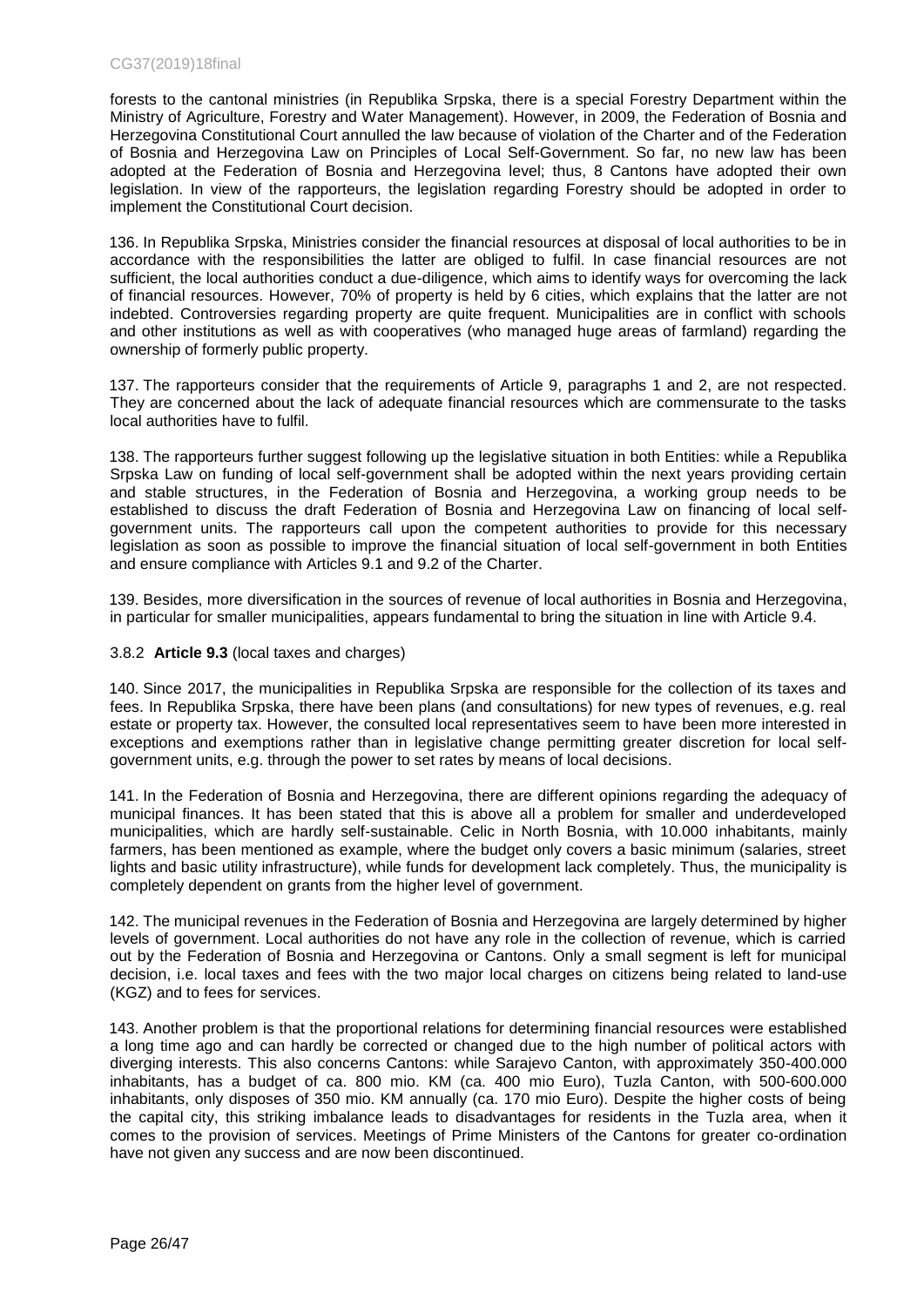144. The rapporteurs observe that the requirements of Article 9.3 are only partially met and giving more powers to local authorities to decide on local sources of revenue appears necessary to strengthen their fiscal autonomy.

#### 3.8.3 **Article 9.5** (financial equalisation)

 $\overline{a}$ 

145. Based upon Article 76 of the Republika Srpska Law on Local Self-Government, the distribution of revenues to municipalities depends on their level of development. Thus, Republika Srpska local selfgovernment units are subdivided into 4 categories according to their development status, means and potential (Republika Srpska National Assembly decision on criteria for assessment of the development level, 2016) as (a) developed (cities), (b) medium developed, (c) underdeveloped and (d) extremely underdeveloped municipalities. The situation of the latter raises the question of equalisation mechanisms as there is no cure for the shortage of funds, because their population is not sufficient for generating revenue. Equalisation is mainly achieved through transfers of special grants by the Republika Srpska Ministry of local self-government (2.3 mio KM in 2018) according to criteria in the 2015 Rulebook, which are for each municipality and respectively previous year: (1) total per capita revenues of registered companies (35%); (2) total budget revenues (25%); density of population (20%) and unemployment rate (20%). In addition, other grants cover specific other areas, such as SMEs, agriculture, environment, infrastructure, etc.<sup>21</sup>

146. The Federation of Bosnia and Herzegovina budget co-finances lower levels with 10-20 mio KM p.a. Although there is neither a formal, legal obligation, nor a formalized equalisation system (considered necessary by interlocutors for the future), government subsidizes Cantons financially under strain by allocation and takes decisions on grants. Grants are received by local authorities in the form of financial assistance, i.e. co-financing of projects, e.g. construction, school buildings or specific-purpose grants. Local authorities have to report justifying the expenses 6 months after. Regarding Cantons, many interlocutors lamented careless financial management and, in general, the difficulty to establish general criteria; also, there are no priorities or guidelines. Instead, need is assessed from year to year.

147. The Federation of Bosnia and Herzegovina Law on disbursement of public revenue, which sets up criteria for lesser developed areas, simplifies the distribution by relying on 4 fundamental criteria: (1) population-size; (2) territory-size; number of pupils in (3) primary schools and (4) secondary schools. According to some interlocutors, these simplified criteria set an additional cause for inequality through the use of different coefficients for calculating the needs of a local population (ranging from 1.1 to 2.0, e.g. Sarajevo is calculated with 1.5). This leads to advantages with social protection and health services better in Sarajevo and worse in the periphery. Therefore, it shall be reformed (technical mission of IMF, 2018): a new draft law shall include equalisation elements for "vulnerable areas" and higher indirect taxes (for differentiation, while direct taxes, in the Federation of Bosnia and Herzegovina competence, will remain equal everywhere). However, it is now up to the new government to take up the proposal and to update the current law, including the criteria (demographic numbers, number of pupils etc.). So far, the issue of underdeveloped areas is addressed by the Cantons.

148. The problem of migration will make new equalisation criteria and procedures even more urgent. Many interlocutors shared their concerns regarding this problem**.** In recent years, many (more) people leave the country; this demographic trend, together with the urbanization of the last 20 years, concentrated on few centers (in particular Sarajevo and Banja Luka) creates great difficulties, above all for rural areas and secondary towns and cities in the periphery, as the only potential for development is people and population growth. Bigger cities are still growing, but mayors estimate that there are more than 100.000 people leaving the country every year, mostly due to the (feeling of) uncertainty created by the "frozen conflict". By contrast with the past, not only workers ("*Gastarbeiter*"), but whole families are leaving. In Banja Luka the number of unemployed people has dropped by 5.000 every year and there is already a lack of qualified workers in some professions (e.g. bus drivers). While the reduction of unemployment is certainly a positive factor, the reduction and ageing of the population result in a smaller tax and revenue base and higher costs for essential service (in particular health care and care for the elderly).

149. The rapporteurs consider that Article 9.5 is only partially fulfilled, as the current systems either rely too heavily on special grants (Republika Srpska) or are in need of reform (the Federation of Bosnia and Herzegovina). Thus, the introduction of a formal, legal obligation for development and equalisation should

<sup>21</sup> See Local Government Initiative, Local Government in Bosnia and Herzegovina. Report on Consultations of a Joint Commission on Local Government, June 2018, p.69 (Box 20: The RS Grant System to Undeveloped and Extremely Undeveloped Municipalities).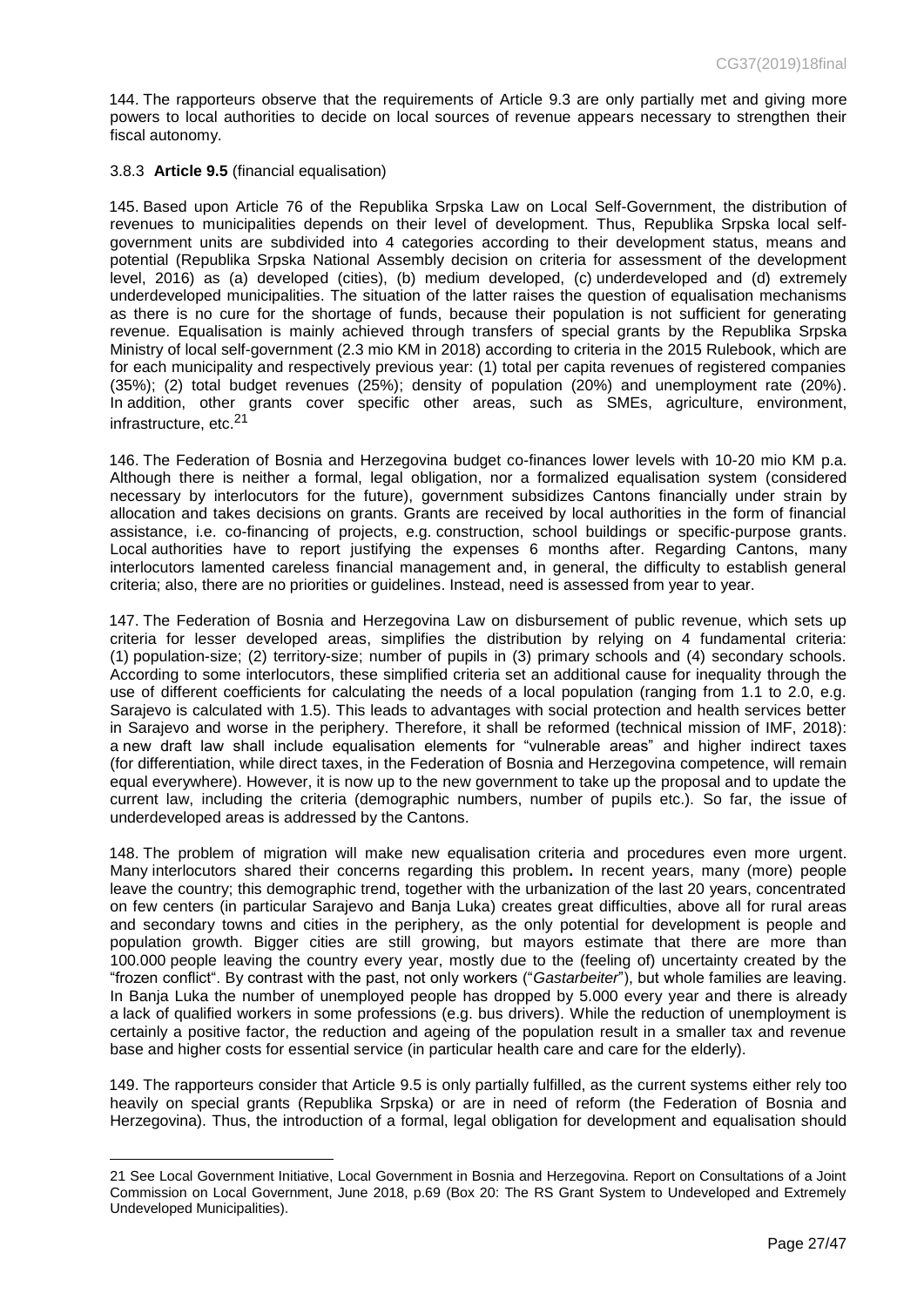be considered together with the establishment of a formalised equalisation system after careful examination of the currently used formula and criteria in order to adapt them to a rapidly changing context (e.g. emigration and demographics).

3.8.4 **Article 9.6** (consultation on allocation of financial resource)

150. In Republika Srpska, specific provisions in legislation guarantee and oblige institutions to consult local self-government units on issues relevant to the position and role of local self-government. Article 73, point 2 of Republika Srpska Law on Local Self-Government (O.G. RS 97/16) states, inter alia, that local selfgovernment units are to be consulted about any issue regarding provision and distribution of resources, as well as about any amendments to the Law, which may affect the financial status of a local self-governing unit. Article 151, point 2 of the same law specifies that in the process of drafting legislation or other regulations concerning the position, rights and duties of local self-government, the respective organs are obliged to submit the draft laws or proposals and other acts of general application to the Association of Local Authorities and local self-government units for consultation. A memorandum which regulates the (means of) co-operation in the field of financing local self-government units has been signed between the Republika Srpska Government and the Association of Local Authorities. However, some interlocutors pointed to too many changes which had occurred in the tax sector producing instability and uncertainty of revenue sources.

151. In the Federation of Bosnia and Herzegovina the legislative situation is similar. Article 34 of the Federal Law on Principles of Local Self-Government provides that "The legislator shall be obliged to obtain the opinion of the Association of Municipalities and Towns on all issues that concern allocation of funds, as well as on all changes to laws that may affect financial obligations of local units of self-government." However, as the rapporteurs noted under analysis of Article 4.6 (see supra para.77), some shortcomings remain in the practice of consultation, such as on fee issues.

152. Therefore, the rapporteurs conclude that the situation of consultation on allocation of budgetary resources in Bosnia and Herzegovina seems compliant in law, but there is still room for improvement in practice to bring it fully in line with Article 9.6.

3.8.5 **Article 9.7** (grants, not to be earmarked)

153. In Republika Srpska, local self-government units do not easily get loans for financing their investments from the Republika Srpska budget. Considerable resources are planned for capital investments of local communities, from the Republika Srpska budget for 2018 on the position of public investment (as of 30 November 2018, 25.854 million KM has been distributed, i.e. ca. 12.5 million Euro). In addition to resources from the Republika Srpska budget, local self-government units receive resources for capital projects from the Republika Srpska Government and resources from clearing debt. Two types of transfers by the Republika Srpska local self-government Ministry can be distinguished: while ordinary transfers are not purpose-specific, extraordinary transfers can be conditioned by the Ministry.

154. In the Federation of Bosnia and Herzegovina, direct cantonal grants to municipalities are the rule, as partial investments covering 40-50% of the costs, with municipalities obliged to report on the expenditure. In numerous cases, partnerships with International Organisations, such as World Bank, UNDP; GIZ provide additional funds for investments in schools, energy efficiency etc.

155. The requirements of article 9.7 are satisfied, according to the rapporteurs.

## 3.8.6 **Article 9.8** (borrowing, access to capital market)

156. Republika Srpska government does not impose limitations on indebtedness; these are regulated by the Republika Srpska Law on Borrowing, Debt and Guarantees (O.G. RS, numbers 71/12, 52/14 and 114/17) which sets a ceiling for borrowing. This favours cities, while smaller municipalities can hardly ask for large funds, as their small budgets cannot sustain serving debts.

157. In the Federation of Bosnia and Herzegovina, borrowing makes up for additional funds for capital investment, with lower levels relying predominantly on domestic means (some also issue their own bonds), and the Federation of Bosnia and Herzegovina relying on domestic and international borrowing as well as on issuing treasury bills and long-term bonds. However, due to the general improvement of the economic situation, there is currently less need to borrow.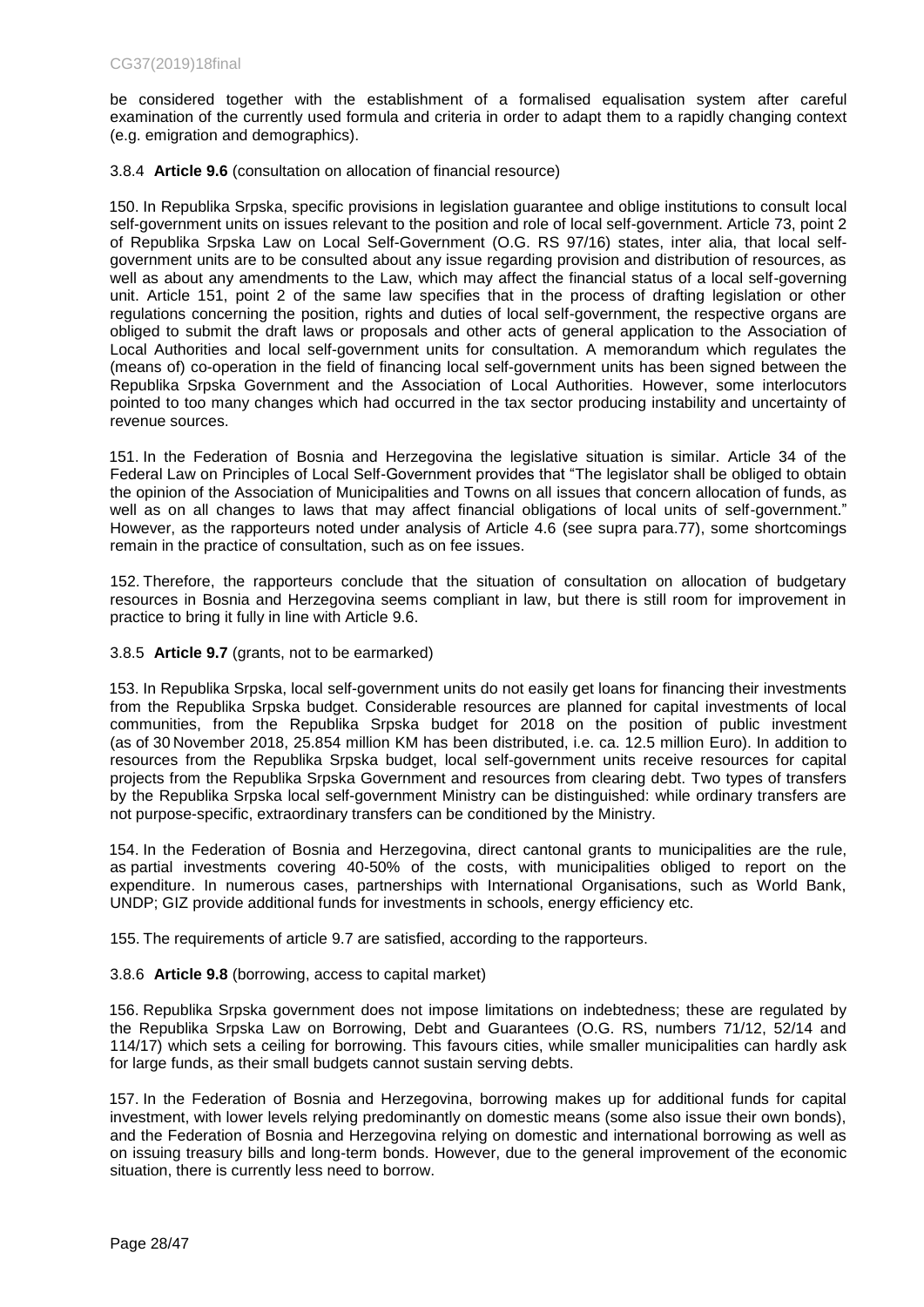158. Currently, the Association of Municipalities and Cities of the Federation of Bosnia and Herzegovina is a part in court proceedings against the Federation of Bosnia and Herzegovina regarding the repayment of loans to the IMF, which is served as a priority before the distribution of resources to Cantons or municipalities. Thus, the Association claims that the repayment resulted in a reduction in funds for local government units from indirect taxes.

159. The requirements of Article 9.8 appear as generally satisfied; however, the situation in the Federation of Bosnia and Herzegovina regarding the repayment of IMF loans should be followed due to concerns regarding the consequence of reducing funds for local government.

### <span id="page-28-0"></span>**3.9 Article 10 – Local authorities' right to associate**

#### **Article 10 – Local authorities' right to associate**

- 1. Local authorities shall be entitled, in exercising their powers, to co-operate and, within the framework of the law, to form consortia with other local authorities in order to carry out tasks of common interest.
- 2. The entitlement of local authorities to belong to an association for the protection and promotion of their common interests and to belong to an international association of local authorities shall be recognised in each State.
- 3. Local authorities shall be entitled, under such conditions as may be provided for by the law, to co-operate with their counterparts in other States.

160. Article 10 regards forms of co-operation among municipalities (10.1.), their entitlement to forming and belonging to (international and domestic) associations on local government (10.2), and to engage in crossborder co-operation (10.3). Considering the peculiar institutional structure of BiH, it seems appropriate to discuss paragraphs 1 and 3 together.

### **3.9.1 Article 10.1 and 10.3**

161. Various forms of intermunicipal co-operation (IMC) exist within the Entities, in particular regarding the organisation and maintenance of infrastructure, such as local roads, water and waste management, as well as schools. However, in case of larger or more important projects, most of these are managed directly by the Cantons (in the Federation of Bosnia and Herzegovina) or by the Republika Srpska government, respectively.

162. Although there are no specific incentives for promoting them, some forms of inter-Entity co-operation between local authorities exist, too, often with the objective of economic development and within the framework of projects funded by international donors (e.g. UNDP, Council of Europe). However, different regulations in the Entities have to be respected and often create considerable obstacles. The more so, as inter-entity co-operation is not actively promoted and encouraged and thus difficult to realise in practice: thus, co-operation is possible, but remains rather the exception.

163. Thus, day-to-day services across the Inter-Entity Boundary Line most often either do not function well or are totally lacking. The Republika Srpska Ministry pointed to the difficulty of finding the right interlocutor on the Federation of Bosnia and Herzegovina-side, as there is no local self-government ministry in the Federation of Bosnia and Herzegovina (sometimes the Ministry of Justice steps in). It seems that only where foreign donors support co-operation financially, cross-Inter-Entity Boundary Line co-operation can develop, e.g. the Swiss-funded water supply-system for the Una-Sana-region. A telling example regards the situation of commuters between East Sarajevo (Republika Srpska) and the City of Sarajevo (Canton Sarajevo, Federation of Bosnia and Herzegovina) situated in two adjacent and neighbouring valleys. Taxis crossing the Inter-Entity Boundary Line (running between the two cities) have to stop and to take down their taxi signs, if they do not want to risk a fine for running a public service not recognized by the legislation and authorities of the other Entity. The same is true for public transport, which on each side stops just before the Inter-Entity Boundary Line. The rapporteurs were surprised to hear that some interlocutors considered this situation as normal saying: "of course, there is no direct bus-line connecting the two cities". The interlocutors explained the situation by different legislations regarding public transport in the two Entities. While public transport is part of the powers of municipalities, the Republika Srpska Law on general transport appears to be an effective obstacle for organizing cross-entity public transport as a service for commuters. This bewildering fact (and attitude) is even more strange considering Article I.6 of the Dayton Constitution which provides for the establishment of a Common Market in BiH; this provision is at least not fully implemented, creating disincentives for citizens and enterprises. In contrast with the information received by the concerned local authorities, the Republika Srpska Ministry of local selfgovernment told the delegation that the two cities could resolve the issue by coming together and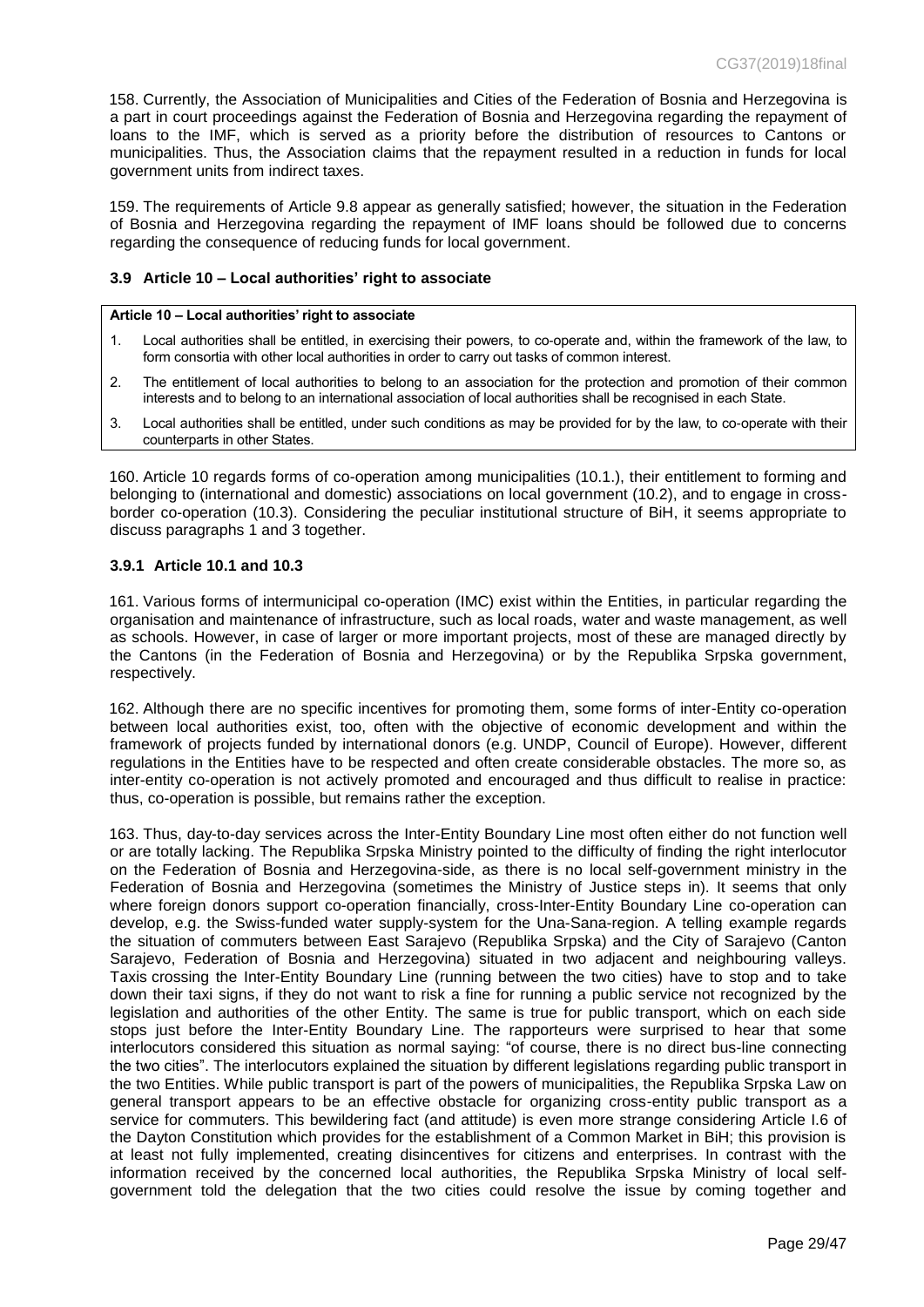concluding an agreement. It is true that such agreement had been reached after the war regarding the water supply. Again, it appears that good will would make bottom-up co-operation possible.

164. Co-ordination problems between the Entities also regard the police forces, with the difficulty to guarantee the continuation of a car chase across the Inter-Entity Boundary Line in the (frequent) case of car-thefts, in particular in Sarajevo, where the Inter-Entity Boundary Line is close, but also the guarantee of health care-services for citizens from other areas (the guarantee of the latter is difficult even between some Cantons).

165. There are some significant developments with municipalities themselves organizing and agreeing on the modalities of co-operation. Examples are the co-operation between the municipalities of Tesanj, Teslic and Zepce, as well as Sarajevo and East Sarajevo jointly hosting the European Youth Winter Games (EYOF) in February 2019, i.e. a major international sport event organized together across the Inter-Entity Boundary Line. This event, financed mostly by the Canton Sarajevo (4.5 mio KM plus infrastructure), can be considered a positive example for what can be done, if there is political will on both sides.

166. The Federation of Bosnia and Herzegovina Ministry of Justice and the Republika Srpska Ministry of Public Administration and Local Self-Government suspended the implementation of the project "Beacon Scheme" conducted by the Federation of Bosnia and Herzegovina and Republika Srpska Associations, where municipalities had a chance to compete in various areas and topics and were awarded prizes for their best practices. The project promoted inter-municipal co-operation of all local self-governments in BiH with a competitive approach. The project, which had been run for seven years was recently suspended due to a lack of funds (35,000 Euro per Ministry and year).

167. Cross-border co-operation has been successfully promoted (and financially supported) by the EU and the Council of Europe, e.g. in a trilateral Interreg program (launched in 2007), and results in a number of projects with Serbia, Croatia and Montenegro. In the Drina-river region, the areas of co-operation comprise secondary schools, hospital and transportation as well as twinning agreements. An Action Plan between Serbia and Republika Srpska shall establish priorities. The Herzegovina-Neretva Canton is one of the cofounders of the Adriatic-Ionic-Euregiio, established in 2006.

168. The rapporteurs welcome the engagement in cross-border co-operation projects and consider the requirements under Article 10.1 and 10.3 satisfied. However, they call upon the authorities in both Entities to promote and support the co-operation of municipalities across the Inter-Entity Boundary Line by creating the necessary positive environment for those activities in order to facilitate the provision of services and to foster economic development.

## 3.9.2 **Article 10.2**

169. Bosnia and Herzegovina has two independent Associations of Municipalities and Cities (AMCs), one in and for the Federation of Bosnia and Herzegovina and the other one in and for Republika Srpska. The Association of local authorities of Republika Srpska consists of 64 local governments, whereas the Association of Municipalities and Cities of the Federation of Bosnia and Herzegovina represents 80 local governments, plus Brčko District. They play a crucial role in advocating for changes in legislation and funding on behalf of municipalities, hold regular meetings and frequently organize discussions for their members and the public. They also provide professional services to municipalities primarily in the area of legal and fiscal support and EU integration. A jointly funded project by the Swiss and Swedish Governments aims at strengthening capacities and activities over three phases in the period from January 2016 to December 2027, with a total investment of 5.000.000 CHF. The project will be realized in partnership of the Swiss Agency for Development and Co-operation (SDC) and the Swedish International Development Cooperation Agency (SIDA).

170. The Association of Municipalities and Cities of the Federation of Bosnia and Herzegovina repeatedly criticized the authorities for not having been sufficiently involved in the reform processes, by contrast with the Congress's last recommendation.

171. The situation of the associations is in compliance with Article 10.2.; their representative role should be continuously and constructively used in consultation processes, in particular where reforms are planned.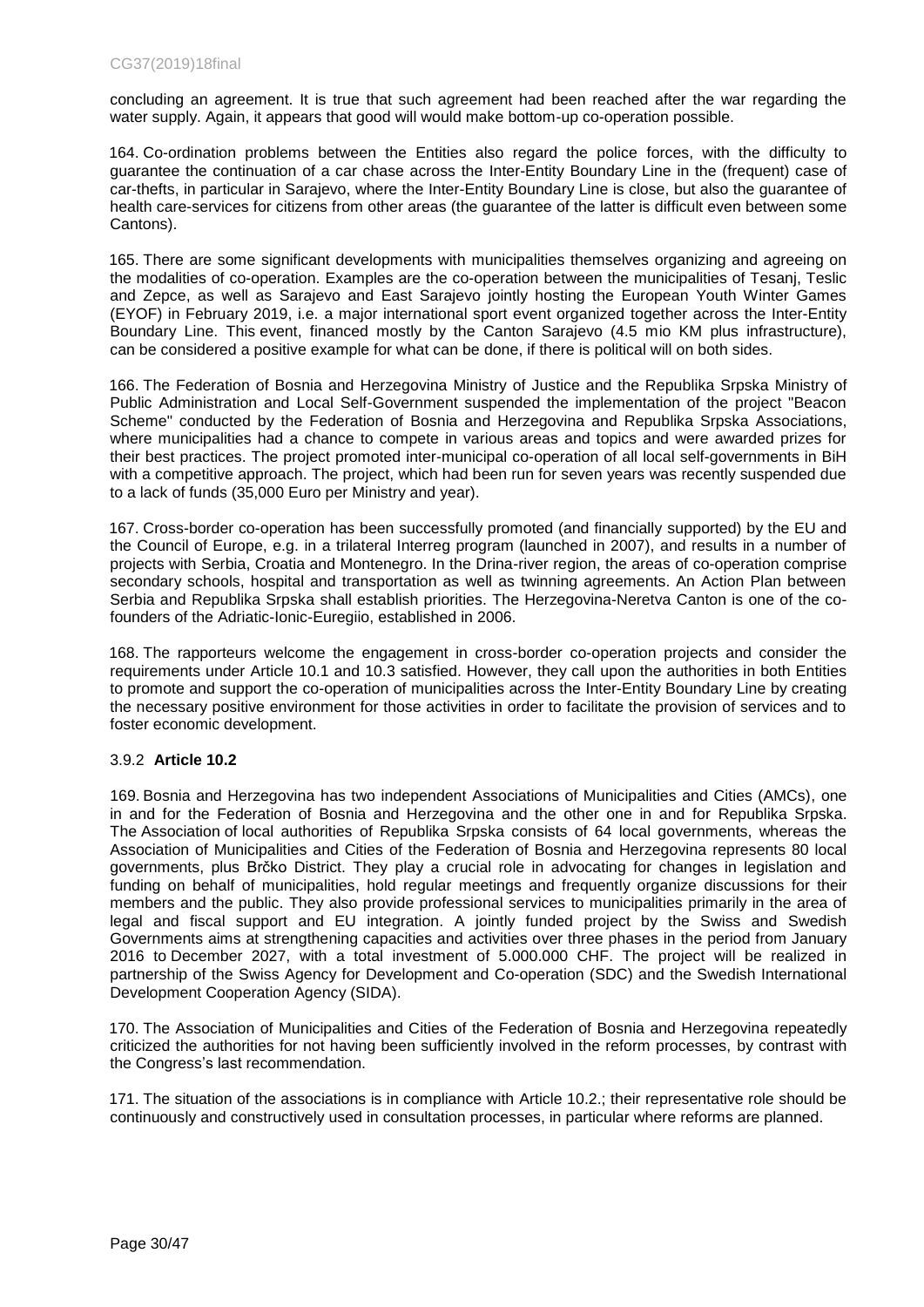### <span id="page-30-0"></span>**3.10 Article 11 – Legal protection of local self-government**

#### **Article 11 – Legal protection of local self-government**

Local authorities shall have the right of recourse to a judicial remedy in order to secure free exercise of their powers and respect for such principles of local self-government as are enshrined in the constitution or domestic legislation.

172. The effective legal and judicial remedy for municipalities as a guarantee for local self-government depends on the issue raised. For many issues, the ordinary jurisdiction is competent; municipalities enjoy locus standi in courts in order to defend their rights, property or interests, just as any other legal person. Therefore, cities and municipalities have access to regular courts, where they can defend their interests and rights. In this matter, the delegation did not hear any complaints from interlocutors.

173. Other issues can be brought by the municipalities to the Constitutional Courts of the Entities, which can decide with "final and binding" judgments (for local self-government, see e.g. Articles IV.C.3 and 10 (3) of the Federation of Bosnia and Herzegovina Constitution). There are constantly controversies involving local authorities in front of the Constitutional Courts of the Entities, most of them regarding the obligation to consult on legislative proposals concerning local authorities. In particular, many laws in the Federation of Bosnia and Herzegovina have been declared unconstitutional for violation of consultation requirements. Due to the competence of the Constitutional Courts of the Entities, the Constitutional Court of BiH has declined its own competence in 10 cases which included, among others, also issues related to local selfgovernment.

174. In fact, mirroring the absence of any provision on local self-government in the Constitution of BiH, the Constitutional Court of BiH does not have any competence in this field. However, some of its rulings on electoral matters can influence the situation of local government, e.g. the Ljubic case of 1.12.2016 (U 23/14) which strongly affects the situation in Mostar. After the expiry of a 6-months deadline without action by the legislator, the unconstitutional provisions have been eliminated creating a legal vacuum and making action by the legislator a precondition for holding local elections in Mostar (see below).

175. In front of the Federation of Bosnia and Herzegovina Constitutional Court, in the ten years between 2009 and 2019, 99 cases concerned local self-government: 57 decisions stated a violation of the right to local self-government, 14 found that there was no violation, 9 cases were inadmissible or withdrawn and 11 cases are still pending. Most cases concern the violation of Article 4 of the Charter or the lack of consultation. A second major group of cases concerns the imposition of duties and tasks without sufficient funding, in contrast with the principle of commensurate financing; an example is the provision by allowances for firefighters by cantonal legislation without consulting the municipalities whether they can afford these and without providing additional funds. And finally, the non-harmonisation of cantonal local self-government legislation with the Federation of Bosnia and Herzegovina Law on local self-government principles. For instance, the Sarajevo Canton did not yet adopt its own law on local self-government and after a complaint by Mayors and the Association of Municipalities, in 2011 the Federation of Bosnia and Herzegovina Constitutional Court stated the need to legislate. However, this decision has not yet been implemented.

176. Problems with the lack of respect and implementation of the judgments of the Federation of Bosnia and Herzegovina Constitutional Court regarding the protection of the rights to local self-government continue: until December 2017, 44 decisions of the Federation of Bosnia and Herzegovina Constitutional Court have not been not executed. As an example, despite a judgment from 2009 in favour of the Association of Municipalities and Cities of the Federation of Bosnia and Herzegovina together with the municipality of Konjic, amendments to the Law on Forestry have not yet been adopted. The judgment obliged the relevant Ministry to harmonise the law in question in co-operation with the Association of Municipalities and Cities of the Federation of Bosnia and Herzegovina, within a period of six months which has passed without anything been done. As forests are a significant municipal resource and source of income, this is of great concern.

177. But Constitutional Courts cannot enforce their own judgments. Although there are provisions in the criminal codes sanctioning non-enforcement of judicial decisions, no action has been taken on their basis, as elements of intent would have to be proven, which would – with regard to the legislator – be interpreted as limiting the principles of the free mandate and of the separation of powers. The real problem lies in the political dimension of these cases which would require wider and profound changes for which there is no political agreement, in particular regarding the current system of ethnic representation. Thus, even legal void seems more acceptable (as it guarantees the *status quo*) than reforms which would necessarily have to touch and shift balances. However, the legal void may create considerable financial consequences: a 2009 complaint against the Sarajevo Canton regarding preschool education led in 2011 to a judgment in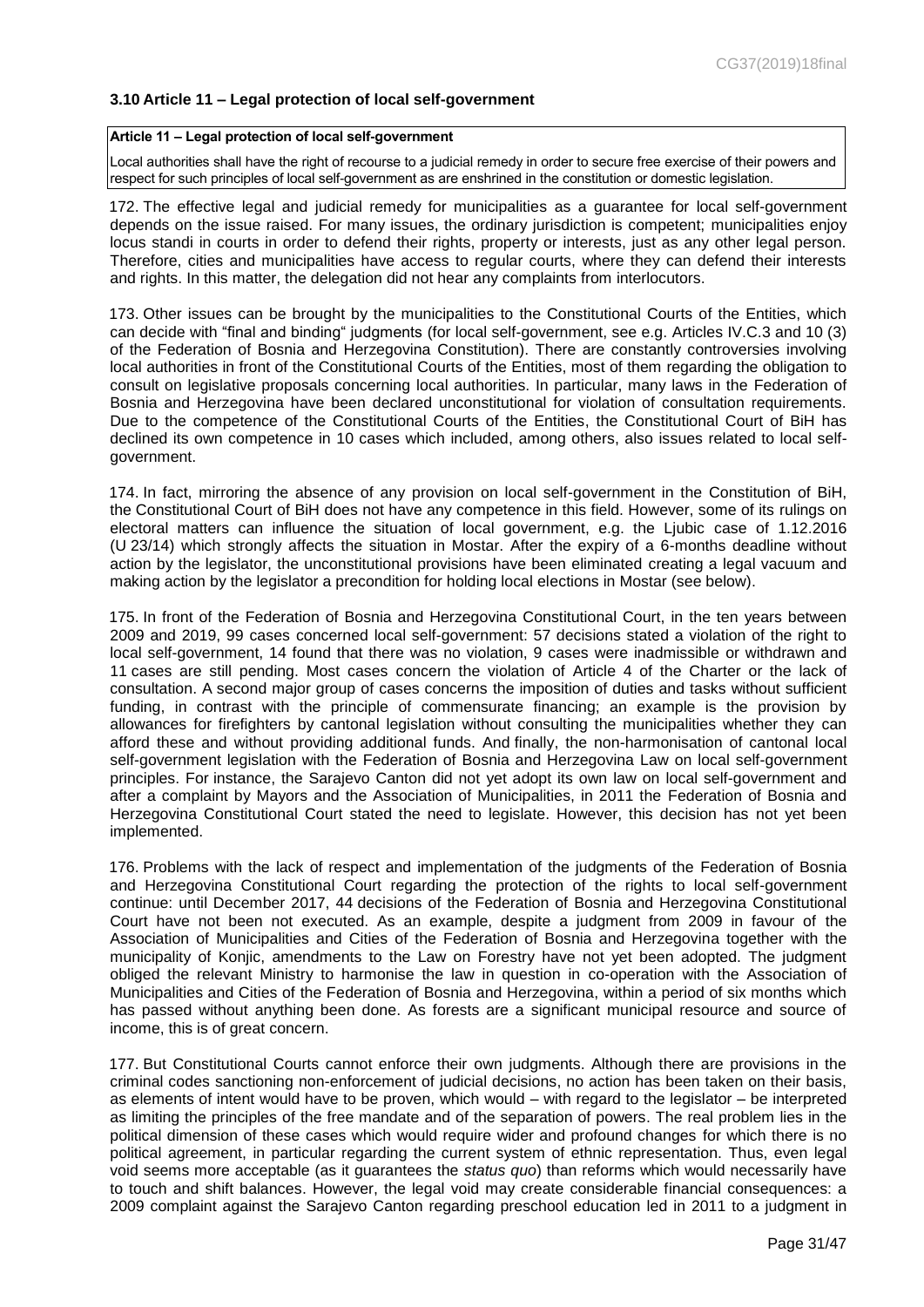favour of the municipalities. That this decision has not been enforced is certainly due to the cost of the measure for the budget of Sarajevo Canton: enforcing the decision means to distribute 300 Mio KM to local self-government units.

178. The rapporteurs underline that it is a matter of great concern that judicial protection through the Federation of Bosnia and Herzegovina Constitutional Court is in many cases not effective, as court decisions are not implemented.

179. By contrast with the situation in the Federation of Bosnia and Herzegovina, in front of the Republika Srpska Constitutional Court there are hardly any cases regarding the conflict over jurisdiction, while there are numerous initiatives by citizens challenging local decisions encroaching upon their rights in ordinary courts. The most controversial issues concern utilities, infrastructures, publicly owned land or planning decisions (development and zoning plans). The problem often seems to consist in mistakes in implementing legislation, as claims are often confirmed for procedural reasons. While no violation has been found regarding the constitutionality of the Republika Srpska Law on local self-government, some violations have been detected in decisions and general acts of administrative supervision (Ministry of local selfgovernment) and ordinary courts.

180. Following the German model, there is also a direct complaint of municipalities to the Republika Srpska Constitutional Court for alleged violation of the right to local self-government, but the delegation was informed by the Court that this is not used in practice, as municipalities seem to prefer political channels through their Association, and voluntary harmonisation is often an alternative to a complaint before a court. The judicial means for obtaining guarantees of local self-government vis-à-vis the Ministry, e.g. regarding the exercise of inspection powers, are also not exercised in practice; it seems that again the political dialogue with the Ministry is preferred by local self-government units. The dominance of the same political party at both levels (municipalities and Republika Srpska government), may play a role here.

181. In light of the preceding considerations, the requirements of Article 11 appear to be formally respected.

## <span id="page-31-0"></span>**4. ANALYSIS OF THE SITUATION OF REGIONAL DEMOCRACY IN THE LIGHT OF THE REFERENCE FRAMEWORK FOR REGIONAL DEMOCRACY**

182. Considering the structure of the country, with its two constituent "entities" (and Republika Srpska having a unitary structure), the rapporteurs consider Cantons as a – functionally – intermediate tier between the Entity level and municipalities. Thus, for the purpose of the following detailed analysis of the situation of regional democracy, Cantons will be treated as equivalents to "Regions".

## **4.1. Main developments concerning regional democracy and [constitutional scheme for regional](file://///Hawking-share/Congress_dpt1_monitoring/1.%20MONITORING%20%20VISITS/ITALY/2017-03-21%20Monitoring%20visit/Report/4.%20Adopted%20final%20text-rec/CG33(2017)17final_EN_local_regional_authorities_Italy.doc%23_Toc492991242)  [democracy](file://///Hawking-share/Congress_dpt1_monitoring/1.%20MONITORING%20%20VISITS/ITALY/2017-03-21%20Monitoring%20visit/Report/4.%20Adopted%20final%20text-rec/CG33(2017)17final_EN_local_regional_authorities_Italy.doc%23_Toc492991242)**

183. While Republika Srpska is a two-tier unitary structure, the Federation of Bosnia and Herzegovina, established prior to the Dayton Peace Agreement with the Washington Agreement in 1994, is itself a federal system consisting of 10 Cantons with their own Constitutions, Parliaments and Government. Some of Cantons have either a Bosniak or Croat majority, while two Cantons do not have a clear majority of one group. The Cantons differ strongly in size: Canton 10 is the biggest in territorial size (4.934.000 km<sup>2</sup>), but has just over 82.000 inhabitants, while the two smallest Cantons (Posavina Canton and Bosnian Podrinje Canton) count only 41.200 and 33.700 inhabitants, respectively. Sarajevo and Tuzla are the most populous Cantons with 420.000 and quasi 500.000 inhabitants, respectively. This scheme is repeated within most Cantons, e.g. Herzegovina-Neretva Canton (92.000 inhabitants) comprises 9 municipalities, but more than half of its population resides in the City of Mostar (46.752 inhabitants).

184. In March 2005, the Venice Commission suggested the abolition of the Cantons as a "radical" solution, "thereby creating a situation similar to that in Republika Srpska"; should this prove impossible in political terms, "a step in the right direction" would be to concentrate the legislative function at the Federation of Bosnia and Herzegovina level, "making the Cantons structures of a mainly executive nature", which would rationalise the administration at both, Federation of Bosnia and Herzegovina and cantonal levels.<sup>22</sup> However, these suggestions have led nowhere in the political debate. In fact, no decentralization reform

<sup>22</sup> Commission for Democracy through Law (Venice Commission), Opinion on the constitutional situation in Bosnia and Herzegovina and the powers of the High Representative, adopted at its 62<sup>nd</sup> plenary session (Venice, 11 and 12 March 2005) (Doc. CDL-AD(2005)004), para. 51.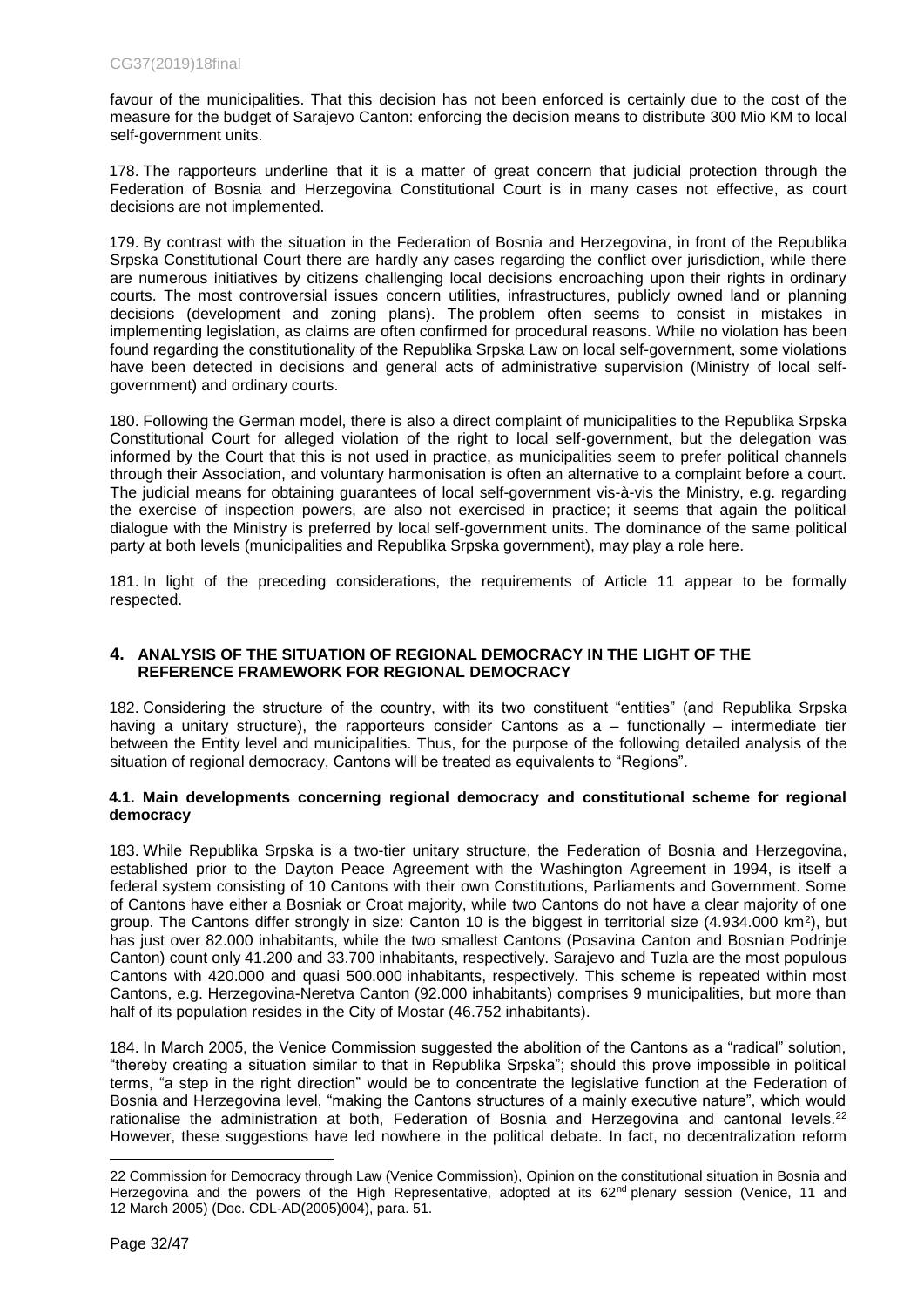has ever been carried out nor is one planned, neither for the State of Bosnia and Herzegovina, nor in the Federation of Bosnia and Herzegovina. This is due above all to constitutional reasons, as any reform would affect the overall constitutional and federal structures as enshrined in the international agreements which ended the war (Washington Agreement, 1994 for the Federation, and Dayton Peace Agreement, 1995, for the State of Bosnia and Herzegovina).

#### **4.2. [Internal organisation](file://///Hawking-share/Congress_dpt1_monitoring/1.%20MONITORING%20%20VISITS/ITALY/2017-03-21%20Monitoring%20visit/Report/4.%20Adopted%20final%20text-rec/CG33(2017)17final_EN_local_regional_authorities_Italy.doc%23_Toc492991243)**

185. All Cantons enjoy the same constitutional status as constituent parts of the Federation of Bosnia and Herzegovina. However, the factual differences between the Cantons are striking with regard to their economic, demographic and geographical situation. Many Cantons consist of a small number of municipalities, their number ranging from 3 (Bosnian Podrinje Canton Gorazde) to 13 (Tuzla Canton); the same is true for the population which ranges from 25.336 to 477.278 inhabitants.

186. The constitutions of four cantons continue to use the term "counties" ("županije") despite the fact that in 1998 the Federation of Bosnia and Herzegovina Constitutional Court declared the use of that term unconstitutional (in addition, in the constitutions of those four cantons, the official language of the Bosniak people in BiH is not referred to as "Bosnian" language, but as non-existent "Bosniak" language). Already on 7 July 1998, the Constitutional Court of the Federation of Bosnia and Herzegovina clearly established that the use of the term "counties" ("županije") in the articles of the Constitution of the West Herzegovina Canton is not in accordance with the Constitution of the Federation of Bosnia and Herzegovina. This decision is especially symbolic since the term "counties" is used (instead of "canton") in other three cantons in the Federation of Bosnia and Herzegovina, namely Posavina Canton, Herzegovina-Neretva Canton and Canton 10. 19 years after, things have not changed and official bodies still use the unconstitutional term.

#### **4.3. [Analysis of the situation of regional democracy on an article by article basis, from the](file://///Hawking-share/Congress_dpt1_monitoring/1.%20MONITORING%20%20VISITS/ITALY/2017-03-21%20Monitoring%20visit/Report/4.%20Adopted%20final%20text-rec/CG33(2017)17final_EN_local_regional_authorities_Italy.doc%23_Toc492991244)  [perspective of the Council of Europe Reference Framework for Regional Democracy](file://///Hawking-share/Congress_dpt1_monitoring/1.%20MONITORING%20%20VISITS/ITALY/2017-03-21%20Monitoring%20visit/Report/4.%20Adopted%20final%20text-rec/CG33(2017)17final_EN_local_regional_authorities_Italy.doc%23_Toc492991244)**

#### *[Regional competences](file://///Hawking-share/Congress_dpt1_monitoring/1.%20MONITORING%20%20VISITS/ITALY/2017-03-21%20Monitoring%20visit/Report/4.%20Adopted%20final%20text-rec/CG33(2017)17final_EN_local_regional_authorities_Italy.doc%23_Toc492991245)*

187. The Federation of Bosnia and Herzegovina Constitution establishes the cantonal competencies as residual competencies (Article III.4); they are further defined in the Cantonal Constitution (e.g. Article 12 of Canton Sarajevo Constitution). But regarding the exact powers exercised by the Cantons some uncertainties remain. On the one hand, there is an area of considerable overlap, as Cantons share competencies with the Federation of Bosnia and Herzegovina (Article III.2 Constitution of the Federation of Bosnia and Herzegovina and Article 13 of Canton Sarajevo Constitution). If they exercise a power through their own legislation, they are obliged to harmonize the latter, if the Federation of Bosnia and Herzegovina subsequently adopts legislation in the same field; e.g. forestry. In the latter case the Federation of Bosnia and Herzegovina has an obligation to consult with the concerned Canton(s), Article III.3 (1)-(3); however, this obligation is not defined by a special law. The uncertainty regarding joint responsibilities of Federation and Cantons inevitably leads to conflicts and different regulations in the same areas. Consultation on draft laws takes place but is not always sufficient for resolving controversies. On the other hand, Cantons tend to absorb the competencies of local authorities for organising services at a wider, more comprehensive level without necessarily reaching economies of scale. The main functions of Cantons are education, health care, public order and safety, courts. Typically, utility services are run by the Cantons (water supply, heating); some Cantons also manage public transport. On average, 40% of cantonal budgets are spent on salaries. For instance, the Sarajevo Canton employs ca. 25.000 staff for administration, in the public health structures, in schools and educational facilities, public transport etc.

188. Cantons have their own Assembly. Specific representation of the constituent groups is guaranteed by institutional and procedural rules, e.g. that the Speaker of the Assembly and the Prime Minister have to be from different groups and that Deputy-Speakers also have to be from different groups. All decisions are taken by simple majority, except from constitutional amendments and the appointment of government which require a 2/3 majority.

189. General principles regarding the remuneration of staff are regulated by the Cantonal Law on Salaries, in line with the Federation of Bosnia and Herzegovina Law on Salaries (e.g. prescribing a co-efficient for the calculation of salaries). The Canton decides autonomously on the remuneration of Assembly members. In Herzegovina-Neretva Canton the members of the Cantonal Assembly receive 900 Euro per month, twice the average salary of civil servants at the Federation of Bosnia and Herzegovina level (ca. 450 Euro).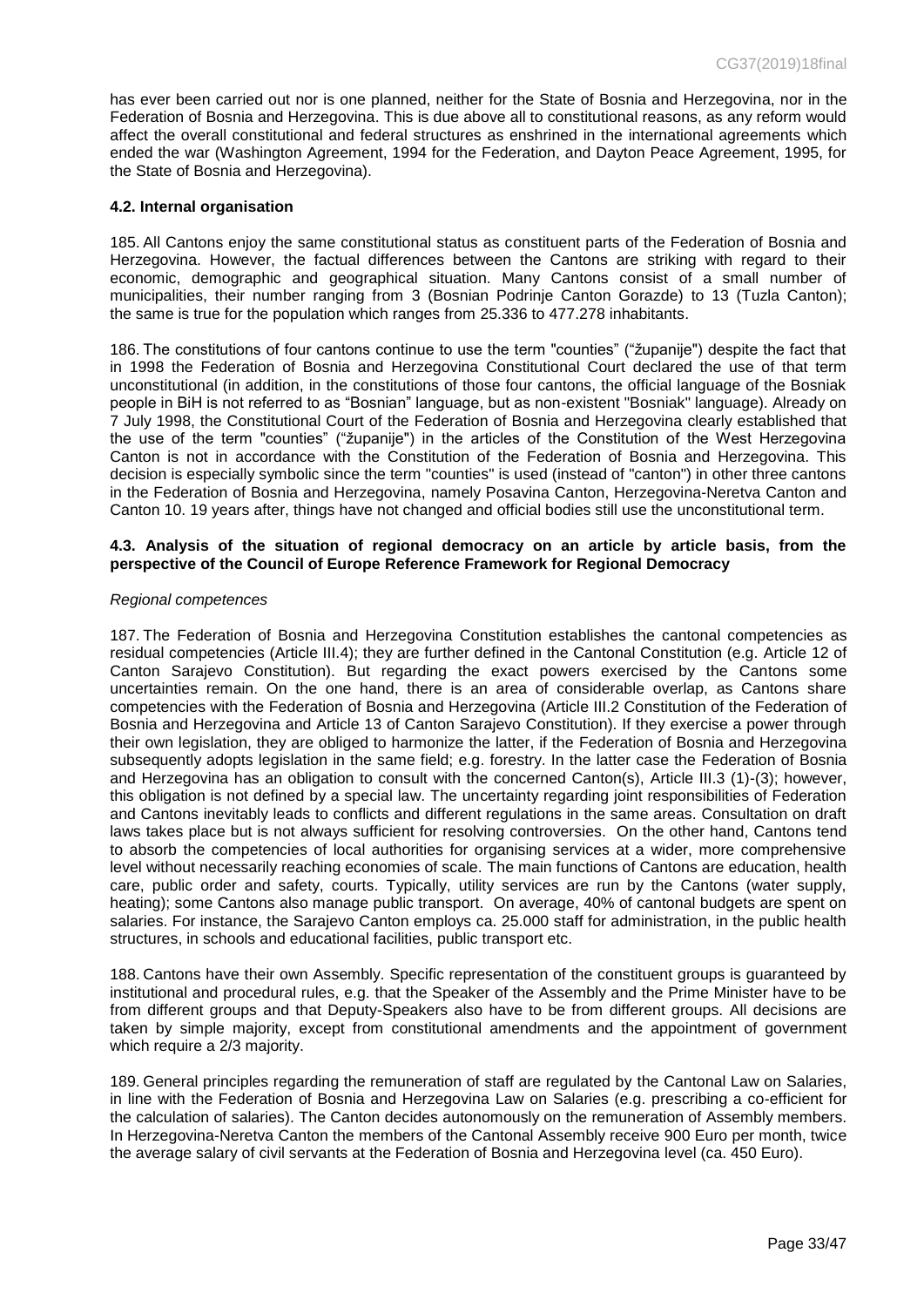### *[Relations with other sub-state](file://///Hawking-share/Congress_dpt1_monitoring/1.%20MONITORING%20%20VISITS/ITALY/2017-03-21%20Monitoring%20visit/Report/4.%20Adopted%20final%20text-rec/CG33(2017)17final_EN_local_regional_authorities_Italy.doc%23_Toc492991246) territorial authorities*

190. In some Cantons, in particular in Sarajevo Canton, an assessment of the efficiency of management of functions has begun in order to transfer as many competencies as possible to local authorities without losing in efficiency. Some municipalities have a surplus in their budgets and are easy with their expenditure, while Cantons have to cope with a large number of competencies and a high number of staff (and, consequently, with the salaries). An example for the relations between Cantons and Municipalities is the law on municipal fees which are collected at cantonal level. In order to implement a BiH-wide reform agenda of creating a more business-friendly environment, a new law on cantonal taxes had been adopted, which required staff for tax-collection at cantonal level and created worries at municipal level regarding the compensation of lost revenue, while at the same time producing a rather insignificant reduction of taxes for entrepreneurs, which was not sufficient for being an incentive for start-ups. This led to an initiative in cooperation with the Association of cities and towns for an amendment of the law on public revenues in order to create more favourable conditions for entrepreneurs and start-ups.

### *[Involvement in the State decision-making process](file://///Hawking-share/Congress_dpt1_monitoring/1.%20MONITORING%20%20VISITS/ITALY/2017-03-21%20Monitoring%20visit/Report/4.%20Adopted%20final%20text-rec/CG33(2017)17final_EN_local_regional_authorities_Italy.doc%23_Toc492991247)*

191. Cantons determine the composition of the Federation of Bosnia and Herzegovina House of Peoples and are involved in the legislative process at the Federation of Bosnia and Herzegovina level through this second chamber.

#### *[Supervision of regional authorities by State authorities](file://///Hawking-share/Congress_dpt1_monitoring/1.%20MONITORING%20%20VISITS/ITALY/2017-03-21%20Monitoring%20visit/Report/4.%20Adopted%20final%20text-rec/CG33(2017)17final_EN_local_regional_authorities_Italy.doc%23_Toc492991248)*

192. The Cantons exercise oversight through inspections regarding administrative procedures in the municipalities, but they do not function as appeal authorities for citizens. Appeals or objections against decisions are dealt with in Courts. The Federation of Bosnia and Herzegovina Audit Office is tasked with supervision and assessment of the financial management of Cantons. The audit reports of cantons are sent to the auditees/cantonal assemblies and to the Federation of Bosnia and Herzegovina Government and to the Federation of Bosnia and Herzegovina Assembly. However, recommendations in these reports are not binding. According to the Federation of Bosnia and Herzegovina Audit Office, requests for criminal prosecution in cases of individual responsibility are (too) often not taken up by the Prosecutors' Offices due to insufficient evidence, e.g. over the last two years, 7 reports to Prosecutors' Offices regarding public procurement. Thus, the Audit Office argues that public procurement legislation needs a systemic overhaul; in particular regarding the public procurement agency and the review office (complaints seem too often rejected for formal reasons).

#### *[Protection of regional self-government](file://///Hawking-share/Congress_dpt1_monitoring/1.%20MONITORING%20%20VISITS/ITALY/2017-03-21%20Monitoring%20visit/Report/4.%20Adopted%20final%20text-rec/CG33(2017)17final_EN_local_regional_authorities_Italy.doc%23_Toc492991249)*

193. Cantons can defend their prerogatives before the Federation of Bosnia and Herzegovina Constitutional Court.

### *[Right of association](file://///Hawking-share/Congress_dpt1_monitoring/1.%20MONITORING%20%20VISITS/ITALY/2017-03-21%20Monitoring%20visit/Report/4.%20Adopted%20final%20text-rec/CG33(2017)17final_EN_local_regional_authorities_Italy.doc%23_Toc492991250)*

194. Cantons have the right to cooperate, but do not engage much in this. However, an exception is increased co-operation between the Cantons with Croat majority-population. This co-operation has a clear political dimension, as Croats lament their unequal treatment as a constituent people due to the lack of a "third entity" (i.e. a Croat-dominated political territorial body).The ministries for education, science, culture and sports of the Croat majority Cantons have developed and prepared a school curriculum for nine-year primary schools in Croatian language in BiH. A "Croat Community Herzeg-Bosnia (HZHB)" is providing a political and cultural platform actively supporting this co-operation between Croat majority Cantons. In April 2019, a private media company, Radio-Television Herzeg-Bosnia, received a broadcasting license (the name is a reference to the secessionist project of the self-proclaimed administrative-territorial unit of Croats during the war in the 1990's). In general, Cantons are much criticized for being a redundant or superfluous, but costly layer of government (in particular the smaller Cantons). Although demands for their abolition or their merger in order to create larger, more efficient areas are popular, such demands do not have sufficient political support in the institutions and constitutional change is necessary at two levels (Federation of Bosnia and Herzegovina and Canton), at least, for changing the institutional structure of the Federation of Bosnia and Herzegovina.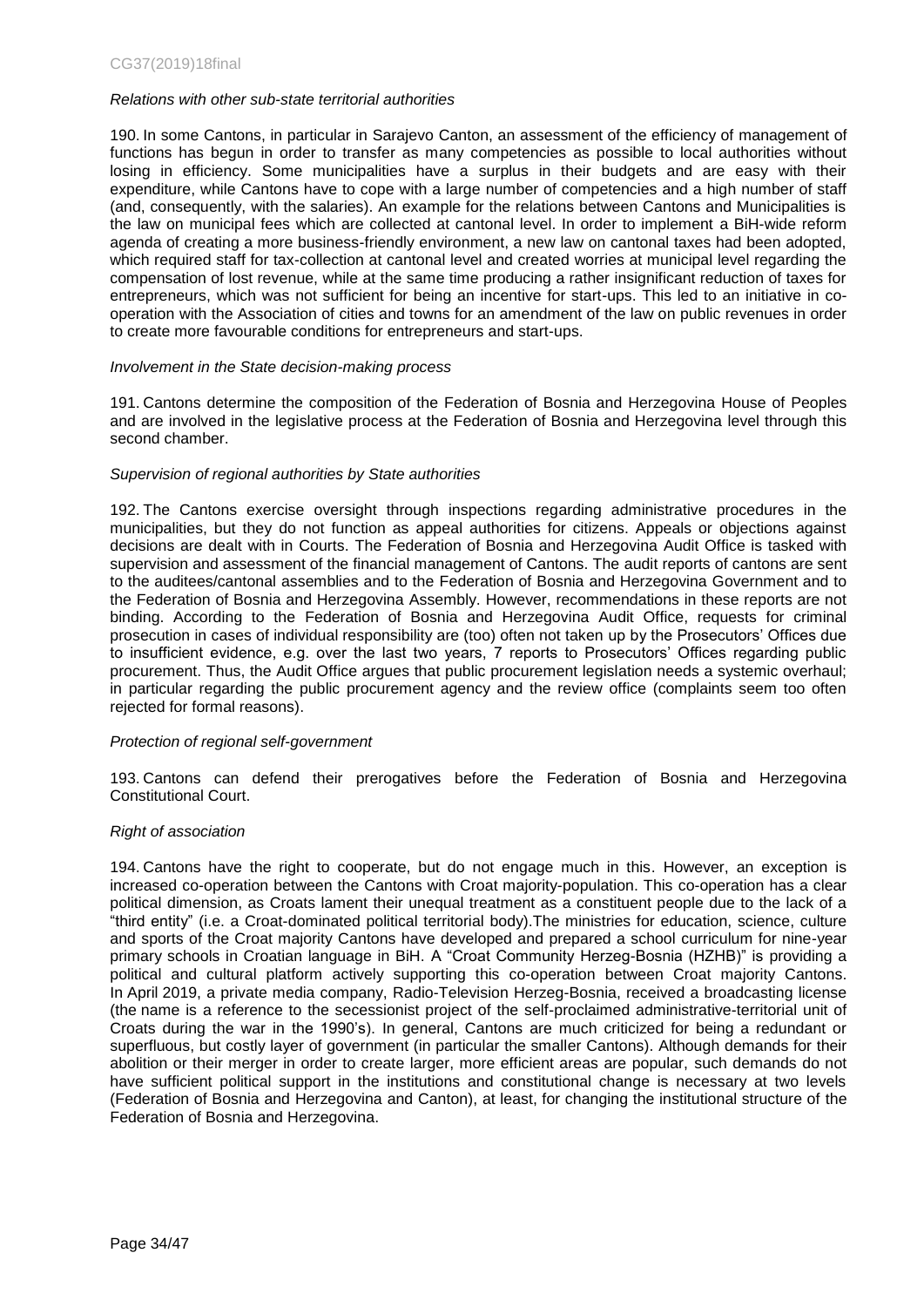### *[External relations. Trans-frontier co-operation](file://///Hawking-share/Congress_dpt1_monitoring/1.%20MONITORING%20%20VISITS/ITALY/2017-03-21%20Monitoring%20visit/Report/4.%20Adopted%20final%20text-rec/CG33(2017)17final_EN_local_regional_authorities_Italy.doc%23_Toc492991251)*

195. Each Canton can conclude agreements with countries and international organisations only with the approval of the Federation of Bosnia and Herzegovina Parliament. Together with municipalities (see above), some Cantons engage in cross-border projects and programs.

#### **4.4. [Regional Finances](file://///Hawking-share/Congress_dpt1_monitoring/1.%20MONITORING%20%20VISITS/ITALY/2017-03-21%20Monitoring%20visit/Report/4.%20Adopted%20final%20text-rec/CG33(2017)17final_EN_local_regional_authorities_Italy.doc%23_Toc492991252)**

 $\overline{a}$ 

196. Local government (Cantons and municipalities) accounts for two thirds of public expenditure in the Federation of Bosnia and Herzegovina. Cantons do not gather or distribute resources autonomously, as most of these are defined by State or the Federation of Bosnia and Herzegovina legislation (Value Added Tax, excise duties and custom fees, Federation of Bosnia and Herzegovina Law on entitlement to public revenues, Federation of Bosnia and Herzegovina Law on Income Tax). Property tax and land tax, transfer of real estate and some other incomes are within the cantonal autonomy.

197. The annual budgets of the 10 Cantons amounts to 2.1 bio KM (compared to 750 mio KM for the 80 municipalities in the Federation of Bosnia and Herzegovina, i.e. 1/3). Expenditure is mostly on consumption, staff/administration and on social benefits, in most Cantons there is hardly any money spent on investments. According to the Federation of Bosnia and Herzegovina audit office, typically a cantonal budget spends 55% on salaries, 28% on current living costs and capital transfers and 9% on material costs. However, large areas of "debts" are not recorded in the balance sheets of most Cantons, in particular entitlements of civil servants from collective labour agreements (going back to 2002) resulting from law-suits for compensation of unpaid salaries. These entitlements create arrears (e.g. 200 mio KM in Sarajevo, 170 mio KM in Una Sana Canton, 150 mio KM in Zenica-Doboj Cantons), which are in some cases higher than the budgets questioning the sustainability of the concerned Cantons, as the interests for the non-enforcement of Court enforcement orders contributes to the accumulation of debts.

198. Although Cantons cannot go bankrupt, in legal terms, the financial situation of some smaller Cantons appears economically hardly sustainable. An example is the smallest Canton, the Bosnian Podrinje Canton (Gorazde), which consists of 1 town with 3 municipalities and where an additional layer of government is particularly costly raising serious questions about its added value. However, these structures do not primarily serve the purpose of efficient territorial government; rather they are politically determined as an attempt to strike balances between the two dominant ethnic groups (Bosniaks and Croats).

199. The distribution of resources within the Federation of Bosnia and Herzegovina is based upon an umbrella law on the distribution of public revenue, which contains a set of parameters, such as the size of population, size of territory, consumption and number of school-children. It is heavily criticized, as it favours some Cantons, in particular Sarajevo: In 2016, Sarajevo Canton received 377 million KM in indirect tax revenues, while the most populous Canton, Tuzla, received 209 million KM. The formula, based upon a combination of data (population, size of area, pupils), is complex and considered outdated and inadequate. In order to consider differences between some areas, the formula is corrected by multiplication with a coefficient. While under the current law, the Canton Sarajevo receives 36% of its revenue, under the new law this source will decrease progressively until 17% only (currently it amounts to 26%).

200. However, Sarajevo, with 20% of the entire population of BiH, generates 1 billion KM p.a., which is more resources than the whole Republika Srpska and 33% of the Federation of Bosnia and Herzegovina GDP. Thus, there are worries that the decrease in available funds will have a fatal impact on the economy of the City, of the Federation of Bosnia and Herzegovina and of the whole country. Thus, Sarajevo Canton receives a special share in personal income tax distribution, i.e. 98 percent of the personal income tax paid in the Canton, by contrast with a maximum of 65.54 percent for all other Cantons and 34.46 percent to the municipalities in which the tax payer resides (according to the Law on Public Revenue Allocation). Sarajevo Canton also has significantly more competencies than other Cantons, notably education at all levels (with 3.820 staff) and cantonal utility companies (instead of municipal ones in other Cantons). However, after 8 amendments to the Sarajevo Cantonal Constitution in 2017, a decentralisation process of public utilities to the municipalities has begun, leaving the option to the four City municipalities of voluntarily entrusting the Canton with the management of water supply, heating, waste management and transport.<sup>23</sup>

<sup>23</sup> This paragraph is in large part based on the information received during the meeting with members of the Cantonal government Sarajevo and on "Box 12. Specifics of the Sarajevo-Canton", in Local Government Initiative, Local Government in Bosnia and Herzegovina. Report on Consultations of a Joint Commission on Local Government, June 2018, p.5; available at [\(https://europa.ba/wp-content/uploads/2018/06/Master-LGI-report-04062018-web-eng.pdf\)](https://europa.ba/wp-content/uploads/2018/06/Master-LGI-report-04062018-web-eng.pdf).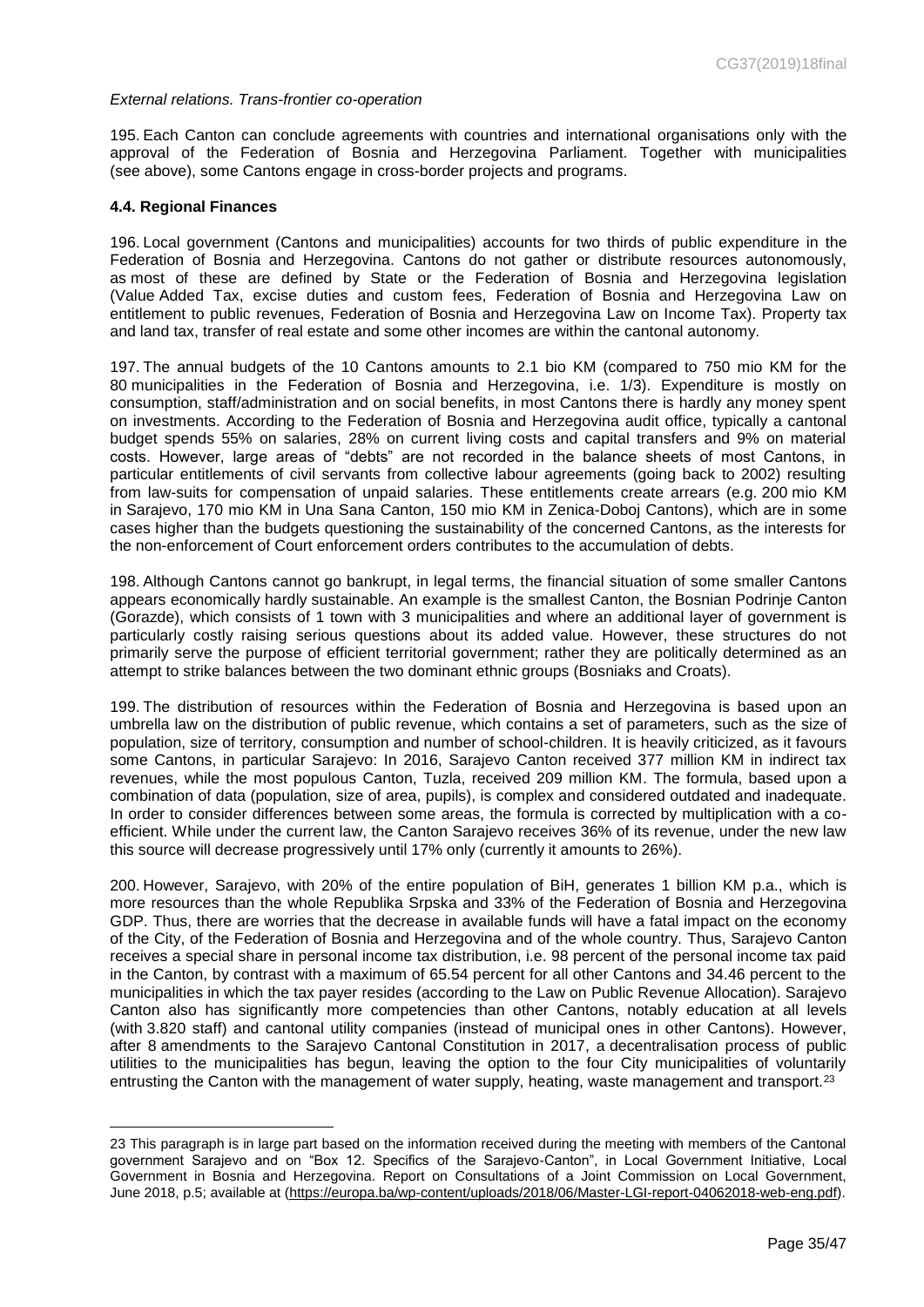Starting in 2004, court decisions on labour controversies, in particular on unpaid allowances and benefits (holidays and meals), have created a huge burden of unpaid debts putting cantonal finances under considerable strain (the Herzegovina-Neretva Canton has to pay a total of 37 mio KM, of which already 16 mio KM have been paid over the last three years). While there are Cantons, e.g. Zenica-Doboj, which are close to bankruptcy, the Herzegovina-Neretva Canton has even seen an increase in revenues of 10 mio KM in 2018 (compared to 2017).

## *Future reforms for economic development and efficient service provision?*

201. A recent study published by the Local Government Initiative, based upon ample consultation with local governments and surveys, proposes a "regional" approach (referring to a spatial dimension, independent from current institutional structures in the two Entities).<sup>24</sup> The study recommends stronger co-operation between the Cantons in the Federation of Bosnia and Herzegovina, which should assume the role of coordinators for the provision of cantonal and municipal services, while for the Republika Srpska, based upon the new multi-type system of municipalities proposed by the Republika Srpska government (and supposed to replace the current system of uniform bodies), a network system around the larger cities and towns is proposed. For different types of services, this "regional approach" would need to take different institutional forms: a) a "hub-and-spoke"-approach for single access services (such as Health care); b) a collaborative approach for the provision of a common product where economies of scales are possible through shared infrastructure (e.g. water); c) an "associated approach" for providing "grouped network services" through functional agencies which are jointly owned by local governments (e.g. for economic development or public transport). The study highlights the importance of co-operation for effectively and (cost-)efficiently providing services "in a small country, where two-thirds of the municipalities in both entities border a municipality from the other entity."

## <span id="page-35-0"></span>**5. OTHER MATTERS RELATED TO THE FUNCTIONING OF LOCAL AND REGIONAL SELF-GOVERNMENT**

## **5.1 Citizens' participation in local decision-making:**

202. The new Republika Srpska Law (2017) introduces different means of participation for citizens, starting with the direct election of representatives in townships and local communities as well as introducing consultation in planning and budgetary processes (in the latter, social partners and NGOs are involved in public consultation).

203. In the Federation of Bosnia and Herzegovina, municipalities have to make their budgets accessible to citizens and usually publish them on their website. Novo Sarajevo goes one step further by publishing a user-friendly guide for understanding the budget and the budgetary process: Budget for Citizens / "Budzet za Gradane" (https://novosarajevo.ba/budzet-za-gradane-2018-godine/). Citizens find data, explanations and can leave comments on the budget and related issues.

204. Local communities: in Bosnia and Herzegovina, there are 2.587 formally established *mjesne zajednice*: 1.451 in the Federation of Bosnia and Herzegovina, 1.058 in Republika Srpska, and 78 in the Brčko District. Their legal status differs: while in the Federation of Bosnia and Herzegovina they are legally defined local governments, in Republika Srpska they do not have legal status and in the Brčko District they are recognised as an association of citizens. Between 2015 and 2019, a UNDP project has focused on "Strengthening the role of *mjesne zajednice*" trying to foster a culture of active participation in local communities below municipal level with focus groups and public debate allowing citizens to set priorities. The project covered 24 municipalities and 136 *mjesne zajednice* in both Entities. Reportedly, the interest of the population in participating at this sub-municipal level is high.<sup>25</sup>

205. The rapporteurs encourage the BiH authorities to continue efforts aimed at strengthening the direct participation of citizens in public affairs at local level and to consider signing and ratifying the Additional Protocol to the Charter on the right to participate in the affairs of a local authority.

[\(https://europa.ba/wp-content/uploads/2018/06/Master-LGI-report-04062018-web-eng.pdf\)](https://europa.ba/wp-content/uploads/2018/06/Master-LGI-report-04062018-web-eng.pdf) 25 See the documentation on the UNDP website:

<sup>24</sup> See Local Government Initiative, Local Government in Bosnia and Herzegovina. Report on Consultations of a Joint Commission on Local Government, June 2018, p.8-9; available at:

[<sup>\(</sup>http://www.ba.undp.org/content/bosnia\\_and\\_herzegovina/en/home/operations/projects/democratic\\_governance/streng](http://www.ba.undp.org/content/bosnia_and_herzegovina/en/home/operations/projects/democratic_governance/strengthening-the-role-of-local-communities-mjesne-zajednice--mz.html) [thening-the-role-of-local-communities-mjesne-zajednice--mz.html\)](http://www.ba.undp.org/content/bosnia_and_herzegovina/en/home/operations/projects/democratic_governance/strengthening-the-role-of-local-communities-mjesne-zajednice--mz.html)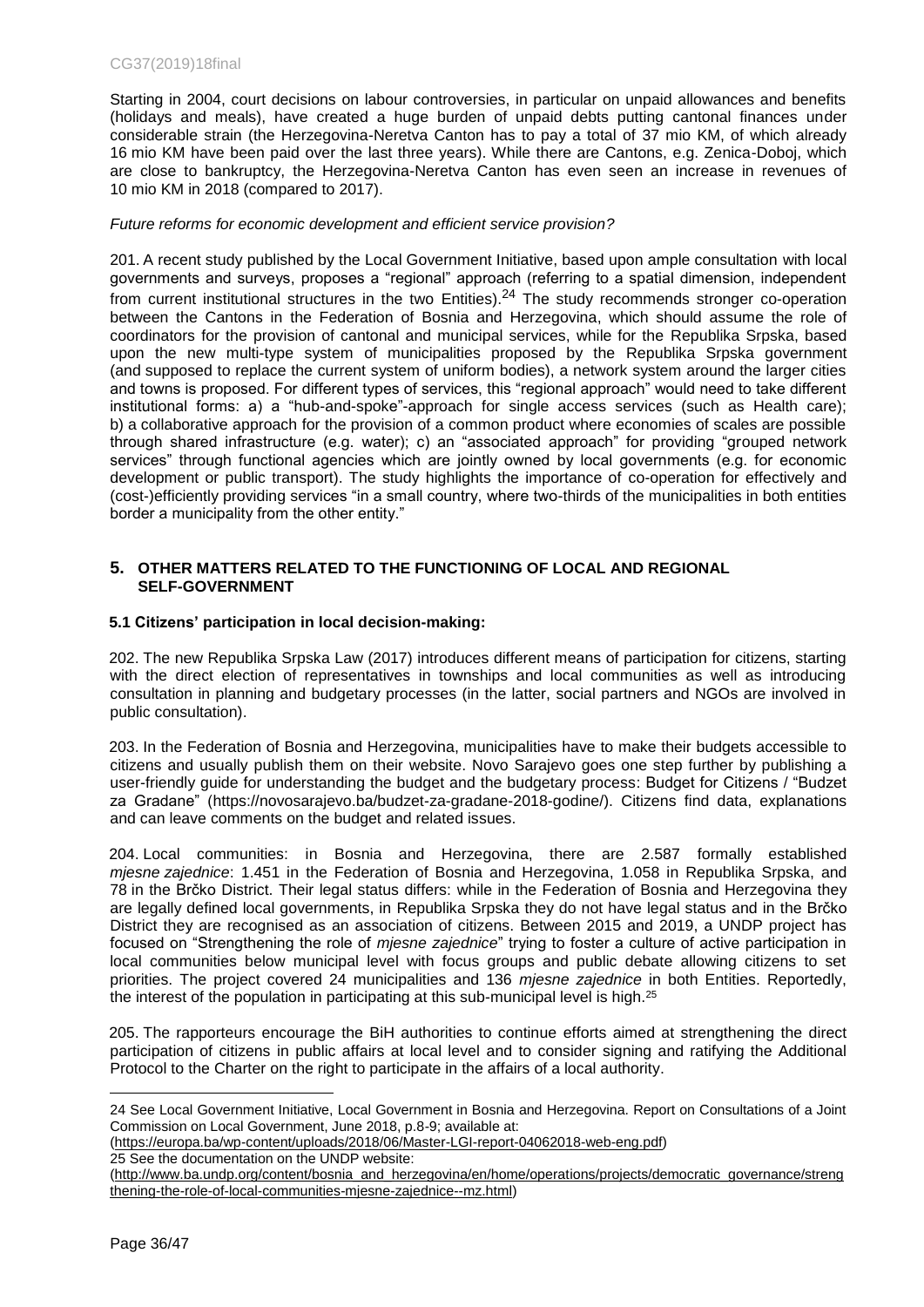#### **5.2. Ombudspersons**

206. In BiH 3 Ombudspersons with 60 staff (with a seat of the Institution in Banja Luka, regional offices in Sarajevo, Mostar, and Brčko and a field office in Livno) monitor the situation of Human Rights. They engage in promotional and awareness-raising campaigns and receive specific complaints (a total of 5.000 cases per year). In case violations are found, recommendations are issued by the Ombudspersons. An annual report as well as special, thematic reports address human rights violations in a systematic manner. It was stressed that after a "painful" accreditation process, the institution has received an international "A"-rating, but that improvements in the financial basis are still necessary, also for effectively guaranteeing the independence of the institution. Consequently, a proposal for amendment to the Law on Ombudspersons has been submitted to Parliament with the aim of anchoring the institutions exclusively to Parliament and keeping the Ministry of Finance out of financial decisions. This corresponds to the conclusions of the accreditation committee to be implemented in the next cycle of accreditation.

207. Regarding local self-government, the Ombudspersons stressed the central role of local authorities for access to rights, starting with personal and voting registers. In 2012, a special report on social welfare centres had been adopted, screening the share for social services in local budgets. While progress can be registered and sometimes excellent results are achieved at local level, the situation is very different in different parts of the country. An example are the new electronic health cards (which ensure that bearer is registered, and contributions have been paid) which cannot be used by the doctors, because they do not have the readers for them. The Ombudspersons are concerned about the lack of respect and enforcement of judgments and criticize the selective approach in enforcement. Regarding the frequent complaints over (the use of) symbols, they consider that, above all, representation of all citizens (with no exclusion) should be at the centre of any decision, as well as the participation of all those concerned in the political process.

208. The rapporteurs would encourage the Ombudspersons to consider dedicating a special report to the non-implementation of the judgements of the Constitutional Court(s), among which a considerable number referring to local government issues.

#### **5.3. The situation in Mostar**

 $\overline{a}$ 

209. As previously mentioned in this report, no local elections have taken place in Mostar for the last 10 years. During the visit, most interlocutors expressed their thoughts that the underlying political (and constitutional) issues were difficult or even impossible to resolve. From 24 to 27 June 2018, a Congress delegation visited Sarajevo and Mostar in order to assess the situation in Mostar. The purpose of the visit, which was a follow-up to the fact-finding mission in the framework of the post-electoral dialogue with the authorities in Bosnia and Herzegovina, <sup>26</sup> was to understand the reasons for this impasse, with a view to achieving progress as regards the obstacles for holding local elections in the city.<sup>27</sup>

210. Mostar is part of the Herzegovina-Neretva Canton with a clear Croat majority and is considered the major city of Croats in Bosnia, thus having an important symbolic dimension for the latter. The war not only led to a decline in the total population (2013: 105.797, compared to 126.662 in 1991), but also to a significant demographic change in Mostar: according to the data of the 2013 census, Croats have become the strongest group (52.2%; up from 33.3% in 1991) and although the number of Bosniaks has also increased, today they are only the second largest group with 46.8% (34.8% in 1991), while Serbs and "Others" have virtually disappeared  $(4.2\%$ , instead of 18.8%, and 1.9%, instead of 12.5%, respectively).<sup>28</sup>

211. After the war, there have been several (not successful) attempts to re-unify single public services, schools and public health-services, until in 2003 a Special Commission was established for reforming the city. In 2004, a new Statute for the City of Mostar was finally imposed by High Representative

<sup>26</sup> In the report published by the Congress on September 2017 it had been noted with concern that no progress had been made; see CPL(2017)03, adopted on 6 September 2017. The delegation of the 2018 visit was composed of the President of the Chamber of Local Authorities Anders KNAPE (Sweden, EPP-CCE), Congress Vice-President Barbara TOCE (Italy, SOC) and the Thematic Spokesperson on observation of local and regional elections and Rapporteur on the 2 October 2016 local elections in Bosnia and Herzegovina, Stewart DICKSON (United Kingdom, ILDG). Dr Franz SCHAUSBERGER, Chair of the Committee of the Region's Working Group on Western Balkans, and Mr Petri MIRALA (CIVEX) also participated in the visit.

<sup>27</sup> The following paragraphs are directly based upon the findings of that mission in June 2018 and on the interviews during the visit in the city, in February 2019.

<sup>28</sup> See official census data 1991 and 2013 in an interactive map [\(http://www.statistika.ba/?lang=en\)](http://www.statistika.ba/?lang=en) - 9 Sept. 2018.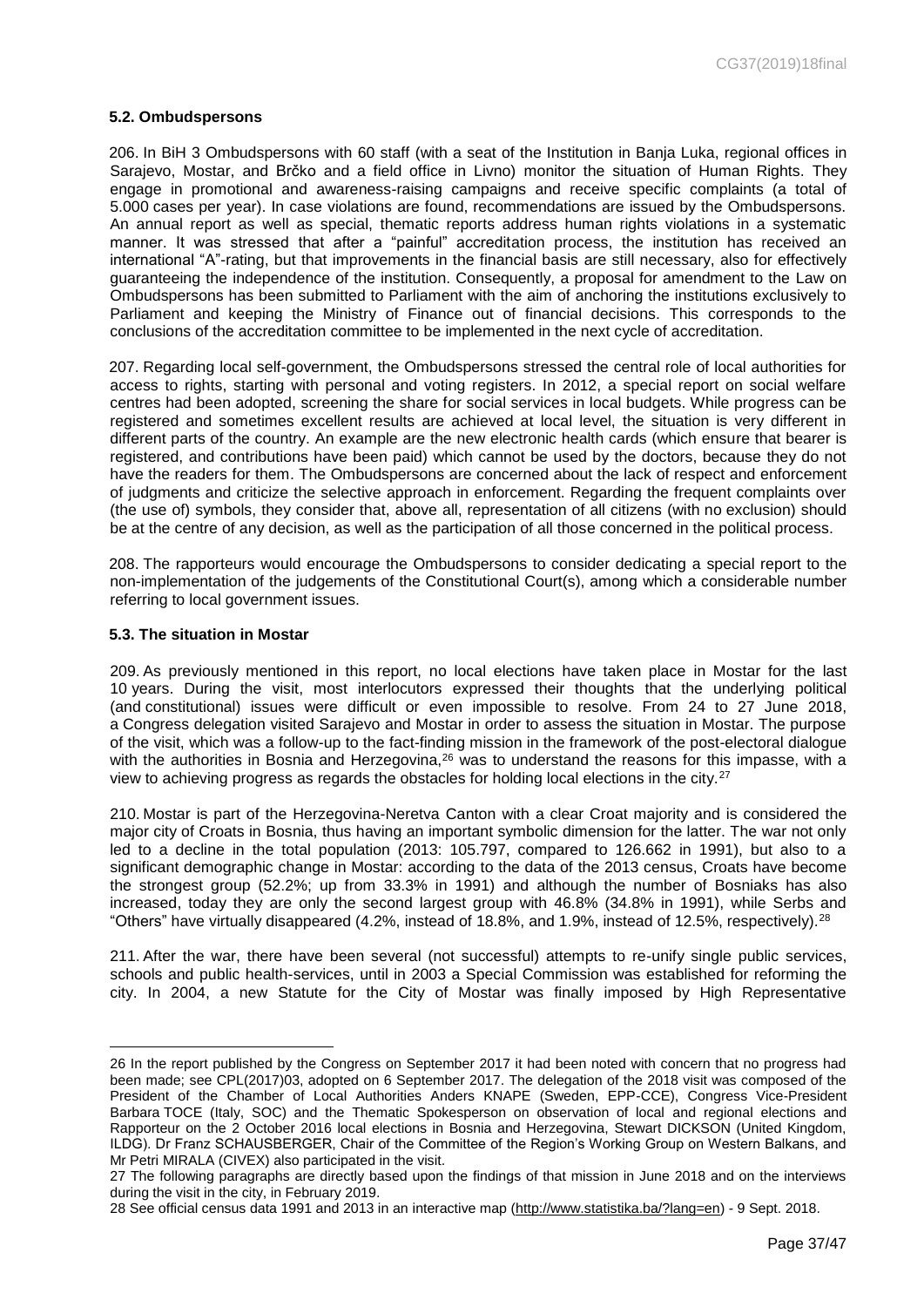### CG37(2019)18final

Paddy Ashdown.<sup>29</sup> It transformed the former six municipalities into six electoral districts for a single city council, providing guarantees against outvoting and for defending vital interests (i.e. introducing the same characteristic features as on the other levels of government). Although administrative and institutional reunification had been achieved, most utilities remain divided and lacking consensus among the parties resulted in obstacles to implementation, even after the first elections in 2004. The city remained fundamentally divided along territorial and ethnic lines.

212. The electoral arrangements from 2004 provide for a city council of 35 councillors. They divide the city into six zones, each of which elects three councillors, independently of the size of the constituency (which varies from 3.000 to 38.000 voters), while residents in the so-called central zone can only vote for the remaining 17 councillors in a city-wide electoral constituency.<sup>30</sup> The second and (so far) last local election has been held in 2008. To draw attention to this fact, in October 2016 a coalition of NGOs had organised mock local elections under the motto "Elect Mostar".

213. Currently an Acting Mayor (Croat), lacking democratic legitimacy and accountability, manages the ordinary affairs of the city on the basis of a "technical mandate", together with the Head of Finances, a civil servant (Bosniak). Both have been empowered by a decision of the Federation of Bosnia and Herzegovina Parliament in 2012, after the expiry of the Council's mandate. The last Council had adopted 23 programs and plans which have been the basis for development activities, so far (an expert commission, composed of 2 Croats, 2 Bosniaks and 1 Serb, deciding by 2/3 majority decides upon assessments regarding urban planning). However, new projects and urban plans cannot be adopted.<sup>31</sup> Also, Mostar residents continue to pay taxes and fees and thus the fundamental democratic principle "no taxation without representation" is in question.

214. Mostar's budget is comprised within the budget of the Federation of Bosnia and Herzegovina and of temporary nature (one calendar year), which enables financial operations for which Mayor and Head of Finance are responsible. The Law on Budgets authorizes the Mayor to substitute the Council, if the latter does not approve the budget for 3 months, and provides for arbitration with the cantonal Minister of Finance.<sup>32</sup> The draft budget is subject to public debate in the Federation of Bosnia and Herzegovina Parliament. It has to rely on current resources, borrowing or taking loans is not possible.

215. The Acting Mayor points to the enormous loss of money under the current situation. An example given is the completed construction of a waste water purifier plant, which is operational, but running under reduced capacities, as the necessary testing for full capacity and authorisation by a commission are missing. Also, no raise in water costs is possible despite better services. While tourism is growing fast, reconstruction of some ruins along the former front line in the middle of the city is hindered by the risk of lawsuits of owners and former tenants.

216. However, the City has applied for becoming "European Capital of Culture" (2024), on the basis of an agreement by (nearly) all political parties under the remarkable motto "*Everything is BRIDGEable*!" which refers to its diversity, the famous (rebuilt) old bridge, and – perhaps – to the electoral impasse? It is also telling that Mostar (Federation of Bosnia and Herzegovina) and Banja Luka (Republika Srpska) applied separately, allegedly without knowing from each other; both are now in the second round.

217. Over the last 10 years, various judgments on electoral matters of the Constitutional Court of BiH and of the European Court of Human Rights have affected the legitimacy and validity of these and other electoral rules for Mostar and other levels of government in Bosnia conditioning any solution for Mostar:

*a.* In 2010, the Constitutional Court declared some provisions of the Mostar City Statute unconstitutional (Mostar case), due to the limitations for voters in central zone and the unequal value of votes. The election of 3 councillors for each zone, independent from the number of registered voters, was seen in contrast with the strong differences in the number of registered voters among the zones. The Constitutional Court asked the legislator to amend legislation within six months, but this did not happen which is why no elections were held in 2012 and 2016. In the so-called Ljubic case of 2016, the Constitutional Court declared ethnic quotas

clearly not a suitable option in the case of Mostar.

<sup>29</sup> Text of the Mostar City Statute available on website [\(https://www.mostar.ba/statut-181.html\)](https://www.mostar.ba/statut-181.html) - 9 Sept. 2018. 30 Map of the six districts of Mostar, see p. 70-71, Recommendations of the Commission for Reforming the City of Mostar, 15 December 2003 [\(http://www.ohr.int/archive/report-mostar/pdf/Reforming%20Mostar-Report%20\(EN\).pdf\).](http://www.ohr.int/archive/report-mostar/pdf/Reforming%20Mostar-Report%20(EN).pdf)) 31 The delegation has been told about a waste-burning plant, which has been constructed but never been inaugurated. 32 It is obvious that interpretation and application of these rules are (over)stretched. However, there is no commissioner foreseen in the Law on Local-Self Government of the Federation, only extraordinary elections which are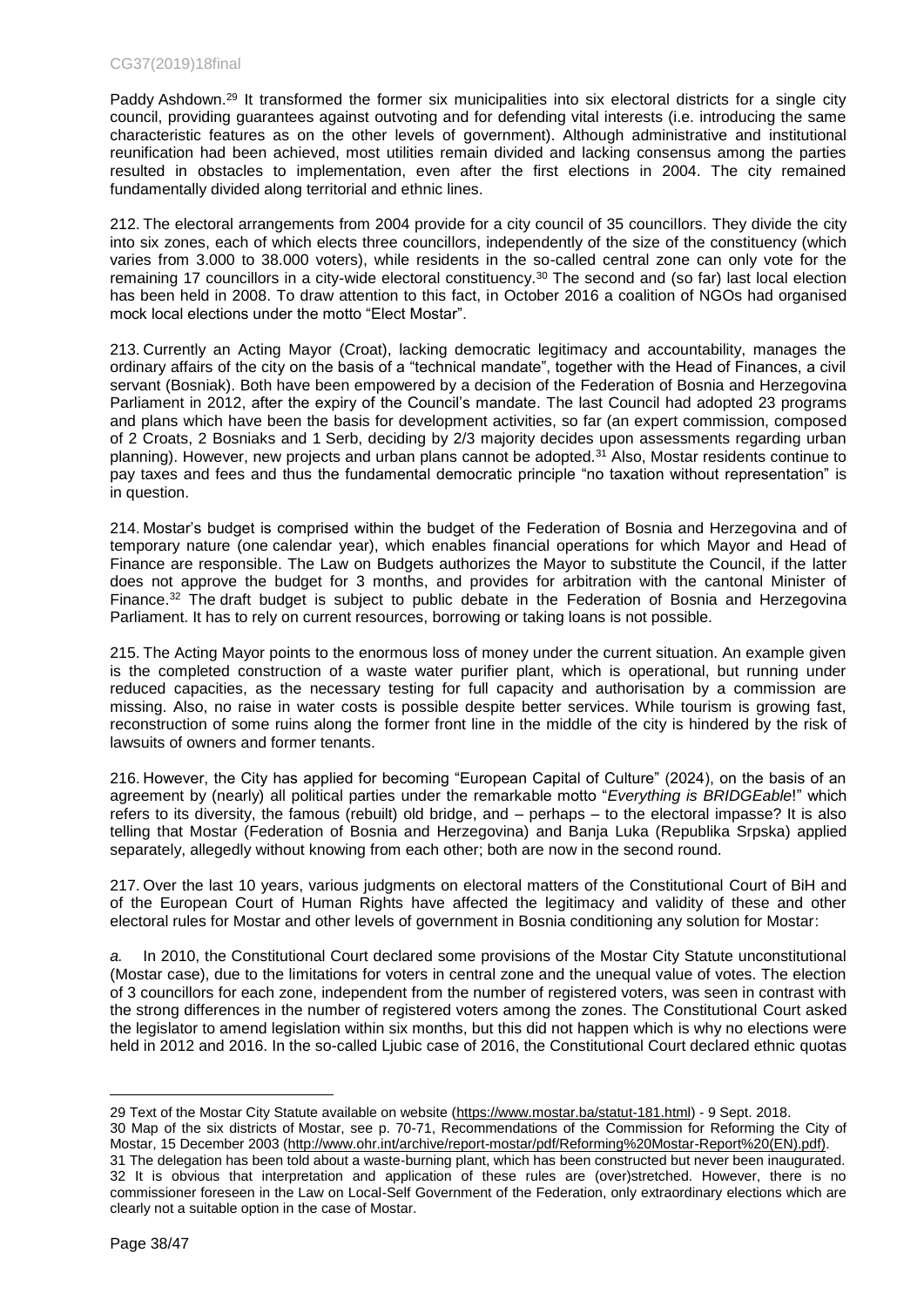in the election to the House of Peoples of BiH unconstitutional and annulled them,<sup>33</sup> because of a distortion of the right of representation of constituent peoples (each constituent people had been represented in the FBH House of Peoples by one member for each Canton, independently from the numbers of voters in the respective Canton).<sup>34</sup> However, no alternative or interim solutions have been provided by the Constitutional Court.

*b.* Also, two judgments of the European Court of Human Rights on electoral matters have an impact on the electoral system in Mostar: Already in 2009, in the case Sejdic and Finci vs Bosnia and Herzegovina the European Court of Human Rights found that restrictions in eligibility rights requiring affiliation with one constituent people are discriminatory and violate the rights of "Others". While in the case decided, a Roma and a Jew were excluded from candidacy for the BiH Presidency, the question of how to consider "Others" within a system based upon ethnicity without violating their individual rights to vote and to stand for election is fundamental for any reform of the current system in Bosnia, at all levels. In 2016, in the case Ilijaz Pilav vs Bosnia and Herzegovina, the European Court of Human Rights added that also restrictions in eligibility rights due to residency are discriminatory (a Bosniak in Republika Srpska could not vote for the Bosniak member of the Presidency, but only for the Serb candidate). Judgments on other, similar cases followed (the latest being Zornic and Slaku).

*c.* However, up to date, none of the above judgments has been implemented. At State level elections in 2014 and October 2018 have nevertheless been held, in spite of the continuous violation of voting rights of some citizens. By contrast, in Mostar, the legal vacuum created by the two judgments of the Constitutional Court persists and therefore reforms of the electoral system are necessary before new local elections can be held.

218. In 2017, possible amendments to the Election Law have been discussed within the Inter-Agency Working Group on changes to election legislation in the Parliament of BiH (with three representatives each for the BiH House of Peoples, the BiH House of Representatives, the BiH Council of the Ministers and the Central Election Commission), in particular related to the implementation of the above judgments. However, the general lack of political will did not enable it to adopt any significant decision. The judgments and the interconnections between the different levels of government in electoral matters raise the question of whether a package deal is necessary for implementing the judicial decisions or whether there is room for a solution limited to Mostar and negotiated and agreed upon there, i.e. at local level.

219. In Mostar, local politicians have elaborated two models (referred to as "A" and "B") for implementing the decision by the Constitutional Court and agreed upon the following principles: (1) Mostar has to remain one, multicultural city; (2) the ruling of the Constitutional Court has to be implemented fully, in all parts (elections, City Statute); (3) the issue of local elections is to be kept separate from other issues (House of Peoples, Presidency). However, differences persist, mainly on two issues. The first one is procedural and related to the question of who should amend the City Statute? The newly elected City Council after elections organized after a change of the Law on elections? Or should first the Statute be amended (2 articles) in order to define the number of voters and Councillors there? This is related to the second question which regards the request for further changes to the City Statute adapting the institutional guarantees for constituent peoples (and "Others"). Shall this issue become part of a package (reform of the entire statute) or shall it be treated once a new City Council is legitimately elected? These differences show a lack of common vision despite agreement reached on technical solutions (number of Councillors, see models A and B).

220. At small, local scale, Mostar reflects the stalemate in the country as a whole and is at the same time hostage of the wider context. There is no progress despite numerous initiatives and mediation attempts (including OHR). Obstacles to any solution are ethnic calculations, as the ethnic picture on the ground has changed over the last two decades making solutions even more difficult. The long-lasting impasse and the non-implemented judgments demonstrate that Bosnia is caught between an institutional set-up which shall, on the one hand, guarantee the parity of constituent peoples (under the Dayton Peace Agreement) and, on the other, the obligation to guarantee individual rights and individual equality (under the European Court of Human Rights). These are opposed concepts, the first one linked to the necessity of ending a war, the

<sup>33</sup> The Constitutional Court partially accepted the appeal in December 2016 giving the State Parliament six months to amend problematic parts of the election law. As Parliament failed to do so, the Court decided to remove those parts of the law itself. With the removal, the Court annulled the legal basis for establishing the House of Peoples in the Federation. Without it, governments cannot be formed on either the federal or the State level.

<sup>34</sup> The problem of equality of votes in the ethnic and territorial representation can be found at other levels, too. One example is the election of the 42 members of the BiH House of Representatives, which are elected in 8 districts (3 RS – 5 FBH), which differ in their size of up to 200.000 voters, according to the Central Electoral Commission.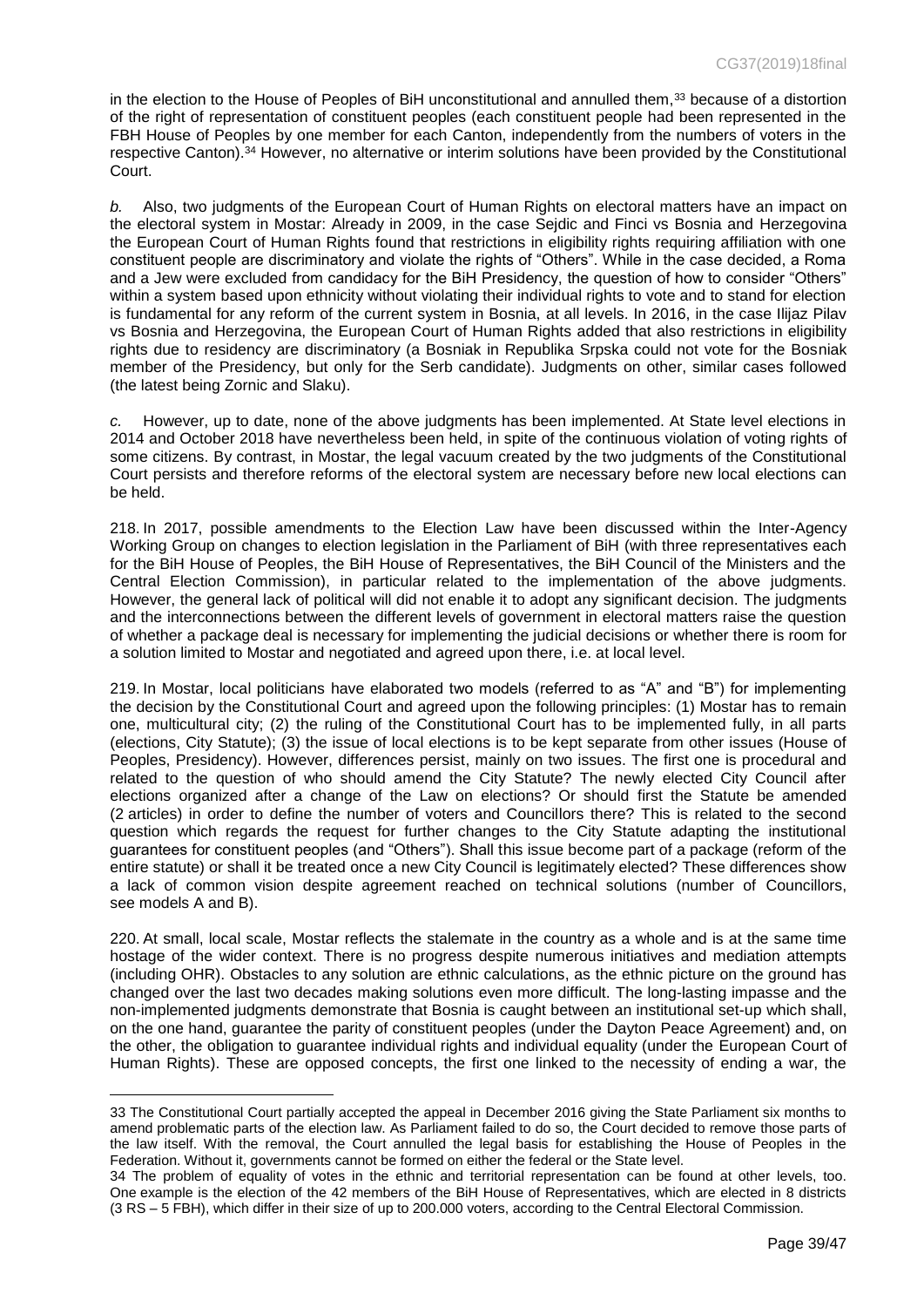second one to European Human Rights Law; both are fundamental constitutional principles in BiH's postwar order, but more than 20 years after the end of the conflict and with the aim of future accession to the European Union, a re-balancing of their respective weights seems inevitable. However, the political class seems unable (or unwilling) to resolve this dilemma on its own, preferring the continuation of the status quo.

221. In any case, 10 years without local elections and meaningful means for the population to participate in local government raise serious questions regarding the kind of democracy, accountability and perspectives for the future development of the city (and of the country). As a matter of fact, the stall in Mostar dramatically illustrates the situation of the whole country and the lack of a common vision: while Serb and Croat political parties tend to emphasize the importance of the status of constituent peoples and their guarantees, Bosniaks support a civic model of citizenship and rights.

222. By contrast with the situation in Mostar, the Brčko District is an interesting example of a different political culture, where agreement and compromise are positively seen and where the dominant discourse is not political, but centered around the life of citizens.

223. The rapporteurs are deeply concerned about the situation in Mostar and urge authorities, at all levels, to work on a sustainable solution to restore local democracy in the City of Mostar and to amend the legislative framework, especially the Election Law and the Statute of the City. In view of the rapporteurs, in order to avoid domination by one group in a united city, amendments will have to guarantee both, the equality of votes, in line with the Constitutional Court judgments, and provide safeguards for groups in the institutional set-up after the elections, without discriminating against "Others".

## <span id="page-39-0"></span>**6. CONCLUSIONS**

224. Overall, the rapporteurs recorded little progress in the implementation of the previous Recommendations addressed by the Congress to the BiH authorities in 2012 and 2014. Although the two entities in BiH have separate and very different systems of local government, which requires to treat them separately, there are some serious common challenges: an ageing and falling population; the decline of secondary cities and a growing urban-rural divide; the fragmented and often costly local government administration; burdens through external debt service; controversies over the horizontal allocation of resources (especially in the Federation of Bosnia and Herzegovina); the often inefficient management and sharing of natural resources (which cannot develop into an important source of local government financing); no scope for aggregate tax increase (which could resolve local financing issues); insufficient cooperation among various levels of government. "Both systems of local government suffer from significant problems and are in need of fundamental reforms. And this conclusion is shared by a large majority of leaders of local governments."<sup>35</sup>

225. To sum up, the system of local government in Bosnia and Herzegovina is extremely complex and not coherent, in particular regarding the delimitation of responsibilities between the municipal and the cantonal or Entity levels. Also, the administrative and financial autonomy of municipalities, in particular smaller ones, appears quite limited. Decision-making procedures at local level are as inefficient as the administration at local level which often lacks competencies.

226. This complex and fragmented institutional structure is itself an obstacle to local development and autonomy at municipal level. Far from being functional and efficient, the fragmentation impedes cooperation, in particular between neighbouring municipalities belonging to different Cantons or Entities reflecting the absence of a comprehensive framework, or, at least, a co-ordination between the two Entities as well as the weakness of the State level. The motto "one country, two systems (and Entities)" prevails.

227. The Mayor of Banja Luka efficiently illustrated the difficulties of fragmentation and institutional complexity with the example of an EBRD loan for water supply, bridges and other infrastructure, which has to be approved by too many institutions (Presidency BiH, Council of Ministers BiH, two Chambers of Parliament BiH, Republika Srpska government, Republika Srpska National Assembly and, last but not least, the local self-government unit).

<sup>35</sup> These "common challenges" have been identified by a recent study carried out by the Local Government Initiative, funded by the European Union, see Local Government Initiative, Local Government in Bosnia and Herzegovina. Report on Consultations of a Joint Commission on Local Government, June 2018, p.8; available at: [\(https://europa.ba/wp-content/uploads/2018/06/Master-LGI-report-04062018-web-eng.pdf\)](https://europa.ba/wp-content/uploads/2018/06/Master-LGI-report-04062018-web-eng.pdf).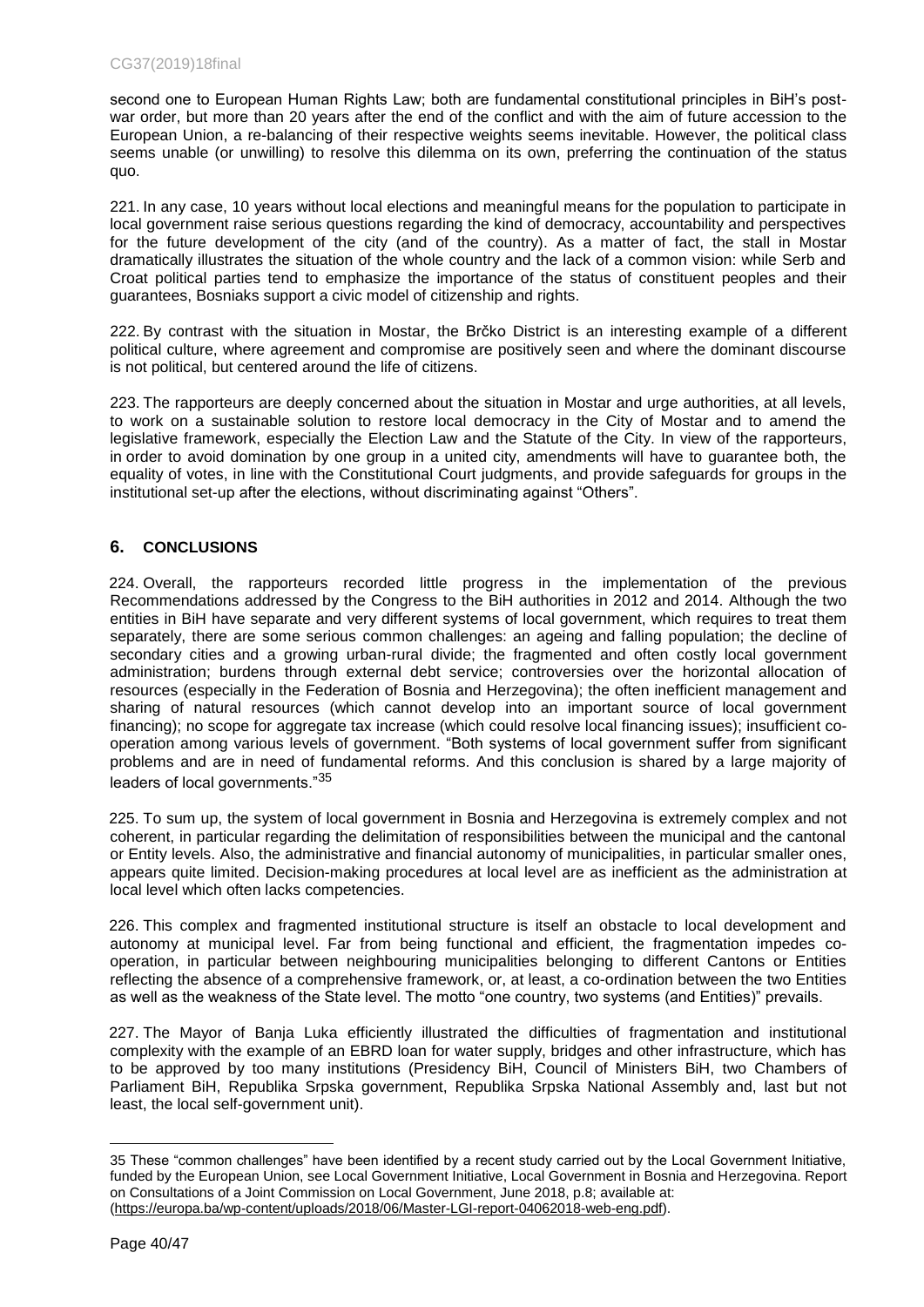228. Interestingly, already in 2006, concrete steps for improvement without constitutional changes were proposed, such as the adoption of a resolution by the Parliamentary Assembly of BiH confirming the Charter principles as well as the establishment of a State Agency for the development of local selfgovernment to be tasked with the promotion of co-operation between municipalities (Pejanovic, 2006, 228). None of these proposals have become reality.

229. In the opinion of the rapporteurs, an omnipresent pervasive control by political parties divided along ethnic lines combined with a patronage system is the main reason for the absence of tangible improvements. Such control is exercised directly and everywhere in the decision-making processes (also through veto-powers) and through the use of media. It often gives rise to the violation of the rights of minorities (and of "Others") and is the major obstacle to the creation of a participatory democratic culture involving citizens.

230. It is also important to note, that politics in Bosnia and Herzegovina is in a permanent electoral campaign-mode: elections are held every second year (either general or local elections) and the formation of governments very often takes several months. Due to continuous divisive rhetoric and controversies between nationalist parties, it is difficult to concentrate on concrete medium and long-term work in the numerous executives.

231. Despite urgent reform needs, the rapporteurs have doubts that any constitutional reforms or major legislative changes aimed at improving the framework in which local authorities must operate can be expected in the near future, given the political situation in the country. Thus, additional efforts should be applied to correct shortcomings and to improve the system of functioning of local government through making the best use possible of the current constitutional and legal framework.

232. An important source of legitimacy for local institutions is their capacity of guaranteeing efficient services which depends, on the one hand, on the local situation and on the persons involved, but, on the other, also on the comprehensive context and on wider processes, such as the allocation of competencies and of financial resources. In Bosnia and Herzegovina this interrelation with the situation of the State is particularly evident. It seriously limits the potential of local self-government and the positive contribution it could make to the development of the country.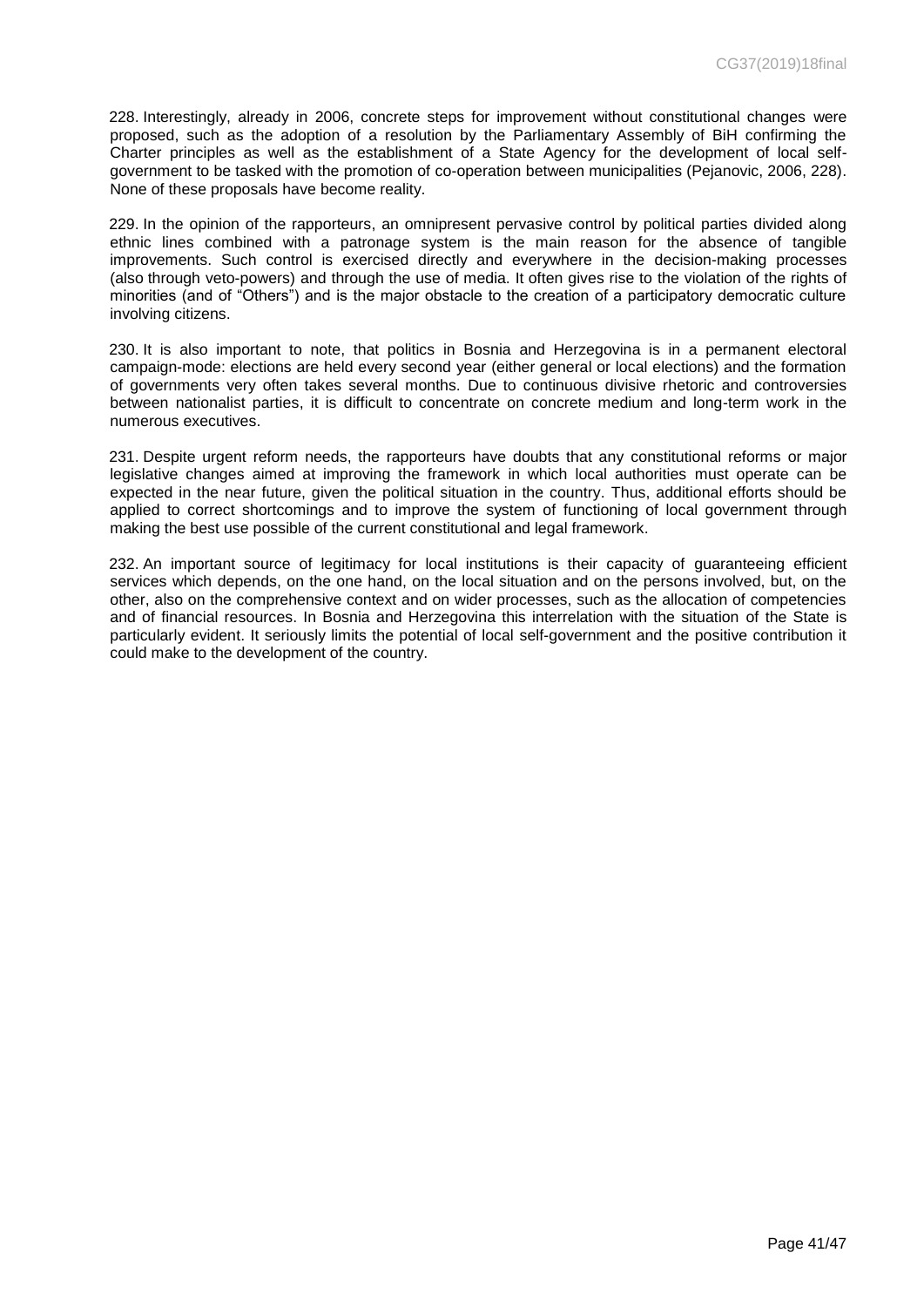# <span id="page-41-0"></span>**APPENDIX – Programme of the Congress monitoring visits**

## **CONGRESS MONITORING VISIT TO BOSNIA AND HERZEGOVINA Sarajevo, East Sarajevo, Banja Luka**

**(20-22 November 2018) Part I** 

# **DRAFT PROGRAMME**

## **Congress delegation:**

|  |  | Rapporteurs: |  |
|--|--|--------------|--|
|--|--|--------------|--|

| Ms Lelia HUNZIKER            | Rapporteur on local democracy<br>Chamber of Local Authorities, SOC <sup>36</sup><br>Member of the General Council of the City of Aarau (Switzerland)  |
|------------------------------|-------------------------------------------------------------------------------------------------------------------------------------------------------|
| Ms Carla DEJONGHE            | Rapporteur on regional democracy<br>Member of Chamber of Regions, ILDG <sup>37</sup><br>Member of Parliament of the Brussels-Capital Region (Belgium) |
| <b>Congress Secretariat:</b> |                                                                                                                                                       |
| Ms Svitlana PEREVERTEN       | Co-Secretary to the Monitoring Committee of the Congress<br>of Local and Regional Authorities of the Council of Europe                                |
| Expert:                      |                                                                                                                                                       |
| Mr Jens WOELK                | Member of the Group of Independent Experts of the Congress<br>on the European Charter of Local Self-Government (Germany)                              |

The working language of the meetings will be English. Interpretation from and into Bosnian/Croatian/Serbian will be provided.

 $\overline{a}$ <sup>36</sup> SOC: Socialist Group

<sup>&</sup>lt;sup>37</sup> ILDG: Independent Liberal and Democratic Group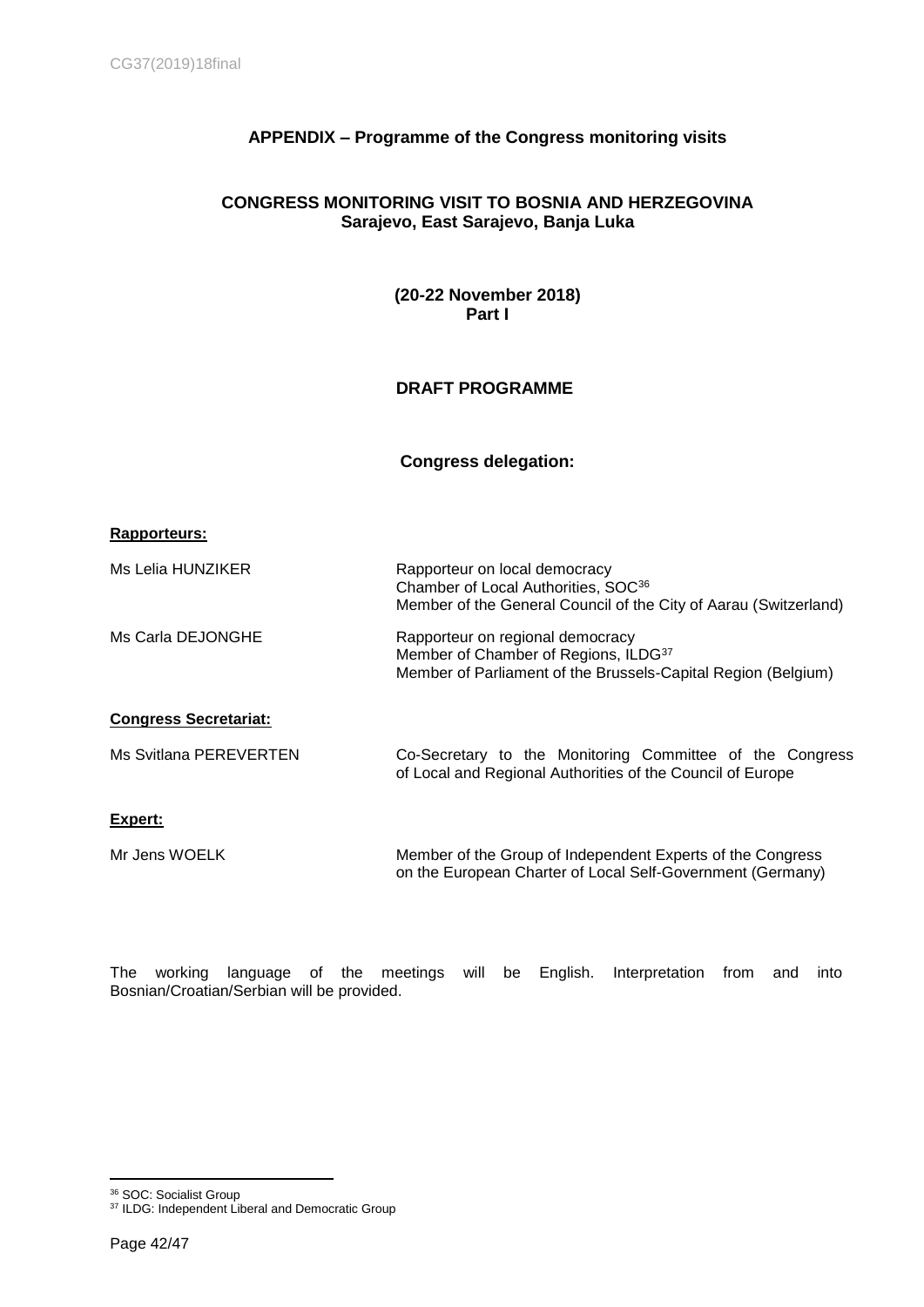## **Tuesday, 20 November 2018 Sarajevo, East Sarajevo**

**JOINT MEETING WITH THE MEMBERS OF THE BOSNIA AND HERZEGOVINA DELEGATION TO THE CONGRESS AND THE ASSOCIATIONS:** 

### **NATIONAL DELEGATION OF BOSNIA AND HERZEGOVINA TO THE CONGRESS:**

**Mr Ivan VUKADIN**, Mayor of Tomislavgrad, Member of the Congress

## **ASSOCIATIONS:**

**Mr Ljubiša ĆOSIĆ**, President Association of local authorities of Republic of Srpska, Municipality of East New Sarajevo

**Mr Faris HASANBEGOVIĆ**, President of the Association of municipalities and cities of the Federation of Bosnia and Herzegovina Assembly, Mayor of Municipality of Sanski most

**Mr Hamdo EJUBOVIĆ**, President of the Association of municipalities and cities of the Federation of Bosnia and Herzegovina Presidency, Mayor of Municipality of Hadžići

**Ms Vesna TRAVLJANIN**, Director of the Association of municipalities and cities of the Federation of Bosnia and Herzegovina

**Ms Mirela BUBALO**, President of the Committee on international relations and cooperation, and EU integration of the Association of municipalities and cities of the Federation of Bosnia and Herzegovina, Municipality of Novi Grad Sarajevo

**Mr Dževad BEĆIREVIĆ**, Advisor to Mr Nedžad AJNADZIĆ (Mayor of Municipality of Centar Sarajevo)

## **SARAJEVO CITY:**

**Mr Milan TRIVIĆ**, Deputy Mayor of Sarajevo

**Mr Ensar EMINOVIĆ**, Mayor's advisor **Ms Dragana SOLAKOVIĆ**, Assistant to the Mayor for Local Self-Government and City Development **Ms Nina FUCEC**, Associate to the Mayor for International Co-operation

### **PARLIAMENTARY ASSEMBLY OF BOSNIA AND HERZEGOVINA:**

**Mr Safet SOFTIĆ**, Speaker of the House of Peoples

### **EAST SARAJEVO CITY:**

**Mr [Miroslav LUČIĆ](https://www.glassrpske.com/drustvo/panorama/Miroslav-Lucic-predsjednik-Skupstine-grafa-Istocno-Sarajevo-Godina-na-izmaku-bila-veoma-uspjesna/225992.html)**, President of the East Sarajevo City Council **Mr Ognjen JUGOVIĆ**, Head of the Mayor's Office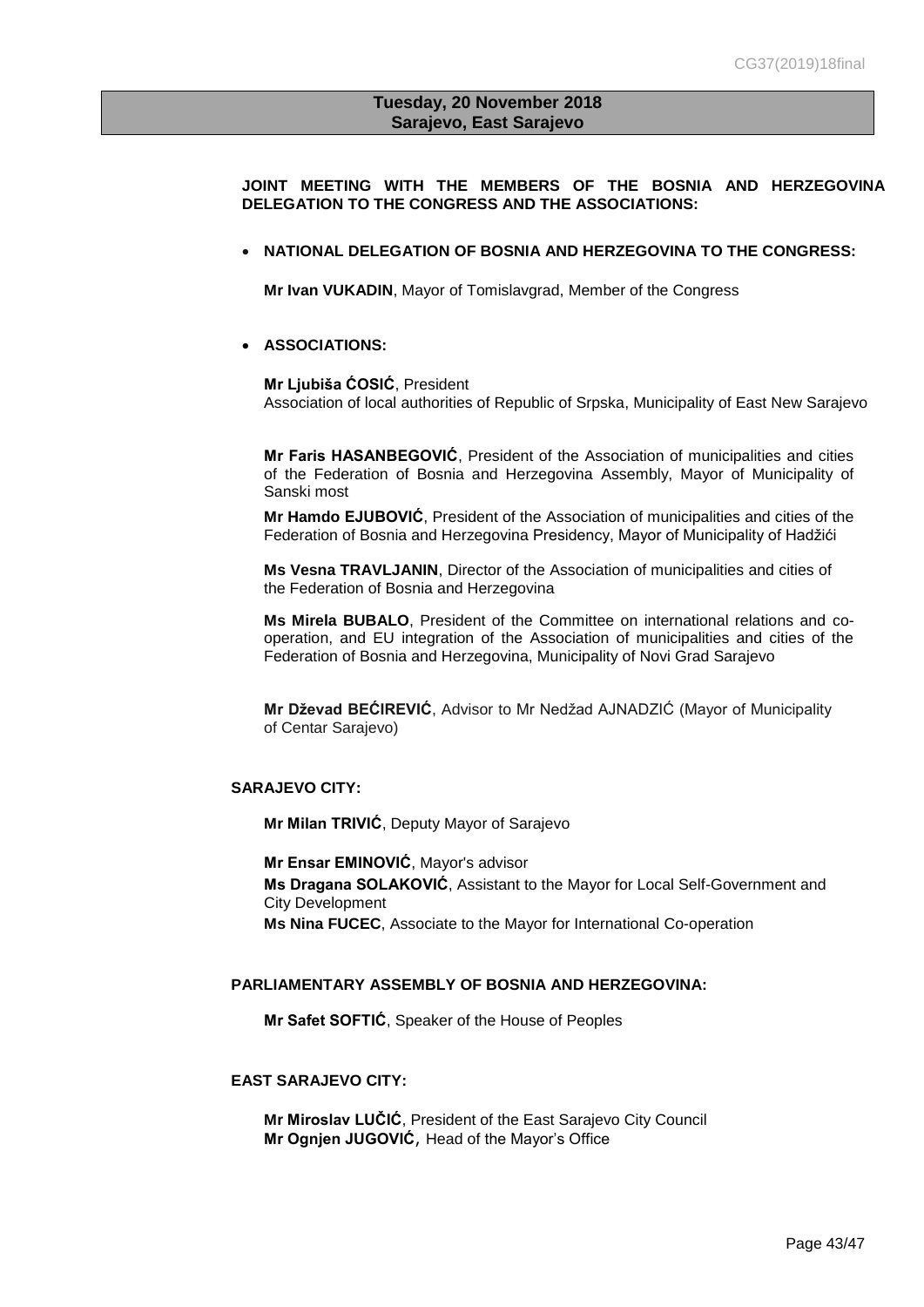## **[BRČKO](http://www.bdcentral.net/index.php/ba/vlada/gradonaelnik) DISTRICT AUTHORITIES (meeting in Sarajevo):**

**Mr Esed KADRIĆ**, President of the [Brčko](http://www.bdcentral.net/index.php/ba/vlada/gradonaelnik) District Assembly

## **Wednesday, 21 November 2018 Sarajevo**

## **CONSTITUTIONAL COURT OF BOSNIA AND HERZEGOVINA:**

**Mr Mato TADIĆ**, Vice-President **Mr Zvonko MIJAN**, Registrar

## **INSTITUTION OF HUMAN RIGHTS OMBUDSMEN OF BOSNIA AND HERZEGOVINA**

**Ms Nives JUKIĆ**, Ombudsperson **Ms Jasminka DŽUMHUR**, Ombudsperson

## **Thursday, 22 November 2018 Banja Luka**

## **MINISTRY OF ADMINISTRATION AND LOCAL SELF-GOVERNMENT OF THE REPUBLIKA SRPSKA:**

**Ms Lejla RESIC**, Minister **Ms Gordana VUJIČIĆ,** Adviser to the Minister

### **MINISTRY OF FINANCE OF THE REPUBLIKA SRPSKA:**

**Ms Svjetlana RADOVANOVIC**, Assistant Minister **Ms Maja PERIC**, Assistant Minister

### **BANJA LUKA CITY:**

**[Mr Igor RADOJICIC](http://www.congressdatabase.coe.int/WebForms/Public/FicheIndiv.aspx?id=028DBC67-0B4C-43D6-A6DA-F644D9ADF6CD)**, Mayor **Mr Bojan GREBENAR,** Cabinet of Mayor

### **CONSTITUTIONAL COURT OF THE REPUBLIKA SRPSKA:**

**Mr [Dzerard SELMAN](http://www.justice-report.com/en/articles/interview-dzerard-selman-clashing-court-jurisdictions-harm-bosnia-s-justice)**, President

### **SUPREME OFFICE FOR THE REPUBLIKA SRPSKA PUBLIC SECTOR AUDITING:**

**Mr Jovo RADUKIĆ**, Auditor General **Ms. Božana TRNINIĆ,** Deputy Auditor General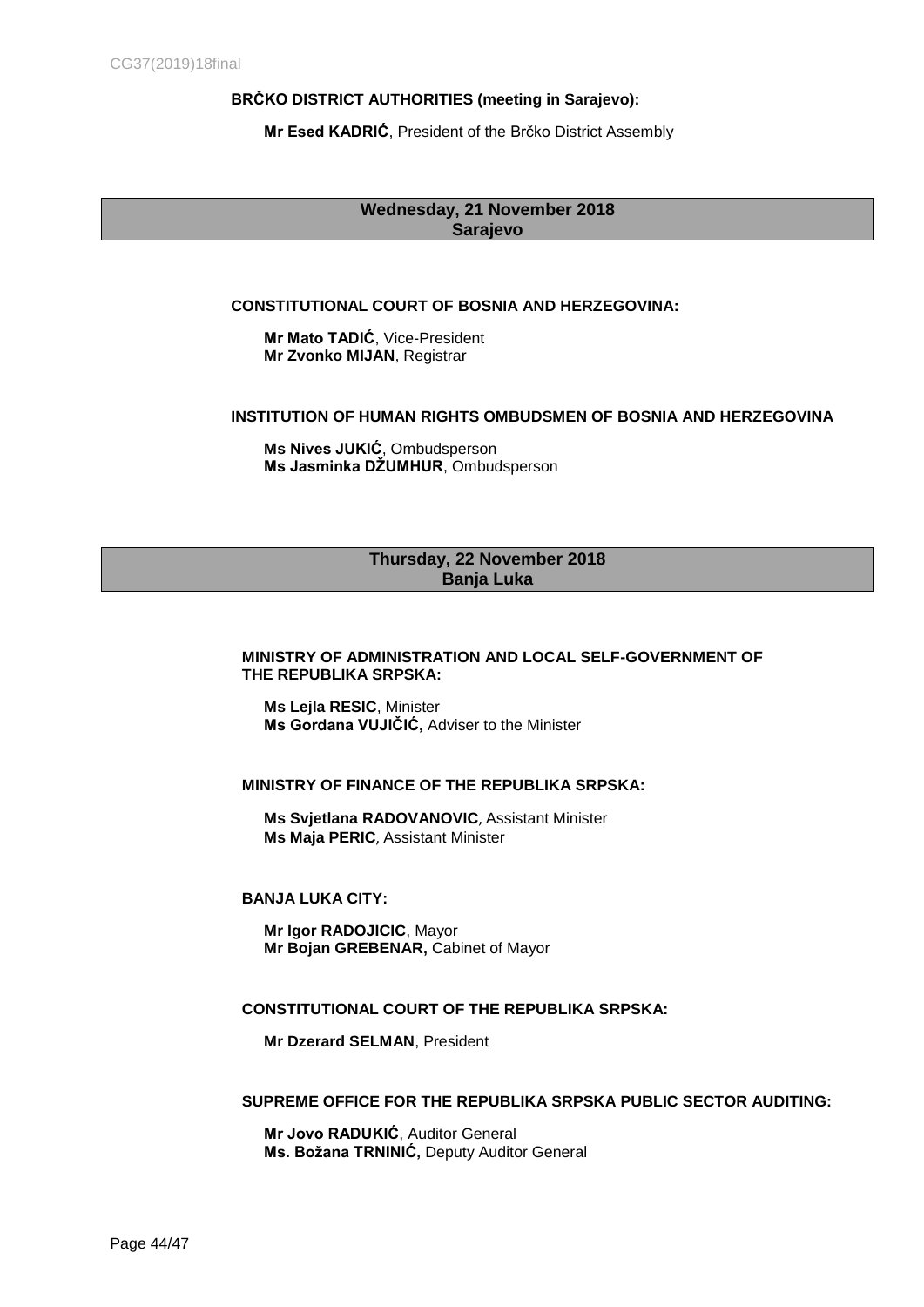# **CONGRESS MONITORING VISIT TO BOSNIA AND HERZEGOVINA Sarajevo, Mostar, Jablanica**

# **19-21 February 2019 (II part)**

# **Programme**

## **Congress delegation:**

## **Rapporteurs:**

| Ms Lelia HUNZIKER | Rapporteur on local democracy<br>Member of the Chamber of Local Authorities, SOC38<br>Member of the General Council of the City of Aarau (Switzerland)    |
|-------------------|-----------------------------------------------------------------------------------------------------------------------------------------------------------|
| Ms Carla DEJONGHE | Rapporteur on regional democracy<br>Member of the Chamber of Regions, ILDG <sup>39</sup><br>Member of Parliament of the Brussels-Capital Region (Belgium) |

## **Congress Secretariat:**

| Ms Svitlana PEREVERTEN | Co-Secretary to the Monitoring Committee of the Congress   |  |  |  |  |
|------------------------|------------------------------------------------------------|--|--|--|--|
|                        | of Local and Regional Authorities of the Council of Europe |  |  |  |  |

## **Expert:**

| Mr Jens WOELK | Member of the Group of Independent Experts of the Congress |
|---------------|------------------------------------------------------------|
|               | on the European Charter of Local Self-Government (Germany) |

The working language of the meetings will be English. Interpretation from and into Bosnian will be provided.

<sup>&</sup>lt;sup>38</sup> SOC: Socialist Group

<sup>&</sup>lt;sup>39</sup> ILDG: Independent Liberal and Democratic Group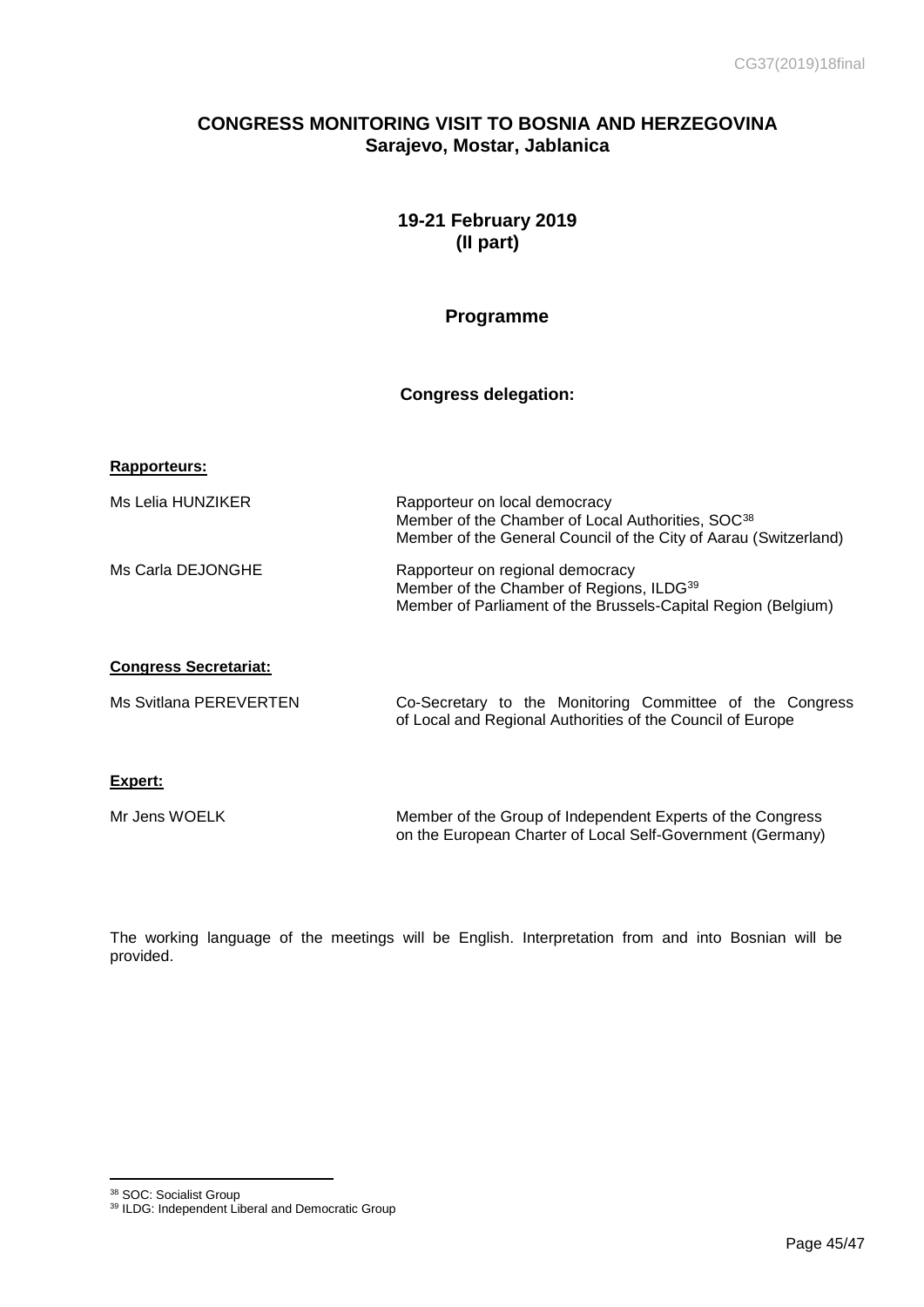# **Tuesday, 19 February 2019 Sarajevo**

## **MINISTRY OF JUSTICE OF THE FEDERATION OF BOSNIA AND HERZEGOVINA:**

**Mr Mato JOZIĆ**, Minister of Justice

**Mr Enver IŠERIĆ**, Director Institute for Public Administration **Ms Ajša SOFTIĆ**, Secretary of the Ministry **Mr Alen TALETOVIĆ**, Assistant Minister in the sector of Administration

## **MINISTRY OF FINANCE OF THE FEDERATION OF BOSNIA AND HERZEGOVINA:**

**Ms Mirjana VUČIĆ**, Assistant Minister of Finance **Mr Alija ALJOVIĆ**, Assistant Minister in the sector for Budget and Public **Expenditure** 

## **PARLIAMENT OF THE FEDERATION OF BOSNIA AND HERZEGOVINA:**

**Mr Elvir KARAJBIĆ**, Speaker of the House of Representatives **Ms Elvira HABOTA**, Advisor to the Speaker for European integration & international relations

## **AUDIT OFFICE FOR THE INSTITUTIONS IN THE FEDERATION OF BOSNIA AND HERZEGOVINA:**

**Mr Dragan KOLOBARIĆ**, Deputy Auditor General **Ms Mia BULJUBAŠIĆ**, Senior Auditor for international relations & communication **Mr Sead ČORBO**, Head of financial audit department for the institutions of cantons, cities and municipalities

## **CONSTITUTIONAL COURT OF THE FEDERATION OF BOSNIA AND HERZEGOVINA:**

**Ms Aleksandra MARTINOVIĆ**, President **Ms Kata SENJAK**, Judge **Mr Zaim OSMANOVIC**, Registrar

# **Wednesday, 20 February 2019 Sarajevo, Mostar**

## **SARAJEVO CANTON:**

**Mr [Elmedin KONAKOVIĆ](https://translate.googleusercontent.com/translate_c?depth=1&rurl=translate.google.com&sl=bs&sp=nmt4&tl=en&u=http://skupstina.ks.gov.ba/elmedin-konakovic&xid=17259,15700021,15700124,15700149,15700186,15700190,15700201,15700237,15700242&usg=ALkJrhg_5eesnHgZn7igw_TPrYAsr9PUrQ)**, Chairman of the Cantonal Assembly

**Mr Edin FORTO**, Prime Minister of the Canton **Mr Amel KOVAĆEVIĆ**, Minister of Finance of the Canton

**Ms Aida ARAP**, Head of the Chairman's office **Ms Lejla MUJKIĆ**, Head of the Prime Minister's Office **Mr Nenad MARILOVIĆ**, Protocol Department

### **GOVERNMENT OF [HERZEGOVINA-NERETVA CANTON:](https://en.wikipedia.org/wiki/Herzegovina-Neretva_Canton)**

**Mr Suad BALIĆ**, Minister of Justice, Administration and Local Self-Government

**Mr Veselko ČERKEZ**, Head of the Prime Minister Office **Ms Kristina CRNJAC**, Head of Communication Department